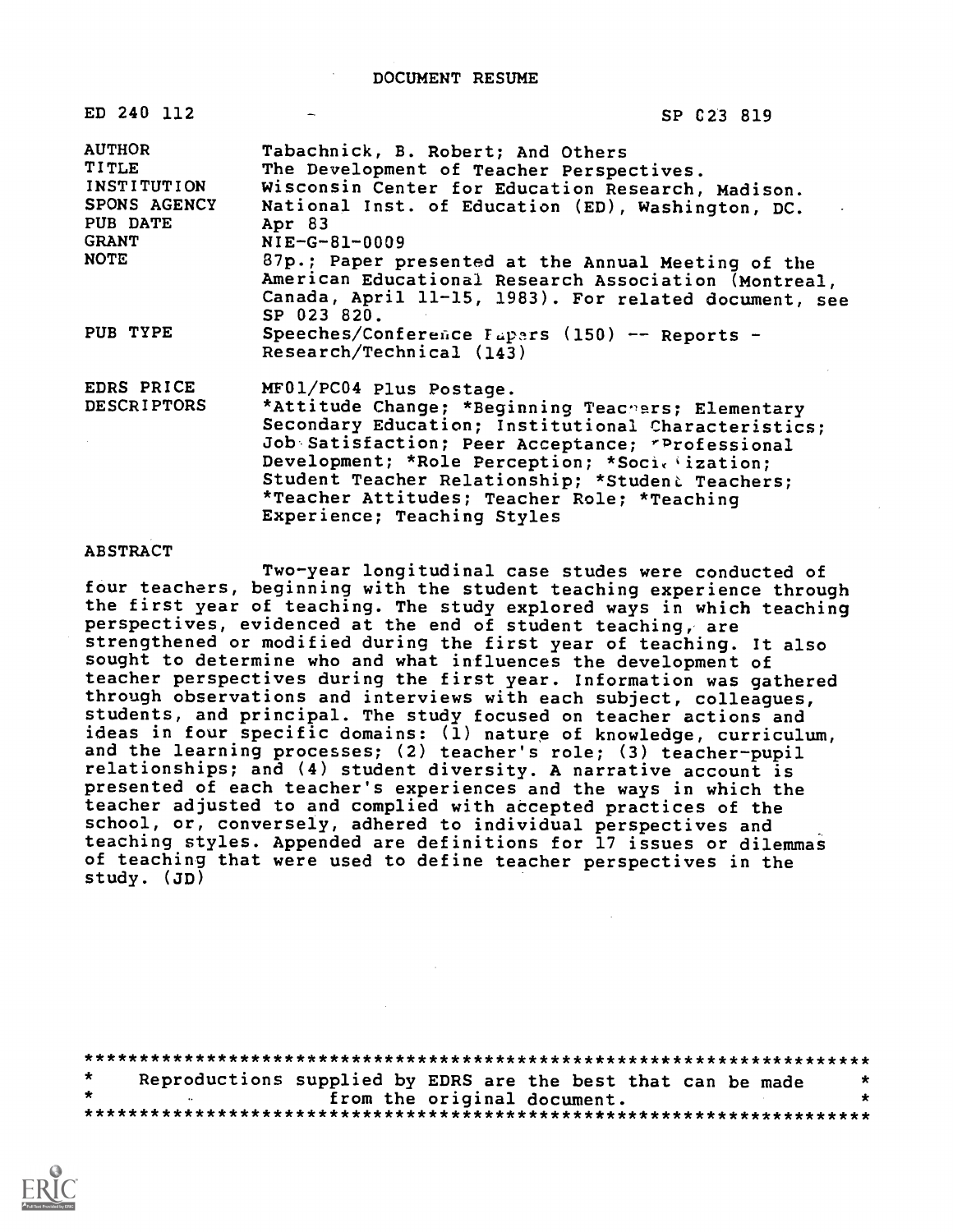# THE DEVELOPMENT OF TEACHER PERSPECTIVES

B. Robert Tabachnick, Kenneth M. Zeichner, Kathleen Densmore, and Glenn Hudak

University of Wisconsin-Madison

Presented at the annual meeting of the American Educational Research Association, Montreal, Canada, April, 1933

> U.S. OEPARTMENT OF EOUCATION NATIONAL INSTITUTE OF EDUCATION EDUCATIONAL RESOURCES INFORMATION CENTER (ERIC)

This document has been reproduced as received from the persor in organization oreynatono it Minor changes have been made to improve reproduction quality.

 $\bullet$  Points of view  $\alpha$  opinions stated in this ducu merit do not necessarily represent official NIE position or poircy.

Ľ

"PERMISSION TO REPRODUCE THIS MATERIAL. HAS BEEN GRANTED BY

R. Rossmiller

TO THE EDUCATIONAL RESOURCES INFORMATION CENTER (ERIC)."

The research reported in this paper was funded by the Wisconsin Center for Education Research which is supported in part by a grant from the National Institute of Education (Grant No. NIE-G-81-0009). The opinions expressed in this paper do not necessarily reflect the position, policy, or endorsement of the National Institute of Education.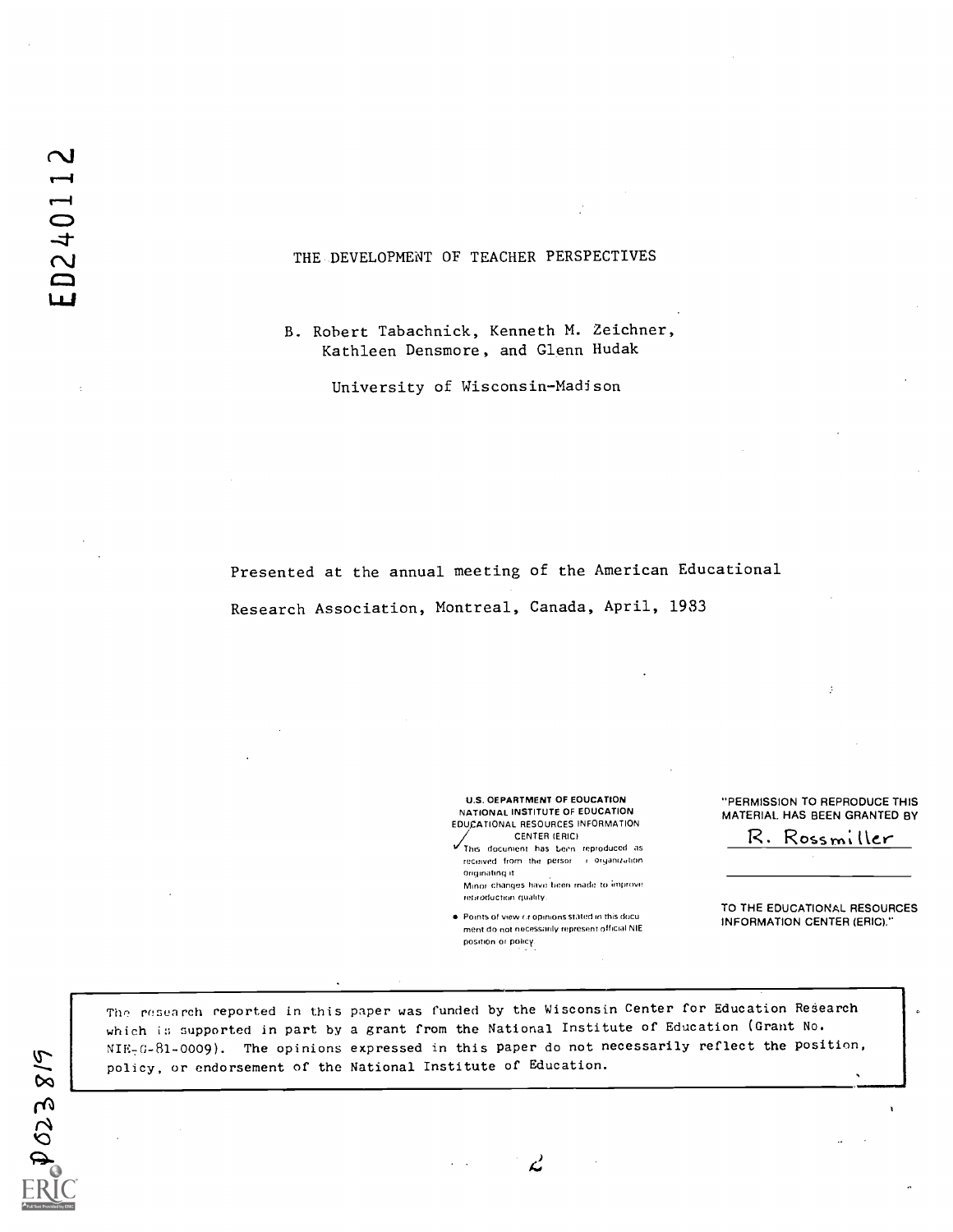The significant people for a school teacher are other teachers, and by comparison with good standing in that fraternity, the good opinion of students is a small thing and of little price. A landmark in one's assimilation into the profession is that moment when he decides that only teachers are important. (Waller, 1932, p. 398)

Colleagues per se and the commextual effects of the workplace are less important to organizational neophytes than are the attitudes of significant evaluators--those having powe, over the new teacher in terms of their ability to apply organizational sanctions. (Edger & Warren, 1969. p. 389)

The study of classroom effects on teachers raises questions about the extent to which the thing: teachers do in classrooms and how they think about their work are associated with specific classroom demands rather than with the personal competence and desires of teachers or the quality of their preparation. (Doyle, 1969, p. 51)

Teachers teach as they were taught during their many years as students. Their professional preparation comes late in their own schooling and is too little and too thin to separate them from what their<br>experience has taught them that te ching is. This experience has taught them that teaching is. professional preparation and subsequent practice merely reinforce their own perceptions. Teachers fail to transcend the conventional wisdom of their own profession and continue to teach as they were taught. (Goodlad, 1982, pp.  $19-20$ )

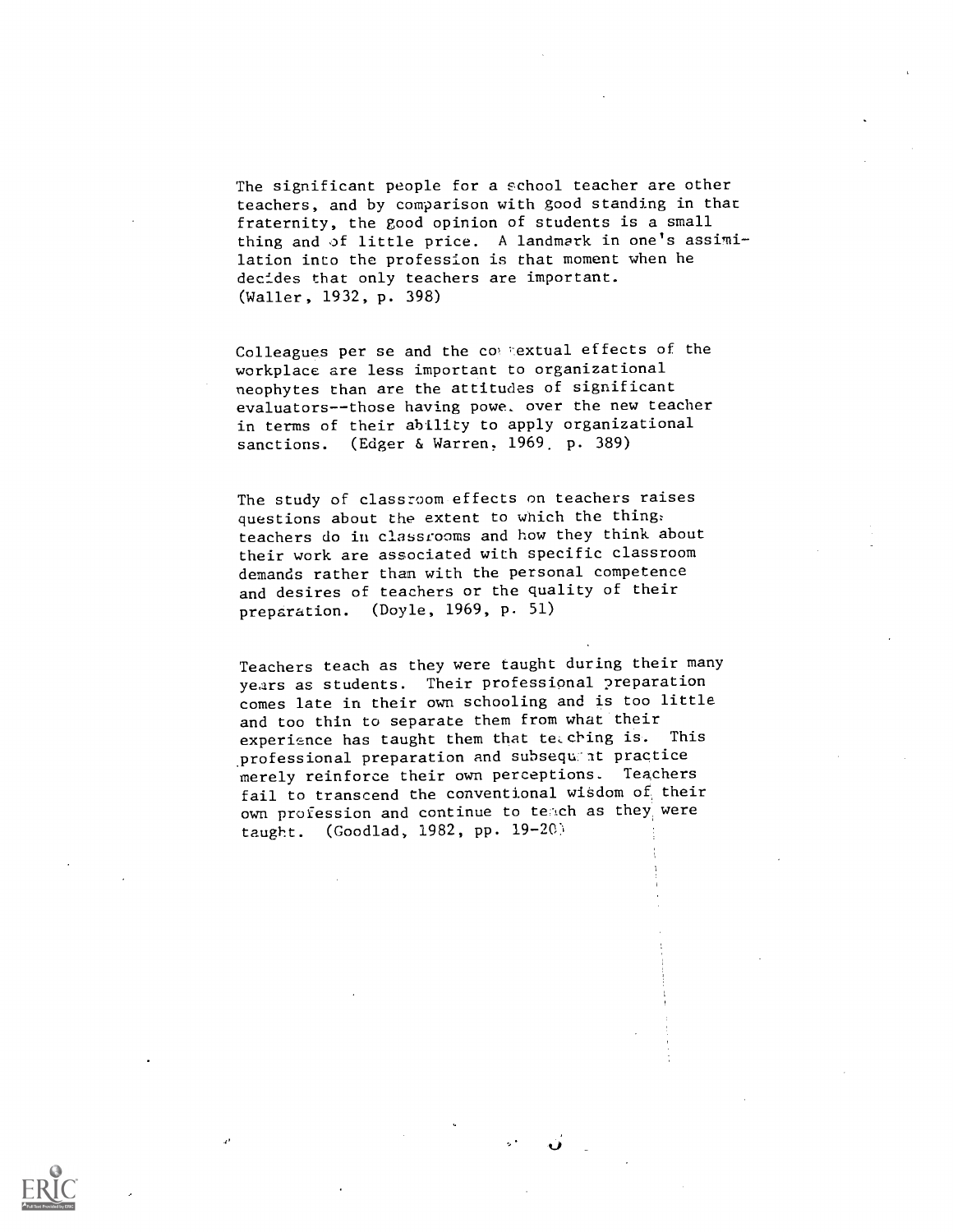## THE DEVELOPMENT OF TEACHER PERSPECTIVES

This paper reports selected findings from a two-year longitudinal study of the development of teacher perspectives. We studied four elementary and middle school teachers during their student teaching experience and first year of teaching. The construct of perspectives which has its theoretical roots in the work of G. H. Mead and his concept of the "act" (Mead, 1938) refers to

A coordinated set of ideas and actions a person uses in dealing with some problematic situation; a person's ordinary way of thinking and feeling about and acting in such a situation. These thoughts and actions are coordinated in the sense that the actions flow reasonably, from the actor's point of view, from the ideas contained in the perspective . . . and are seen by the actor as providing justification for acting as he does. (Becker et al., 1961, p. 34)

According to this definition, perspectives differ from attitudes since they involve actions and not merely dispositions to act. Also, perspectives are defined in relation to specific problematic situations and do not necessarily represent generalized beliefs or ideologies. In an earlier study (Tabachnick et al., 1979-80), we applied the construct of perspectives to student teaching and defined teacher perspectives as the ways in which teachers think about their work (e.g., purposes, goals, conceptions of children, curriculum) and the ways in which they give meaning to these beliefs by their actions in classrooms. Our use of teacher perspectives was similar to that employed by several other researchers (e.g., Janesick, 1978; Sharp & Green, 1975) as we focused on describing the action-idea systems that reflected the experience of student teachers in specific classroom contexts.

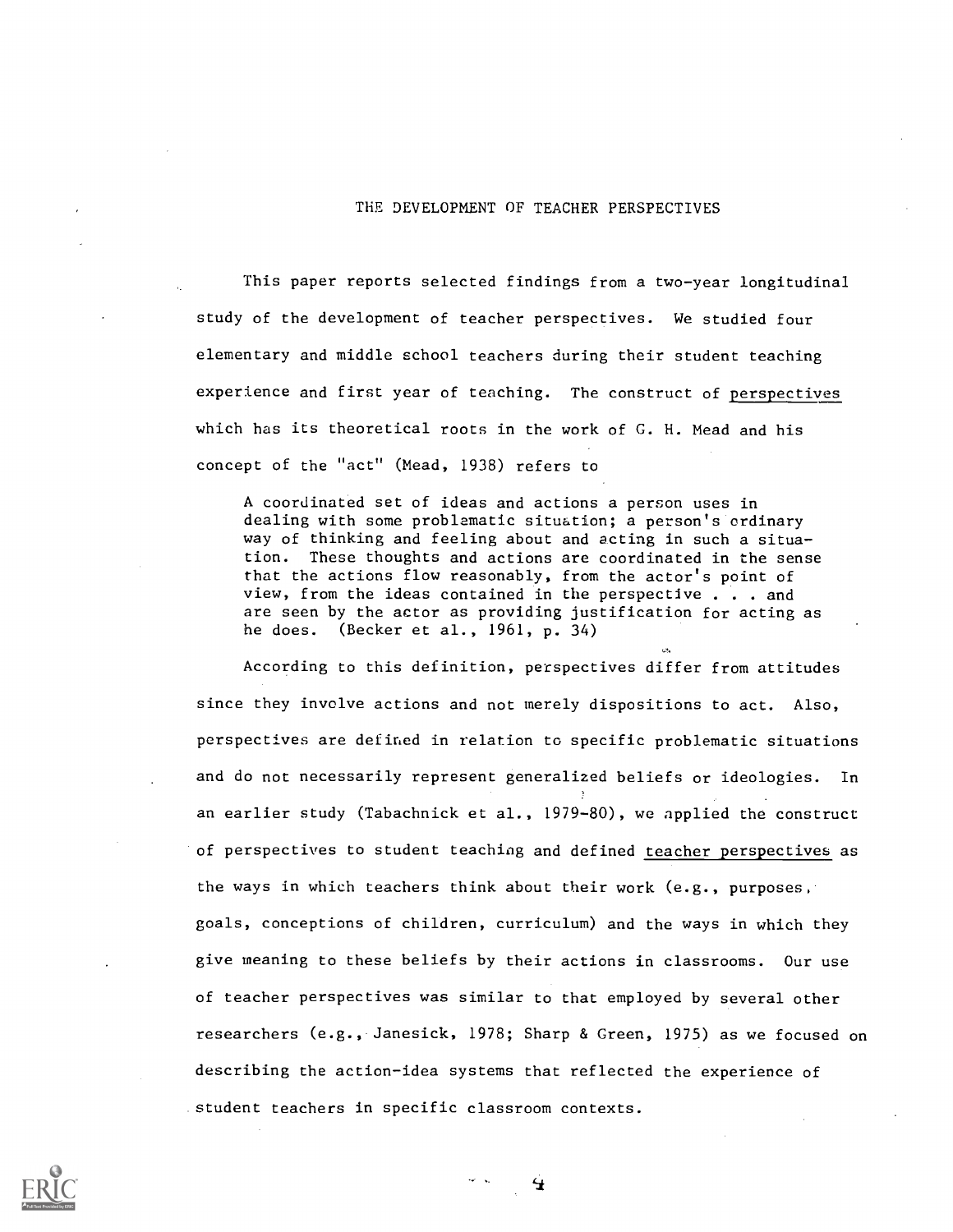in the present study we again utilize the construct of teacher perspectives to describe student teacher and teacher actions and ideas in relation to four specific domains: (1) knowledge and curriculum, (2) the teacher's role, (3) teacher-pupil relationships, and (4) student diversity. Each of these four orienting, categories was further defined in terms of several specific "dilemmas" of teaching which had emerged from an analysis of the data from an earlier phase of this study. Appendix A identifies and defines the 17 dilemmas of teaching that were associated with the four orienting categories. These 17 dilemmas gave direction to our data collection efforts during this second phase of our study. 1

In research reported earlier (Tabachnick, Zeichler et al., 1982), we studied the perspectives toward teaching of 13 student teachers who were enrolled in an elementary teacher education program at a large midwestern university and noted any changes which took place in the perspectives of these students during their 15-week student teaching experience. We generally concluded that student, teaching did not result in substantial changes in the teaching perspectives that the 13 students brought to the experience at the beginning of the semester. With the exception of three of the 13 students who chose to comply strategically<sup>2</sup> to the demands made upon them in their work settings, teaching perspectives developed in directions consistent with the latent perspectives brought to the experience but did not fundamentally change over the course of the semester. For the most part students became more articulate in expressing and more skillful in implementing the perspectives which they possessed in less developed forms at the beginning of the semester.<sup>3</sup>

 $\ddot{\mathbf{u}}$ 

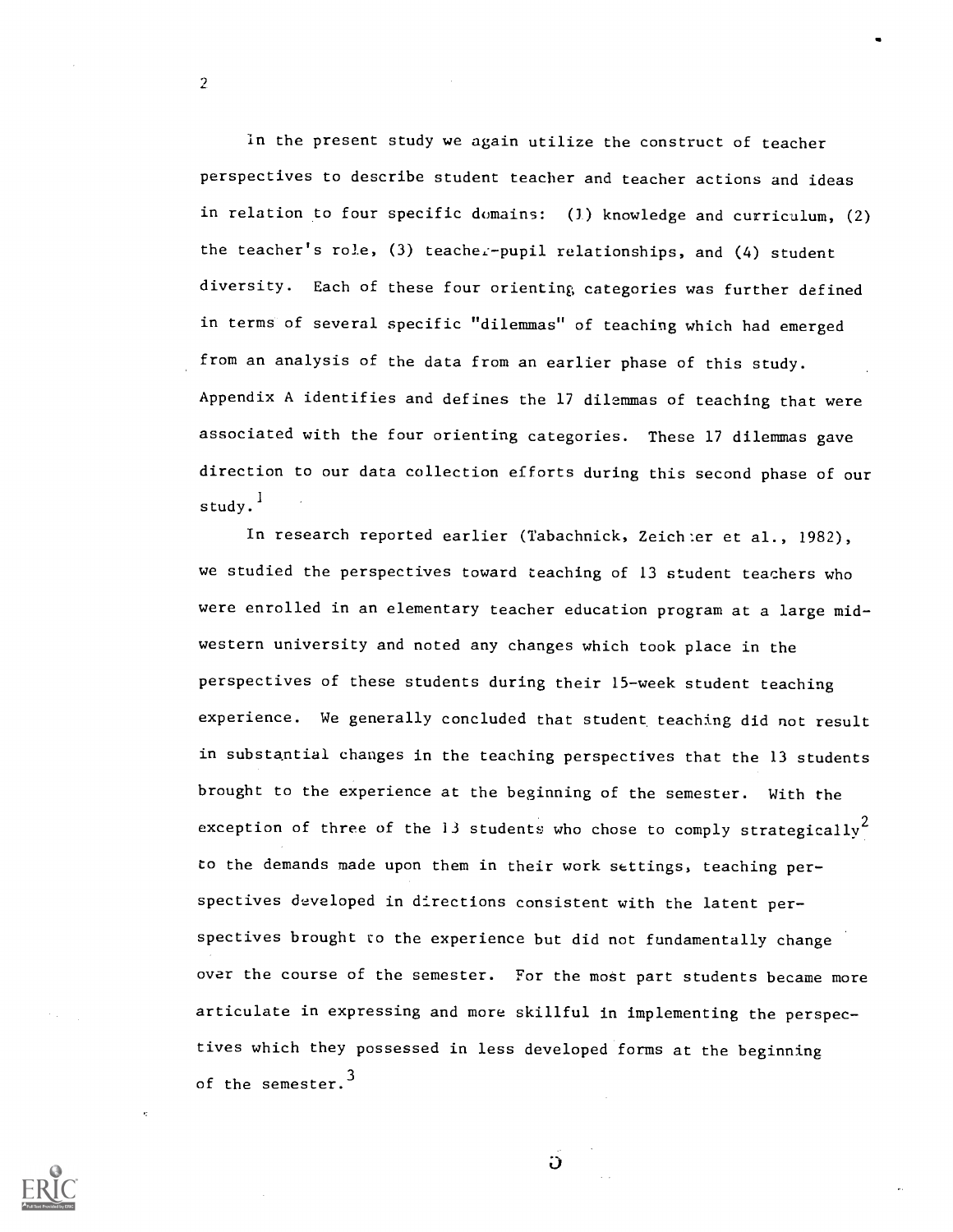As a result of the placement procedures that were in use in the program under study, students for the most part were able to select themselves into student teaching situations where there was a strong initial agreement between their own latent perspectives, the teaching perspectives of their cooperating teachers, and the norms existent in their classrooms. Two of the three students who failed to develop in directions consistent with their initial predispositions selected their placements for pragmatic reasons, ignoring any lack of congruency in teaching perspectives; they chose to comply strategically to the demands made upon them without possessing an underlying commitment to the values embedded in their classroom situations. The third student who chose to comply strategically was immobilized by the conflicts that existed between her cooperating teacher and university supervisor and was unable to fulfill her initial expectations for student teaching.

The results of this earlier study generally support the position of Lortie (1975) and others who argue that student teaching plays little part in altering the cumulative effects of anticipatory socialization. On the other hand these results a, pear to challenge the findings of Hoy and Rees (1977) and others who contend that student teaching exerts a powerful and homogenizing influence on student teachers' perspectives since it is the students' first significant confrontation with the institutional realities of schools. The results of this earlier study support a view of student teacher socialization as a negotiated and interactive process which entails a continual interplay between the intentions of individuals and institutional constraints. The actions of student teachers were not totally determined by the perspectives brought to the experience; nor were they totally determined by institutional



3

Ü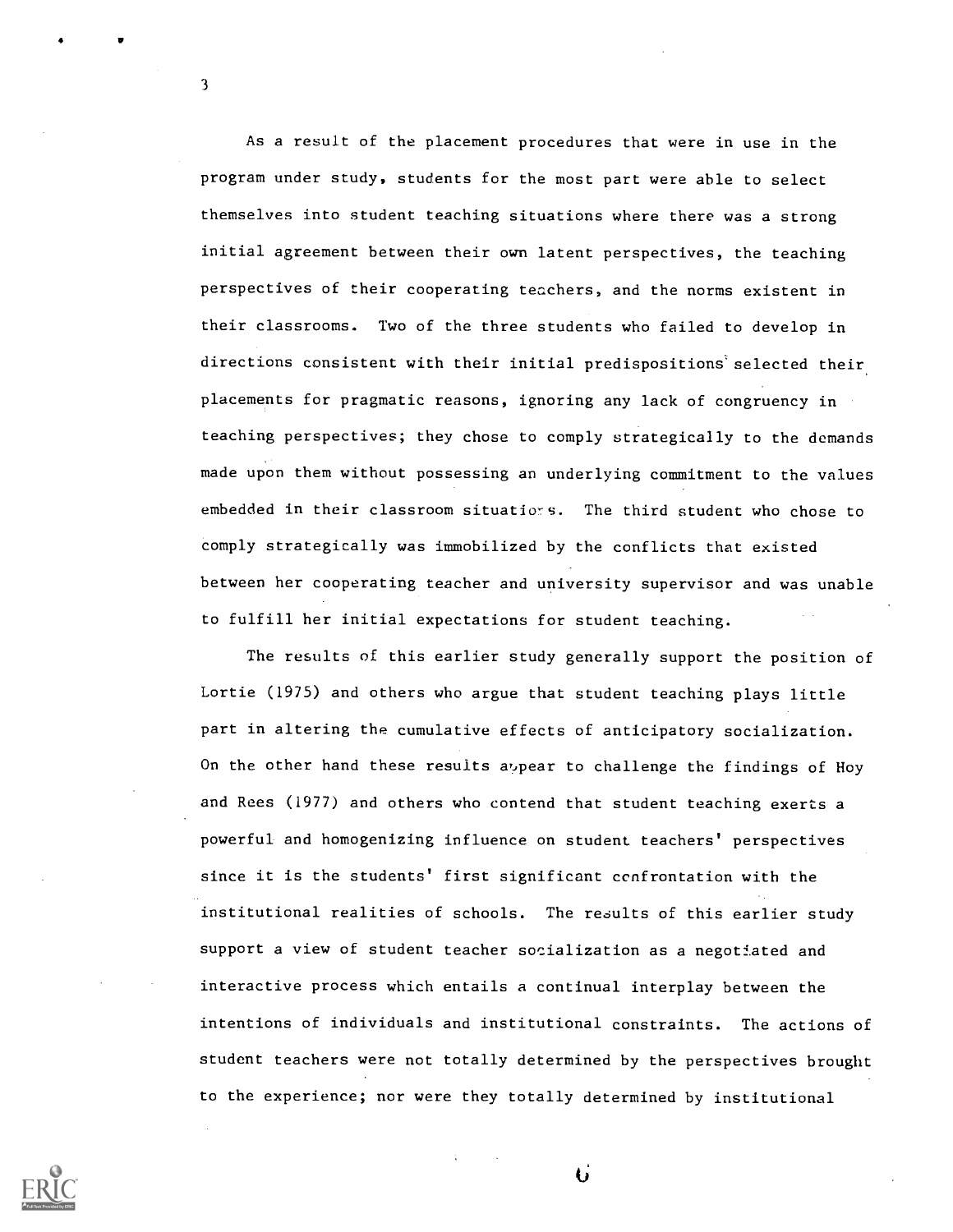imperatives. Individual intent and institutional constraint both played significant roles in affecting the development of the 15 student teachers although the specific nature of this interaction was different in each rase. Despite the fact that only three students strategically complied with the demands posed by their situations and although none of the students significantly redefined the range of acceptable behaviors in their classrooms, the majority of student teachers purposefully selected themselves into situations in which they would be able to act in certain ways, gave some direction to the specific nature of their development, and reacted somewhat uniquely to their situations even in the face of common institutional constraints. There was little evidence in our data that would support the kind of passive response to institutional forces and unthinking acquiescence to institutional demands which has been described frequently in the literature of student teaching (e.g., Gibson, 1976).

We concluded this earlier study with the statement that one is unable to assess the role of student teaching in teacher development by examining the student teaching experience alone. For even if our conclusions regarding the impact of student teaching on the 13 students are correct, there is a great deal of sentiment in the literature regarding the vulnerability of first-year teachers to the press of institutional forces. As will be discussed shortly, there are many who argue that beginning teachers undergo a number of significant changes during their first year of teaching which in many cases are seen to negate the impact of socialization during preservice teacher education. As two of us have argued elsewhere (Zeichner & Tabachnick, 1981), we take exception to this position and feel that the nature of the

4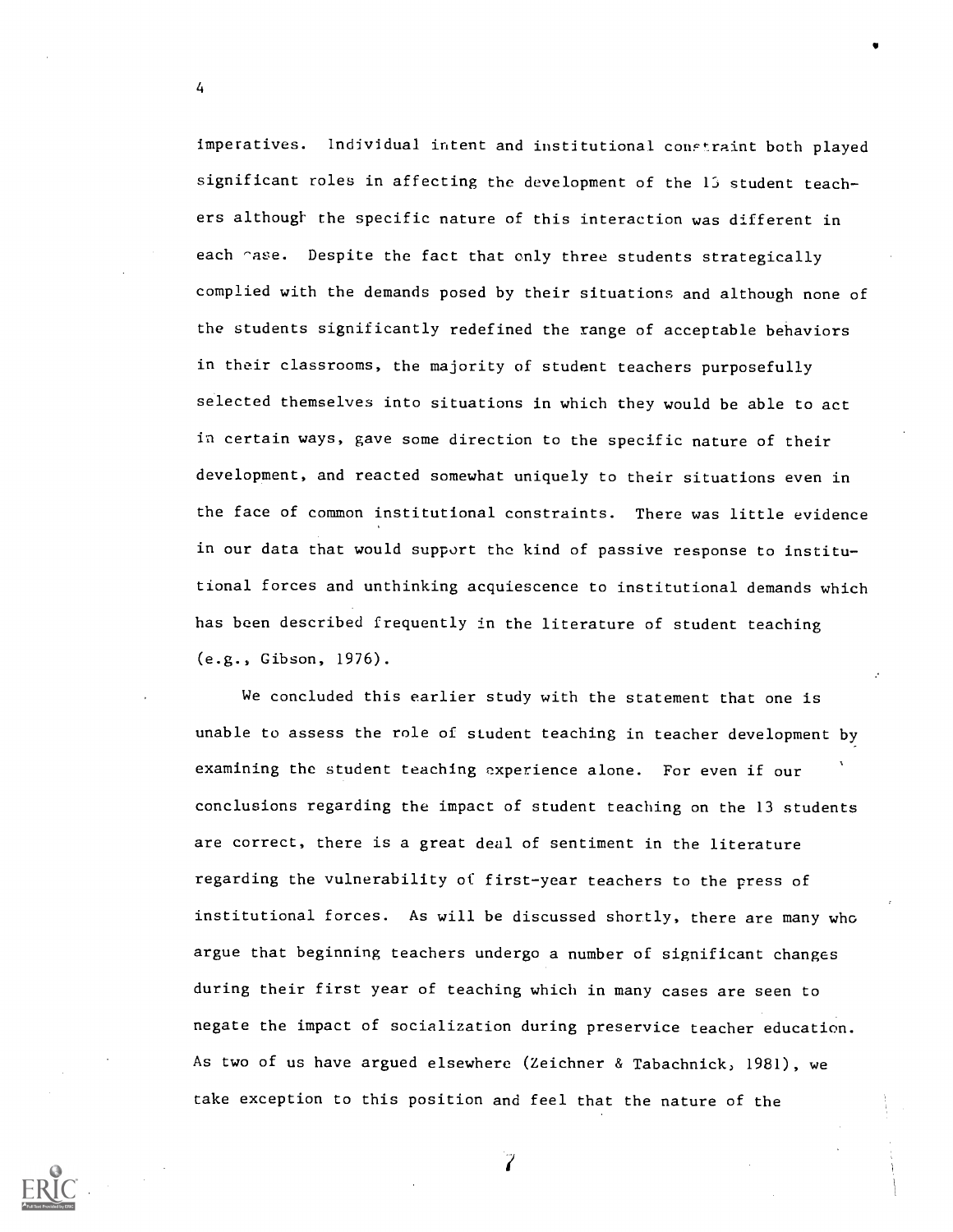relationship between student teacher perspectives and those held as first-year teachers is not well understood. For although student teaching and the first year of teaching have been the focus of many studies separately (see Zeichner, 1980; Johnston & Ryan, 1983), there have been very few longitudinal studies that have traced the development of student teachers into their first year of employment. In our view it is only through such longitudinal studies that the role of student teaching in teacher development will be understood.

5

The present study follows four of the original group of 13 student teachers into their first year of teaching and addresses two questions related to the general theme of teacher development. The first question is concerned with exploring the ways in which teaching perspectives evidenced at the end of student teaching are strengthened or modified during the first year of teaching. Despite the existence of m. ny empirical studies which indicate the vulnerability of first-year teachers to the press of institutional forces, studies also exist which demonstrate a great deal of stability between student teaching and the end of the first year. On the one hand it has been shown in studies of both elementary and secondary teachers in several countries that beginning teachers appear to experience statistically significa,t shifts in several kinds of attitudes during their first year of teaching. For example, beginning teachers have been shown to shift in an authoritarian direction in their attitudes toward pupils as measured by the M.T.A.I. (Day, 1959; Ligana, 1970); to become more custodial in their attitudes toward pupil control (Hoy, 1968; McArthur, 1978); to feel that they possess less knowledge about teaching at the end than at the beginning of their first year (Gaede, 1978); to shift from progressive to more



ど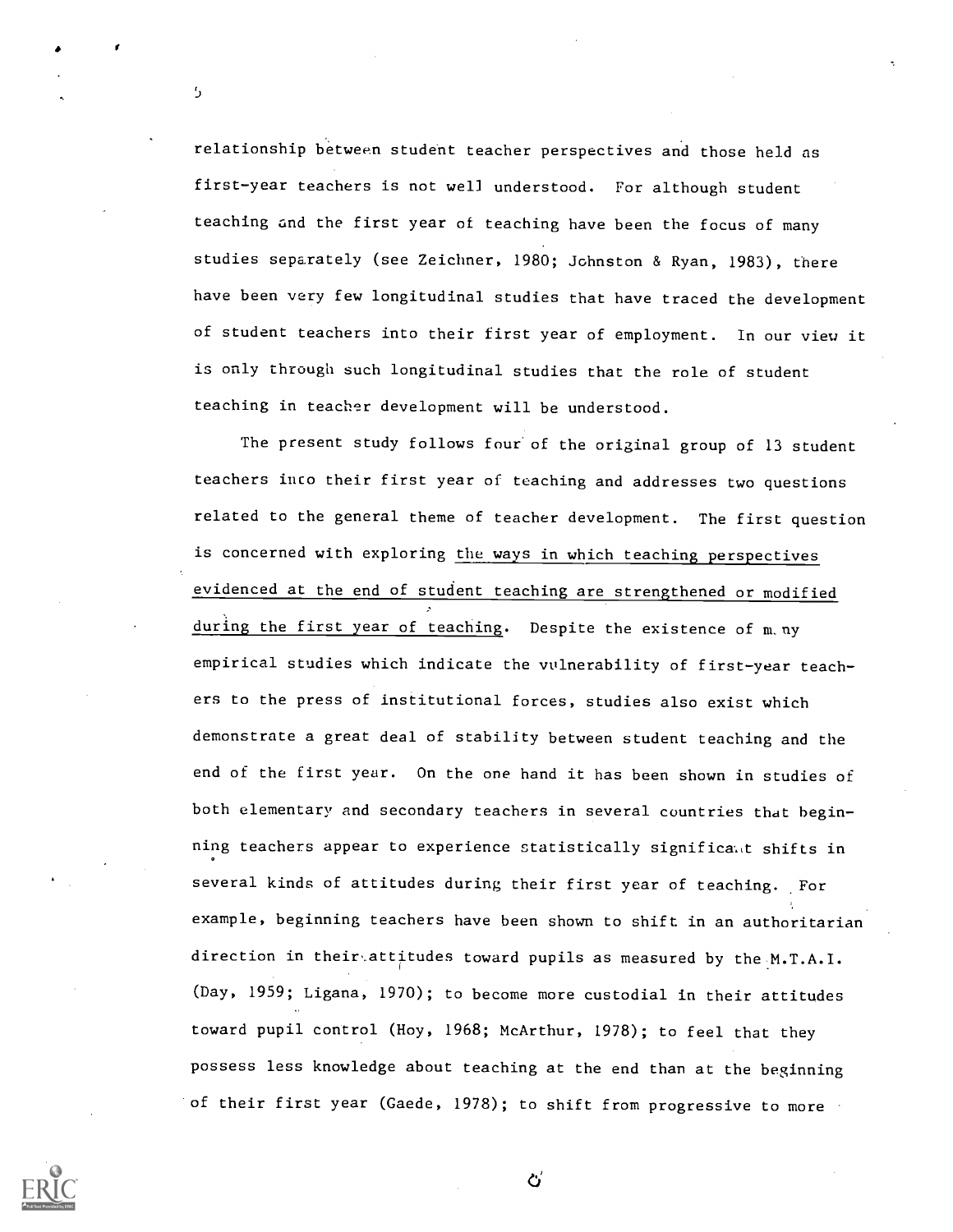conventional teaching perspectives (Hanson & Herrington, 1976); to shift in their attitudes toward autonomy in the teacher role toward attitudes held by sanctioning colleagues (Edgar & Warren, 1969); and to rate themselves as less happy and inspiring at the end of the first year than at the beginning (Wright & Tuska, 1968). Lacey (1977, p. 48) summarizes the impression given by much of this research as follows:

6

The major finding of this research underlines the importance of discontinuity between training and the reality of teaching. The attitudes of beginning teachers undergo dramatic change as they establish themselves in the profession away from the liberal ideas of their student lays toward the traditional patterns in many schools.

Despite the fact that much empirical research exists which would support the view that many attitudes evidenced at the end of student teaching are abandoned by the end of the first year, several studies also exist which indicate a great deal of stability between student teaching and the end of the first year. For example, studies conducted by Power (1981) and Petty and Hogben (1980) in Australia and by Mardle and Walker (1980) in England demonstrate that certain attitudes of beginning teachers appear to be resistant to changes (e.g., perceptions of self in the teaching role). Power (1981 p. 213) summarizes the impressions given by these studies when he concludes that his findings call into question the pessimistic statements about "reality shock" for beginning teachers that have been associated with many of the studies cited above.

The present evidence calls into question the pessimistic statements about reality shock for beginning teachers. If the conditions described by Dreeben . . . existed in this study and had the impact they suggested, it is difficult to believe that the influence would not be reflected in teachers' perceptions of themselves in the teaching role, in their evaluation of teaching as an occupational activity, or in their vocational interests and aspirations, even at the group level. But no such evidence appeared in the present data.



Ÿ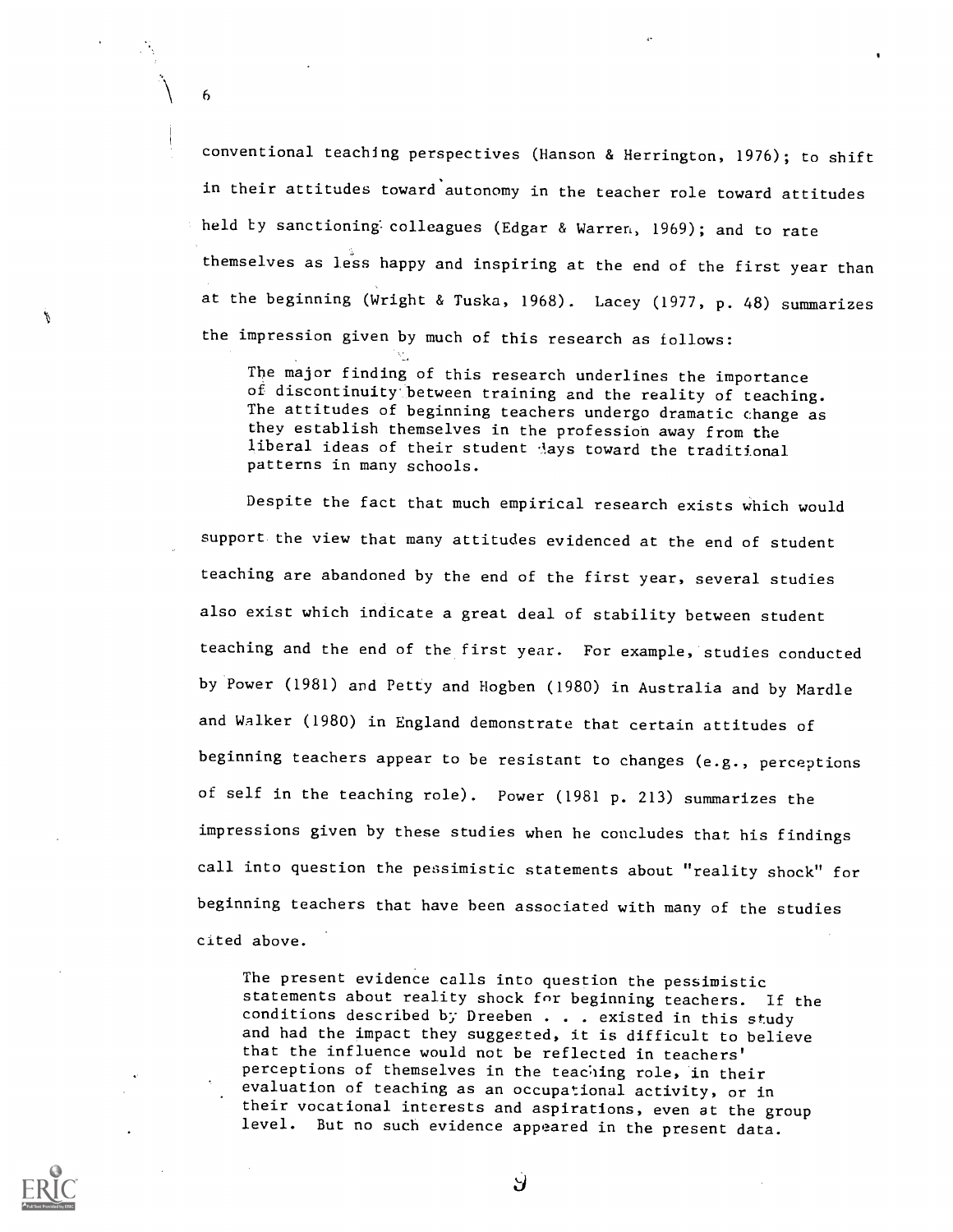It should be noted that in both groups of studies, those that demonstrate changes and those which do not, some teachers experienced significant shifts in attitudes while otheis did not. Furthermore, among those who changed, the changes were often in different directions. The conclusions of all of these researchers regarding continuity or discontinuity between student teaching and the end of the first year of teaching have been based in each instance on central tendencies or mean shifts in attitudes in the groups of teachers studied. One of the clearest examples of the differential impact of the first year of teaching is provided by a study conducted by Kuhlman and Hoy (1974) in which individual variation is not totally masked by reference to beginning teachers as a homogeneous group. In this study, along with individual variation within the groups of elementary and secondary teachers (e.g., some elementary teachers changed while some did not), there was no change in the bureaucratic orientation of elementary teachers, while secondary teachers as a group became significantly more bureaucratic during their first year. Also, despite his challenge to the notion of "reality shock" for beginning teachers, Power (1981, p. 290) concludes:

The results show the transition from siudent teacher to teacher to be characterized by remarkable stability . . . . It can be seen that, as a group, the sample revealed no significant change in perception of self in the teaching role, aspirational self-perception, professional judgment, evaluation of teaching or vocational aspirations. At the same time . . . while there is group stability, there is considerable systematic individual change  $\cdots$  . There was little or no change for the majority of subjects, but there were some subjects whose scores changed moderately to substantially in one or the other direction.

In the final analysis when attention is focused on the socialization of individual beginning teachers in specific situations, it



7

 $\pm U$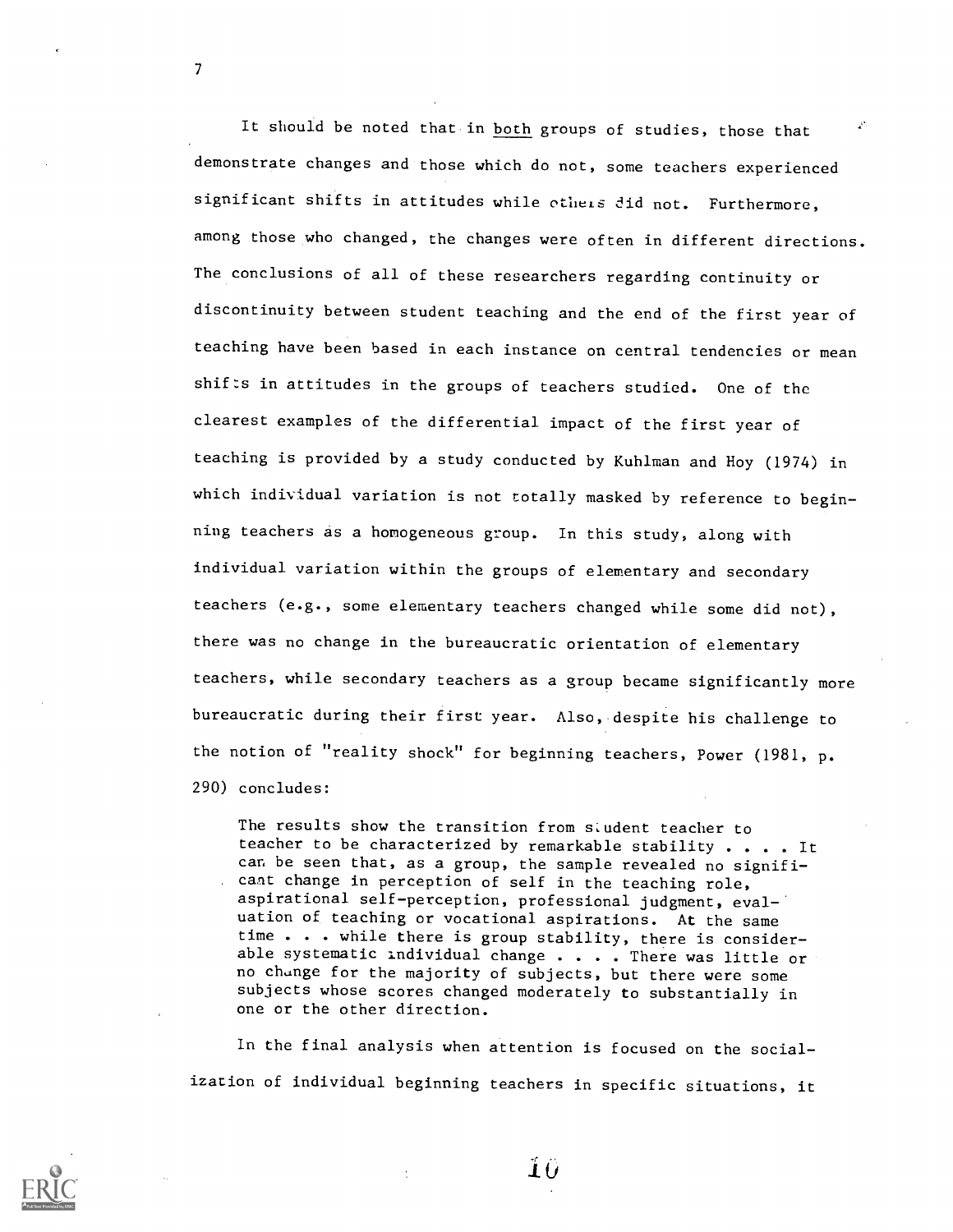seems that both groups of studies cited above support a view of beginning teacher socialization similar to that articulated by Ryan (1970) and Tisher (1982) where the quality and effects of the socialization of beginning teachers are seen as largely context specific and dependent in each instance on the unique interactions of individual and institutional factors. All of the research conducted to date indicates the impossibility of making generalizations regarding stability or change during the first year without an understanding of the characteristics and qualities possessed by specific first-year teachers and knowledge of the specific characteristics existent in the school contexts within which they work. Given the ambiguity and contradiction evident in much of the research cited above and the almost total lack of description of the teachers studied and of the contexts in which they worked, the present study seeks to identify with reference to four teachers the specific conditions (individual and institutional) under which student teacher perspectives are strenghtened or modified during the first year of teaching.

The second question is concerned with determining who and what influences the development of teacher perspectives during the first year. While the previous question was concerned with the substance of teacher perspectives as they evolved over time, this aspect of our study explores the nature of the interplay between individual intent and institutional constraint in the development of first-year teachers. Here we are concerned with documenting the ways in which the perspectives of the four teachers were influenced by particular interactions of various psychological and sociological variables that together formed the context of the induction year.



8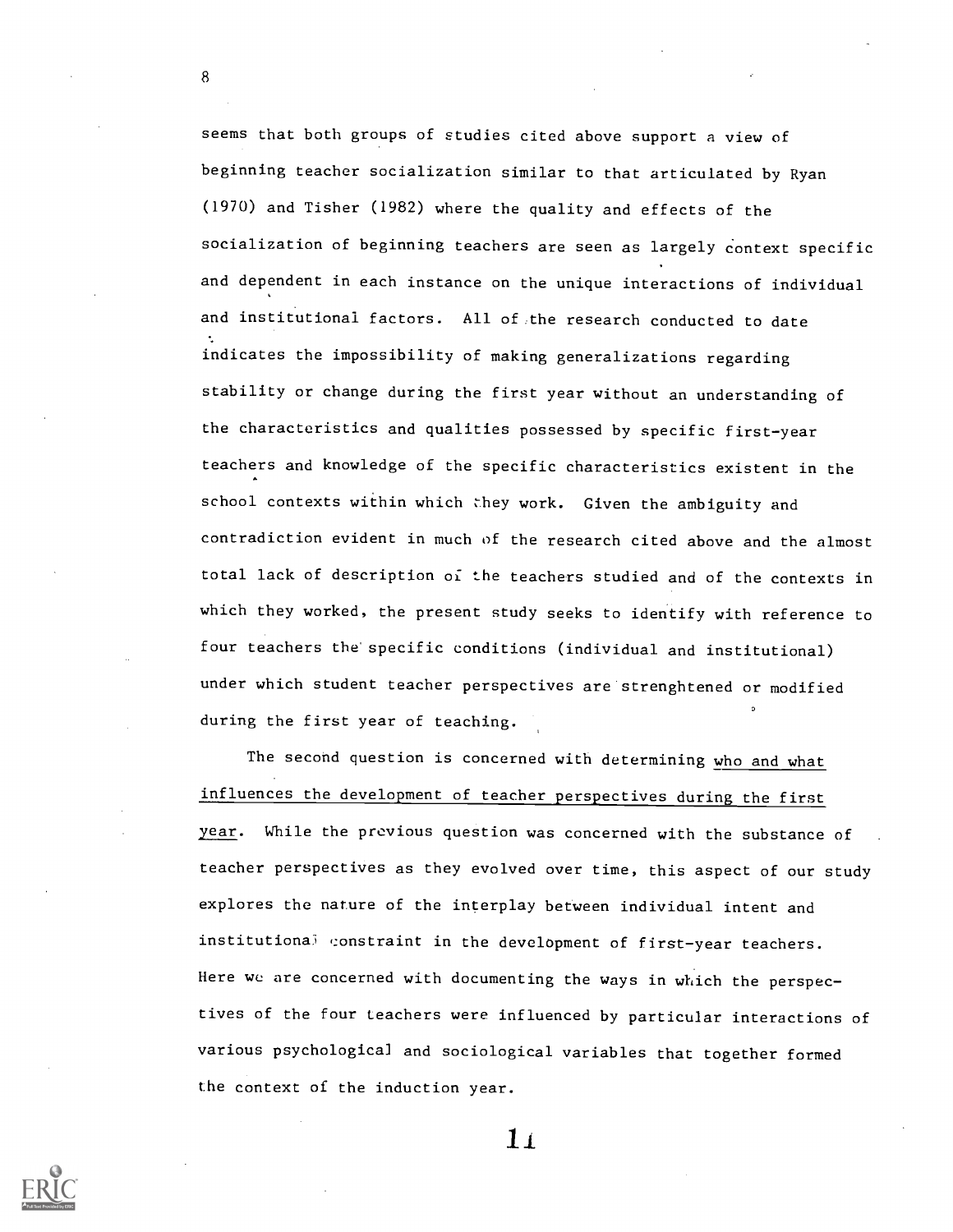There is clearly a lack of consensus in the literature with regard to the potency and influence of various socializing agents and mechanisms that affect the development of first-year teachers. Studies exist which emphasize the socializing role of more experienced colleagues (Eddy, 1969); Newberry, 1977); pupils (Haller, 1967; Spradbery, 1976); sanctioning colleagues such as principals (Edgar & Warren, 1969); the ecological characteristics of classrooms (Doyle, 1979); and the structural characteristics of schools and the teacher's work (Dreeben, 1970; Dale, 1977; Gitlin, 1983). Evidence also exists that beginning teachers learn how to teach during their first year largely through trial and error in the isolation of their own classrooms (Lortie, 1966) and that they frequently draw upon models of teaching which were internalized during pupilhood (Lortie, 1975) and on their own human tendencies to teach others (Stephens, 1967).

Significantly, for every study that demonstrates the effects of a particular role group or institutional factor in the socialization of beginning teachers, evidence also exists which modifies general--4 conclusions under certain conditions. For example, Edgar and Warren (1969) stress the importance of considering a beginning teacher's internal resources and the degree of affect present in supervisory relationships when attempting to assess the impact of sanctioning colleagues on teacher development. Also, Newberry (1978) suggests several specific conditions that seem to affect the role of more experienced teachers in helping beginning teachers. Finally, Isaacson's (1981) study questions the significance of either principals or experienced teachers in the development of beginning teachers even when structures exist to facilitate such influence.



9

 $12<sup>°</sup>$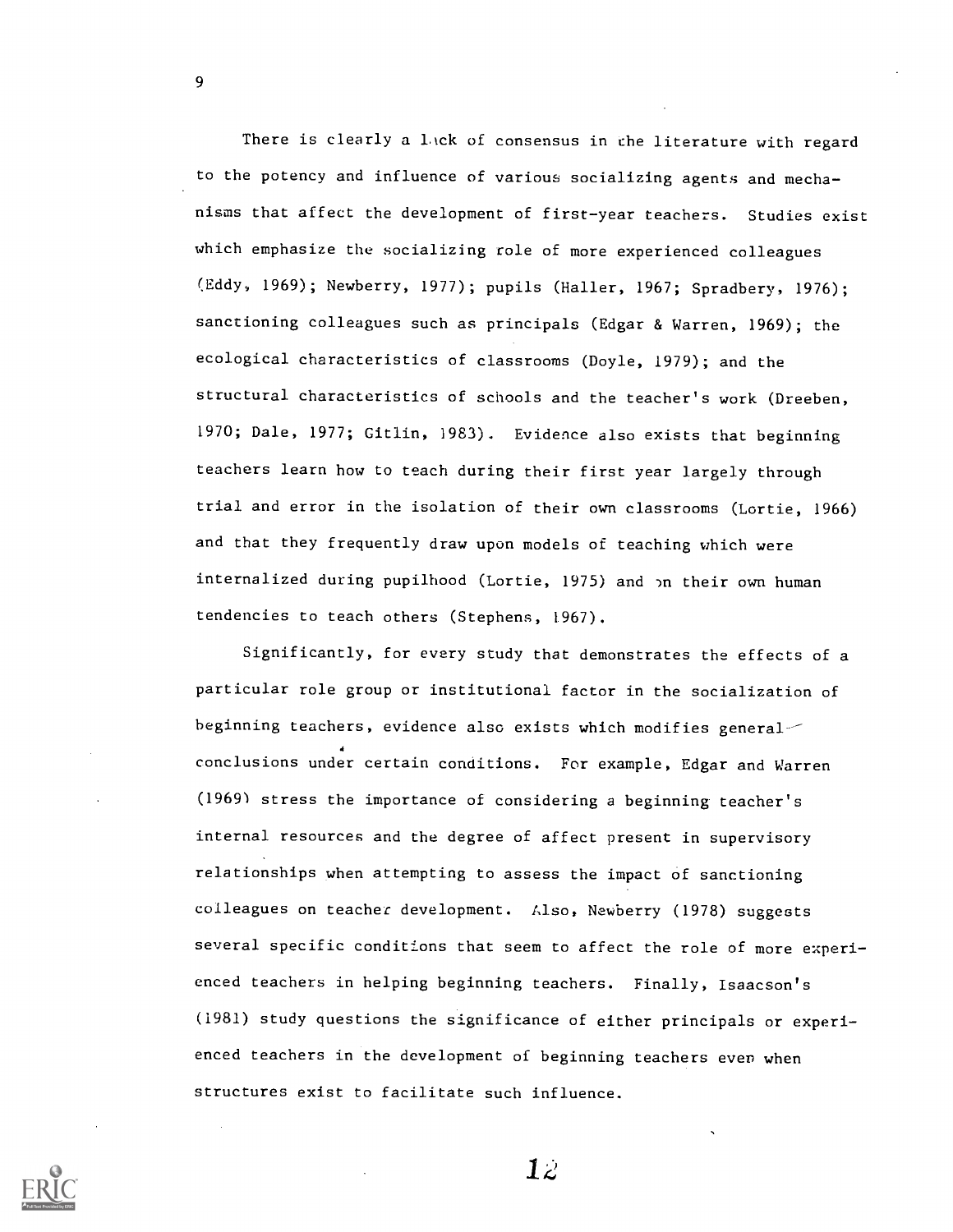Lortie (1973, p. 488) states that the socialization of teachers is "undoubtedly a complex process not readily captured by a single oncfactor frame of reference." He calls for studies which assess the relative contribution of several agencies or mechanisms under particular conditions. The present study seeks to discover, with reference to the four teachers studied, how particular individual and institutional factors interacted to affect the development of teacher perspectives during the first year and to identify some of the factors (e.g., grade level taught, architecture of the school, and structure of the curriculum) which mediate the relationships between the intentions of individual beginning teachers and various socializing agents and mechanisms. Our intent is to generate a series of "generalizations" related to beginning teacher development which take into account the existence of particular individual factors and institutional conditions.

# Methodology

 $\mathbf{1}$  and  $\mathbf{1}$ 

The subjects for this two-year longitudinal study are four teachers (all women) who'were enrolled in an elementary student teaching program at a large midwestern university during the spring semester of 1981. In the fall of 1981 all four were employed as first-year teachers, each in a different school district.

Between January and May, 1981, each student teacher was interviewed at least five times and observed while teaching at least three times to enable us to trace the development of teaching perspectives during the student teaching experience. Their cooperating teachers and university supervisors were also interviewed once at the end of the semester to

10

.<br>م

Ιú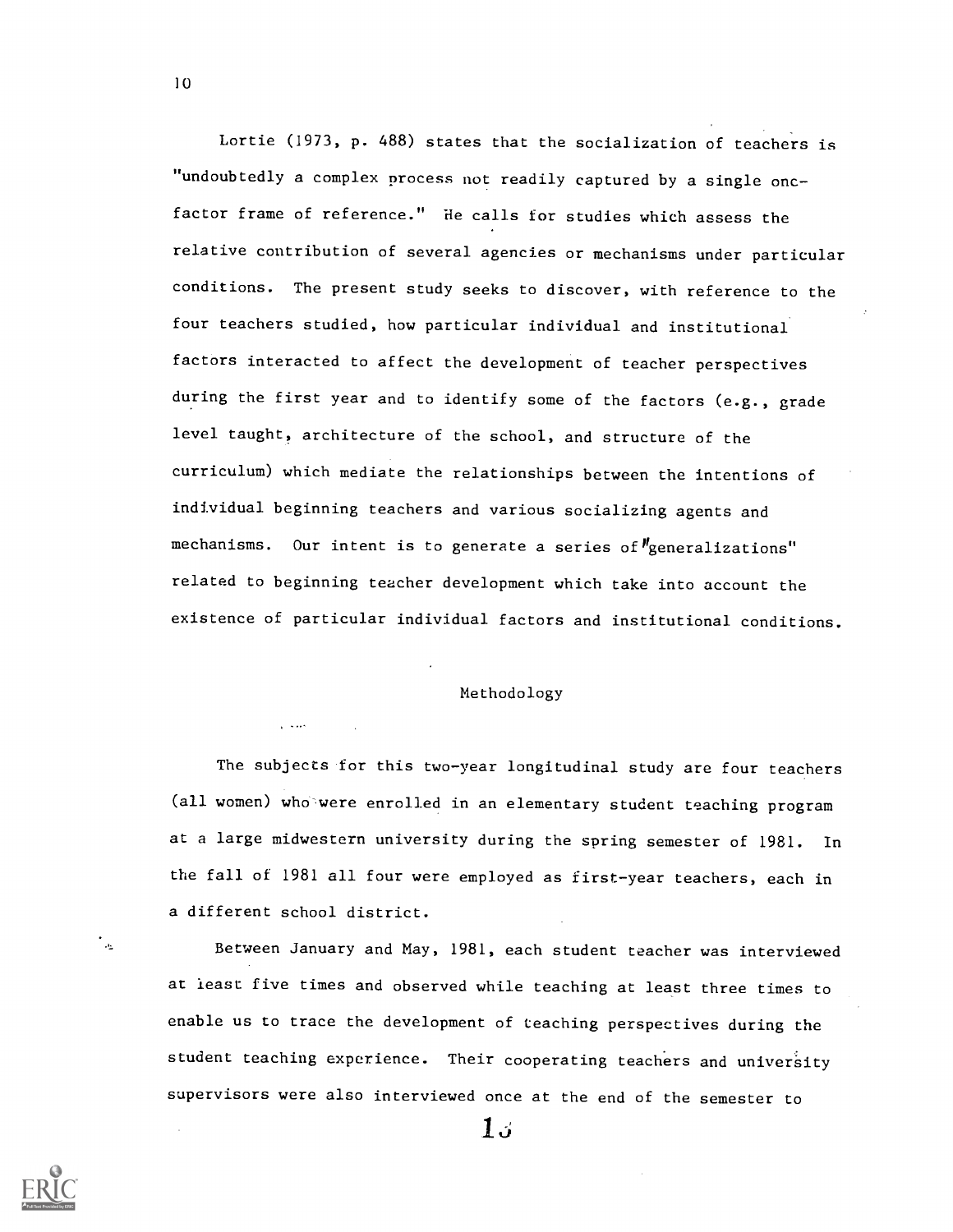enable us to identify sources of influence related to the development of teaching perspectives. More detailed information about data collection procedures employed during this period can be found in Tabachnick, Zeichner et al. (1982).

11

Between August, 1981, and May, 1982, we spent three one-week periods observing and interviewing each of the four teachers during their first year of employment.

Hannah taught an eighth-grade self-contained classroom in a K-8 rural public school which was very diverse with respect to income level. The parents of the children who attended this school ranged from those who were wealthy professionals and farm owners to those who labored on farms. The school had nine classrooms, and Hannah taught all subjects to her eighth graders with the exception of social studies. When her class went to the seventh-grade teacher for instruction in social studies, Hannah taught science to the seventh-grade class.

The second teacher, Rachel, taught a self-contained seventh-grade class in a nine-classroom K-8 Catholic parochial school located in an urban industrial area. This school was fairly homogeneous with regard to the income level of its population and served families in a community with one of the highest unemployment rates in the United States during 1981-82. Rachel was responsible for teaching all subjects in the curriculum except science; she taught social studies both to her own class and to the eighth-grade class across the corridor.

The third teacher, Beth, taught eighth grade as part of a threemember teaching team in an architecturally open-plan public middle school (Grades 6, 7, 8) located in a suburban community. Together the three teachers were responsible for planning instruction and teaching

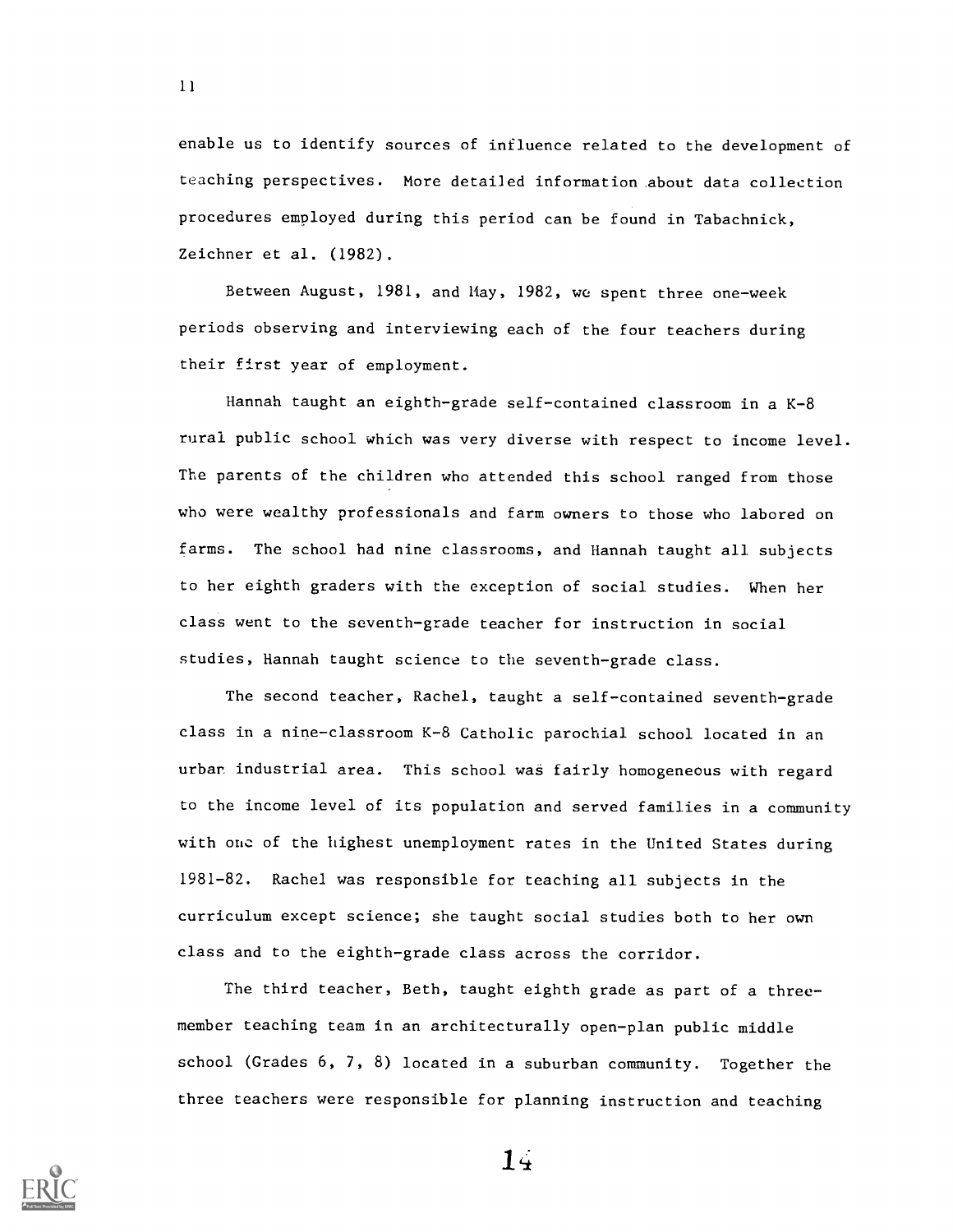the approximately 80 eighth graders, one of three eighth-grade teams in the school.

12

The fourth teacher, Sarah, taught a self-contained fourth-grade class in a K-5 public elementary school located in a well-to-do suburban community. She was responsible for teaching all subjects in the school curriculum.

Both suburban schools were located within ten miles of a midwestern city with a population of 500,000 and served fairly homogeneous populations which ranged from moderately to very affluent. Each of the four classrooms had pupils within it who represented a wide range of intellectual abilities.

A specific research plan was followed during each of the three weeks of data collection in 1981-82. During four days of each week an observer $^4$  constructed narrative descriptions of events in each classroom using the six categories of teacher perspectives as an orienting framework. All of the teachers were interviewed several times each day regarding their plans for instruction (i.e., purposes and rationales for particular activities) and their reactions to what had occurred. One day each week an observer constructed a narrative description of classroom events with a focus on six pupils in each classroom who had been selected to represent the range of student diversity that existed for that. classroom.

In addition to the daily interviews with each teacher that focused on particular events that had been observed, a mimum of two in-depth interviews were conducted with each teacher during each of the data collection peviods. These interviews sought, in part, to explore teachers' views regarding their own professional development through

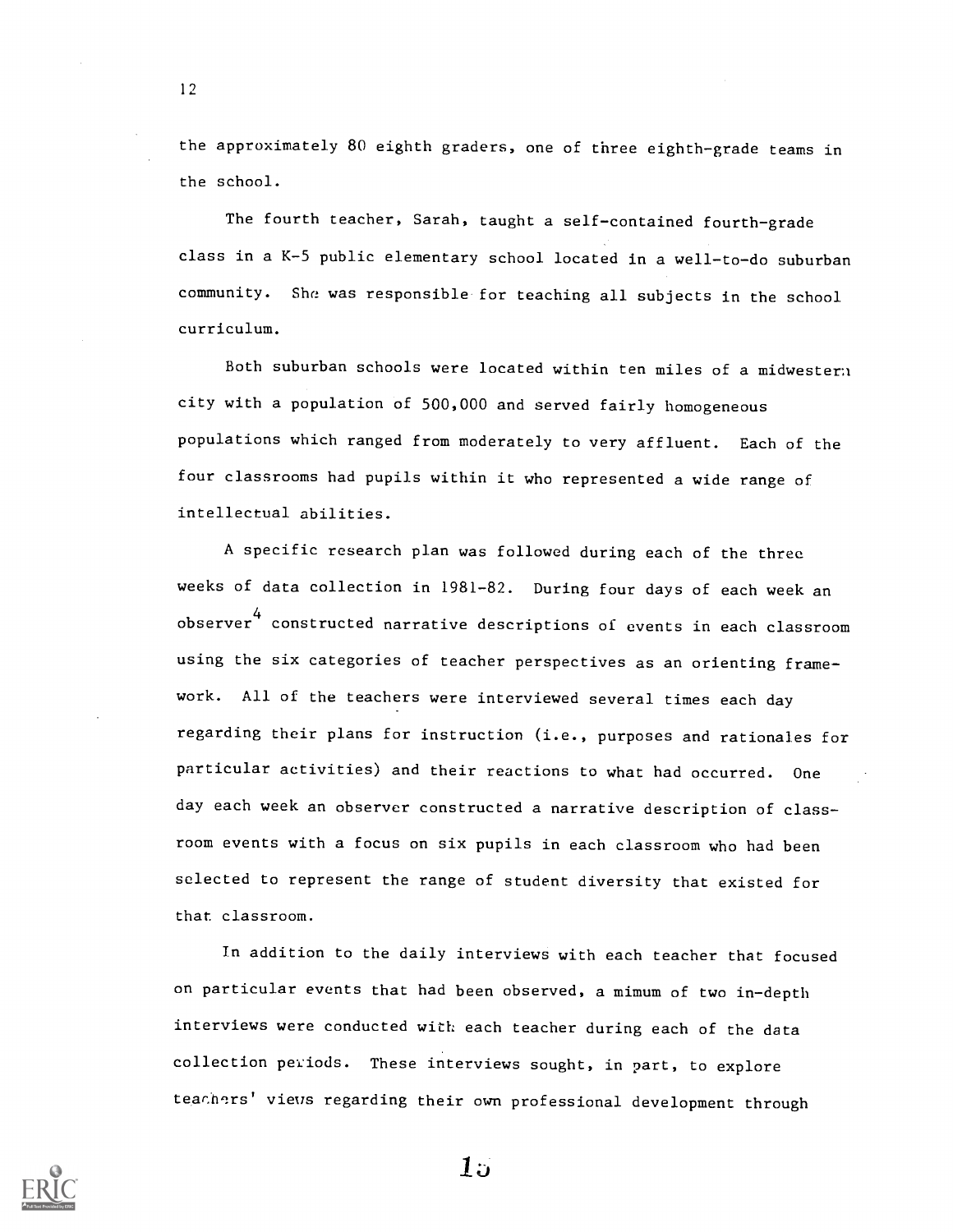semi-structured questions that were constructed in relation to the six orienting categories of perspectives or which addressed additional dimensions of perspectives, unique to each teacher, that had emerged during the first year.

13

Finally, the six "target pupils" in each classroom were interviewed individually once during each data collection period to enable us to determine how classroom life was experienced by individual pupils. These pupil interviews enabled us to confirm or disconfirm our own observations of how students reacted to classroom events and to check the accuracy of teacher statements regarding how time was spent in the classroom during the weeks that we were not present.

Through the classroom observations and teacher and pupil interviews we attempted to monitor the continuing development of teacher perspectives and to construct in-depth portraits of life in each of the four classrooms. Additionally, we sought to investigate the influence of several social context variables on the development of teacher perspectives: (1) school ethos and tradition, (2) teacher culture, (3) student culture, (4) parental expectations, (5) school demographic characteristics, and (6) material constraints on teachers' work such as curricular guidelines. During the two in-depth interviews that were held during each of the data collection periods we asked each of the four teachers about their perceptions of the constraints and encouragements in their schools and about how they learned what was and was not acceptable behavior for teachers in their particular situations. We were particularly interested in the degree to which each teacher felt that she was free to employ initiative and independent judgment in her work and the extent to which each teacher felt she had to conform to the expectations



 $\bf 16$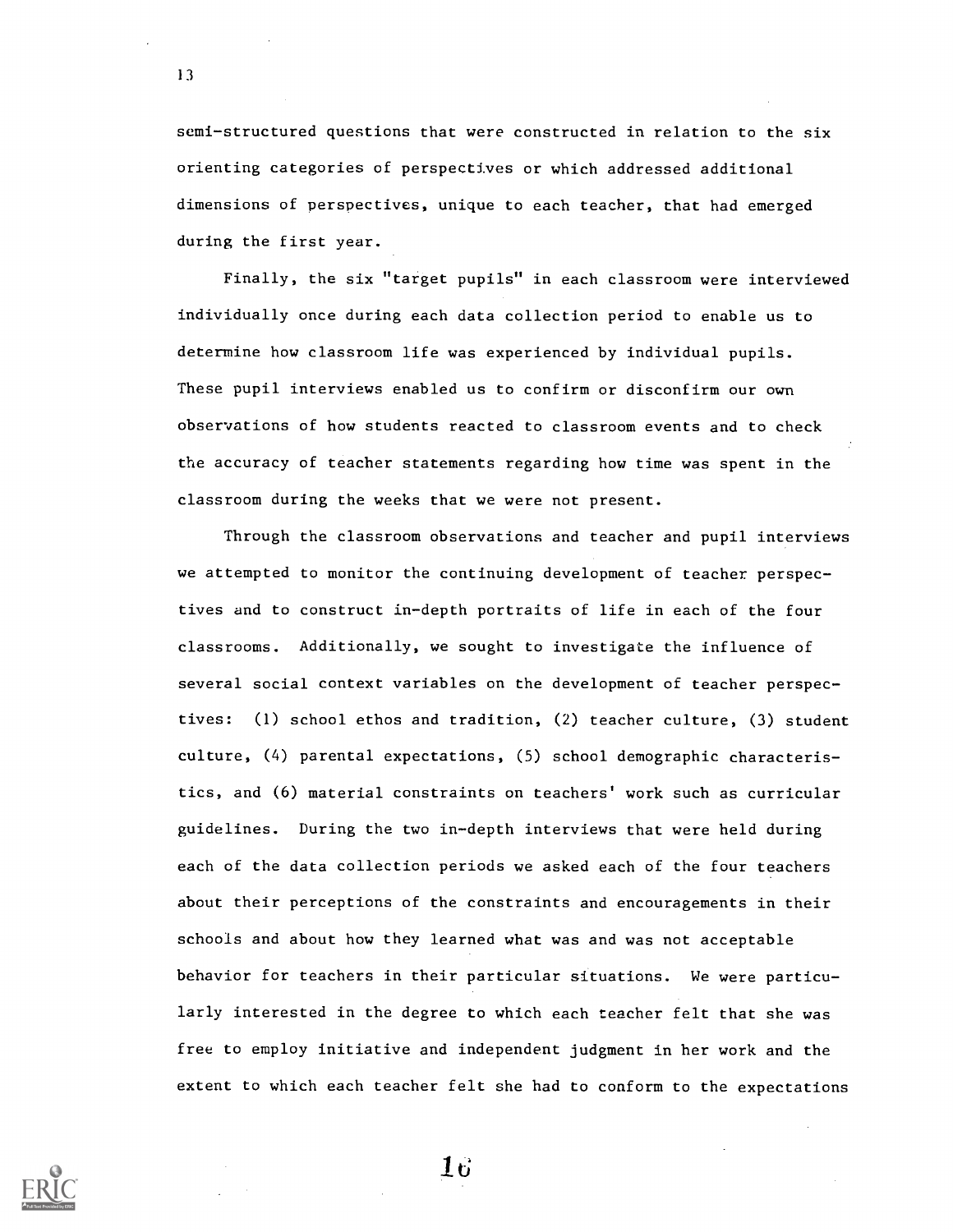of others with respect to what to teach, how to teach, and how to organize and manage her classroom.

We also interviewed each principal at least once and interviewed two teachers in each school concerning their views of the six institutional dimensions identified above.<sup>5</sup> Finally, we collected many kinds of formal documents in each school such as curriculum guides and teacher handbooks.

Tape recorded interviews with teachers, pupils, and principals and classroom observations were transcribed to facilitate content analysis of the data. Several analyses of these data led to the construction of four case studies which describe the development of each teacher and the individual and social influences on their development from the beginning of student teaching to the end of their first year of teaching. The individual case studies were then compared and contrasted to enable us to formulate generalizations related to our more general questions concerning teacher development. Outlines of the four case studies will now be presented, together with our conclusions regarding the two research questions which have been selected for discussion in this paper.

### Beth

Beth was a student teacher in a self-contained fifth-grade classroom. Hers was one of four fifth grades in a K-5 school enrolling about 500 children. The community includes a mix of parents who are young professionals, or work at skilled trades and commerce. There are few very affluent families and few qualify for welfare. The school's

14

 $1/$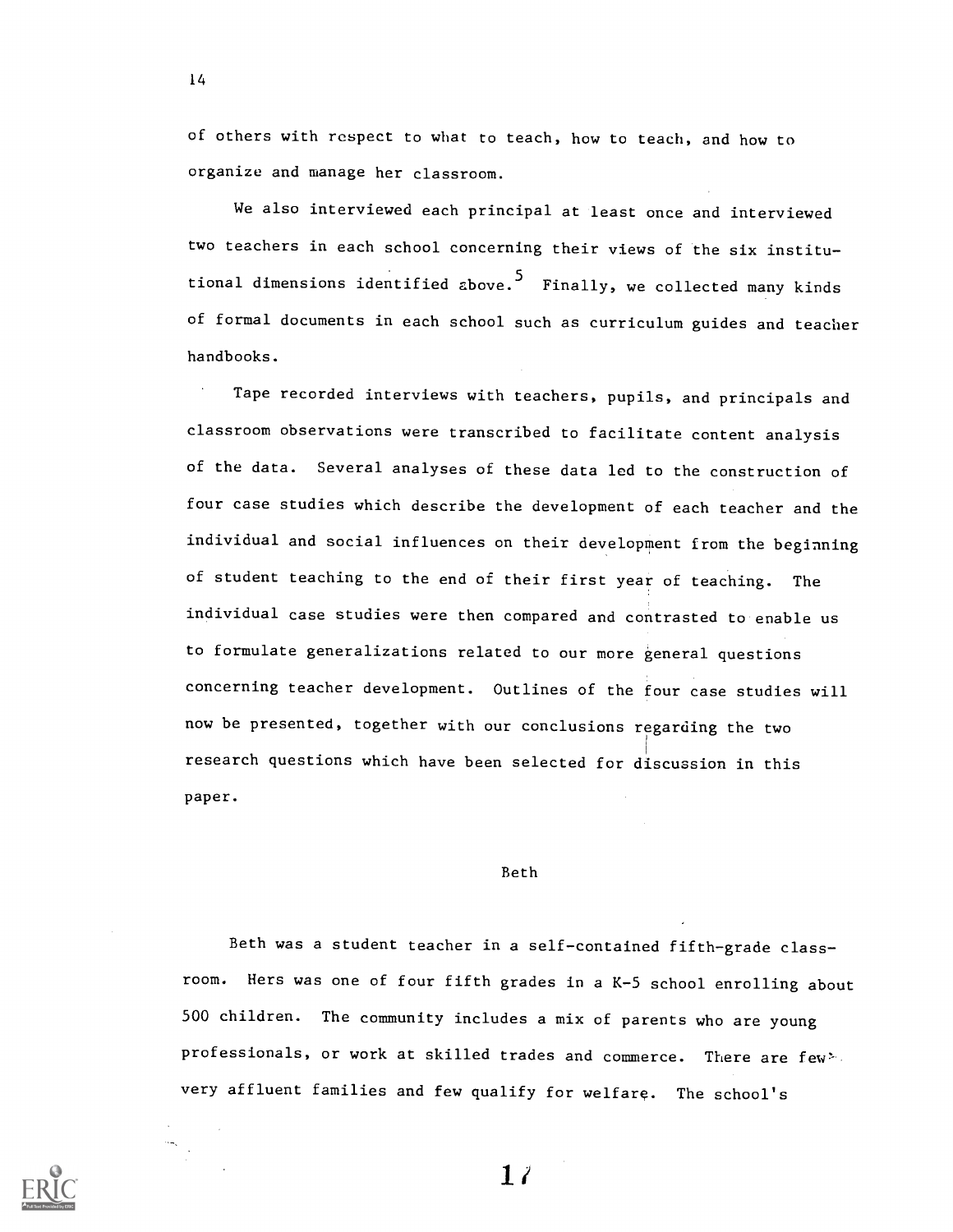tradition is of a lively approach to a fairly traditional curriculum with a few individualistic teachers trying out forms of "open classroom" teaching or creating and teaching content that goes beyond the standard curriculum. Beth commented on the warm, friendly interactions among staff members and their ready acceptance of her as a student teacher.

Beth and her cooperating teacher chose to work together. In separate interviews each comments approvingly about the flexibility and "easygoing" nature of the other and of the classroom. Beth states her preferred teaching style to be one in which by artful questions and stimulating comments the teacher gets pupils to talk and build idea upon idea while the learning "just keeps flowing." In practice, Beth's teaching was more controlled and routine than that. Beth followed the prescribed curriculum and used the textbooks in a routine way, rarely adding to or extending the content in them. She recognized certain students of high ability as able to take part in a "flowing" discussion but rejected this as inappropriate for most students, who needed a more carefully prescribed curriculum. She did interrupt the textbook sequence in math in order to re-teach material she believed her students did not understand. She also planned and taught several short (2-3 day) units in science in which, for example, pupils observed chicks hatching out of eggs or collected and examined snowflakes, but these were exceptions to letting the textbook determine her curriculum.

Relations with pupils were informal though controlled. Beth joked with them playfully ("raise your hand if you're not here"), did not object when pupils call her by her first name (though this made her feel uneasy), commented, "I'd like them to remember me as not their math teacher but that 1 was a fun kind of teacher." A typical comment to get

 $\bm{1}$ d



 $\mathbf{r}$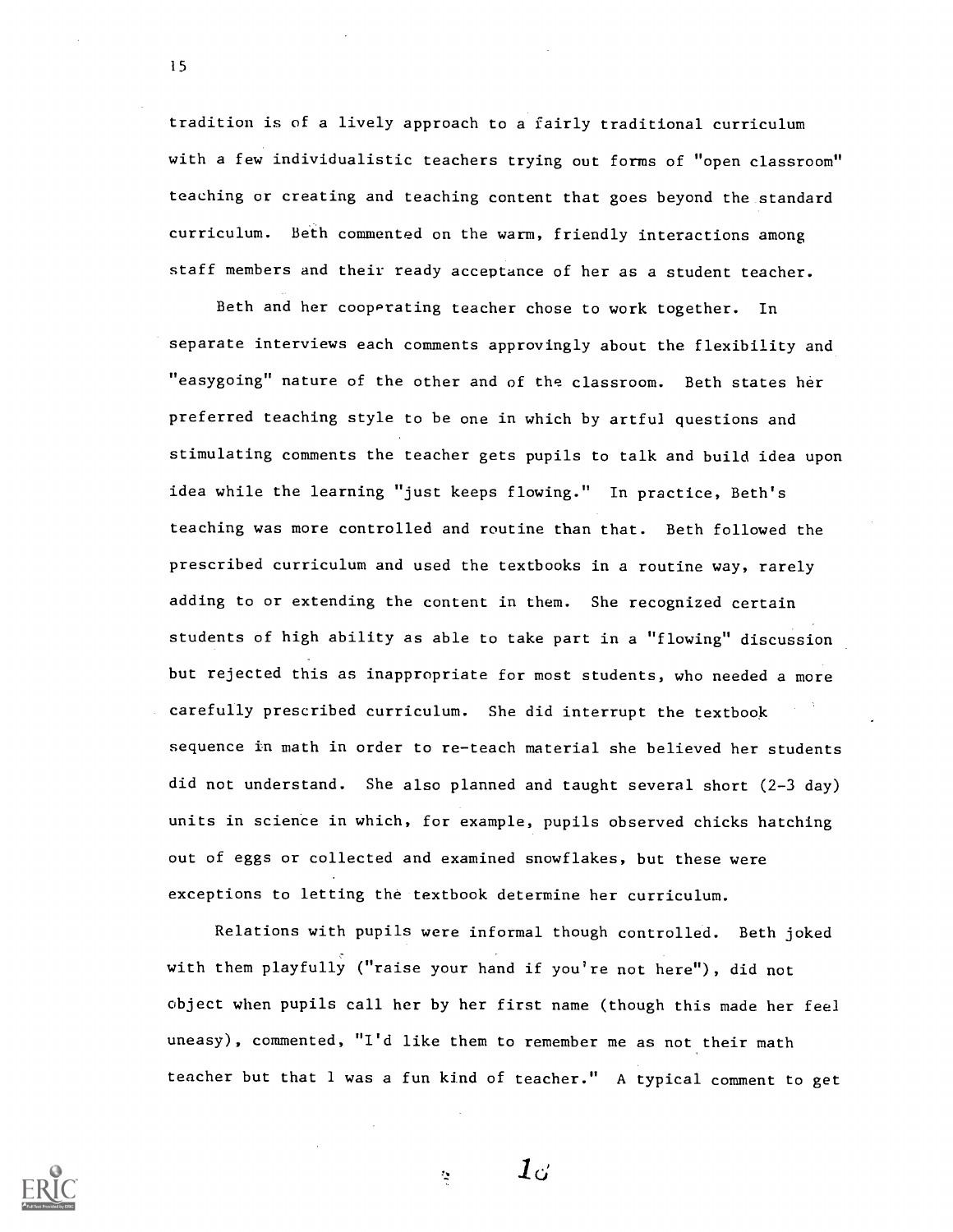pupils quiet was, "We need more silence so everyone can finish," justifying her request in terms of its helpfulness to pupils.

16

The cooperating teacher played the dominant authority role in the classroom. Beth saw her role to be transmitting the curriculum as determined by those in authority, helping her cooperating teacher carry out his plans co ensure the "basics" were taught, and adding some "trivial" extras (her term).

In the 10-week practicum preceding her student teaching semester, Beth had taught in a class with a high proportion of children from low-income homes. She believed they didn't need to learn the same kinds of things as students in her present school. The former need "something that you have to know to get by with." She believed her present students could benefit more from intellectually complex and abstract ideas. Beth expected pupils who are "behavior problems" to be less intelligent and to achieve at lower levels than conforming pupils. She hoped not to have to teach many "problem" children.

Beth's first year in a regular teaching position was as an eighthgrade teacher in a middle school in a suburban community about ten miles from a city of about 500,000 people. The community has some light industry but most residents worked in or on the edge of the large nearby city. They were much like the parents of the pupils she had known as a student teacher--professionals, well paid skilled trades workers, and self-employed people who were moderately well-to-do.

The school was built to an architecturally open plan and enrolled sixth-, seventh-, and eighth-grade pupils. Groups of three or four teachers were organized into teaching teams to plan for and teach groups of from 80-120 pupils. There were three eighth-grade teams and five



 $1$ J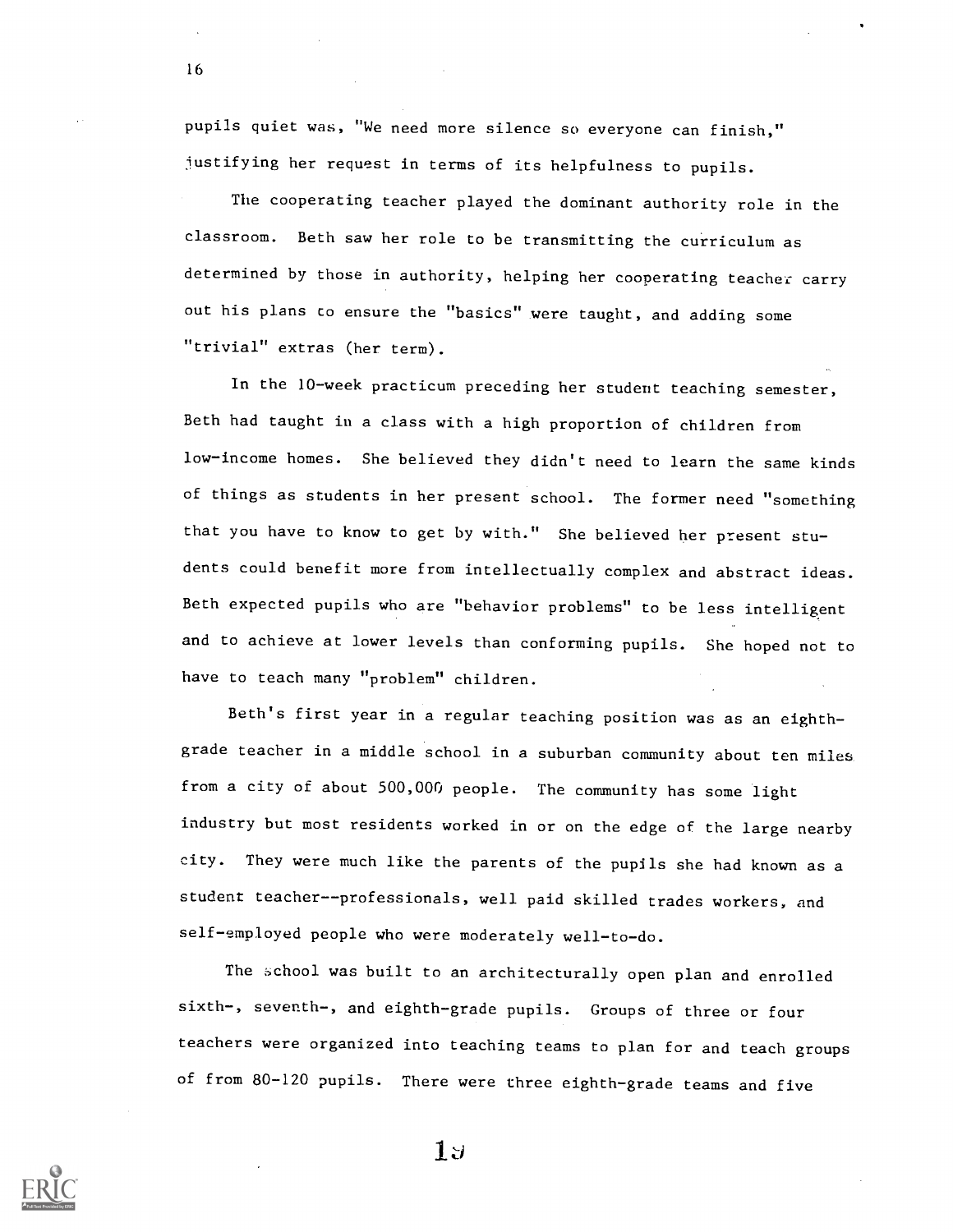teams of sixth and seventh graders (combined in each team). Forty-four teachers worked with about 700 pupils. On the staff were specialist teachers of arts, reading, a general instructional consultant, teachers of children with "exceptional educational needs," and two guidance counselors. The tradition of the school was one of precisely detailed , lans for teaching in a closely controlled environment, monitored by the principal and by tests of the levels of achievement by pupils of Performance Based Objectives (PBO's). The principal is a very strong personality, deeply committed to the curriculum and organizational pattern of the school, and constantly walking through the school to see if standards of quiet, busyness, and neatness are being met.

Two other teachers, both men and both teachers of more than ten years experience, join Beth in making up their eighth-grade team. The three work easily together. They meet for short planning sessions nearly every day, though "planning" consists mainly of decisions about timing and scheduling. Rarely do her colleagues suggest (or does Beth propose) that she give large-group presentations (i.e., to all 80 pupils in her team), even though, by the end of the year, her colleagues hope she would do some of these. Beth's major responsibilities are to teach four ability groups in math and three in reading/language arts and to support the teaching of social studies by working with a group of about 25 pupils. Textbooks and their teacher's manuals generate most if not all the PBO's. Instruction is direct, with teachers deciding the amount of information and the pace of learning for individuals and groups. All groups try to learn the same information or skills and all will be measured against the same PBO's.

 $2u$ 

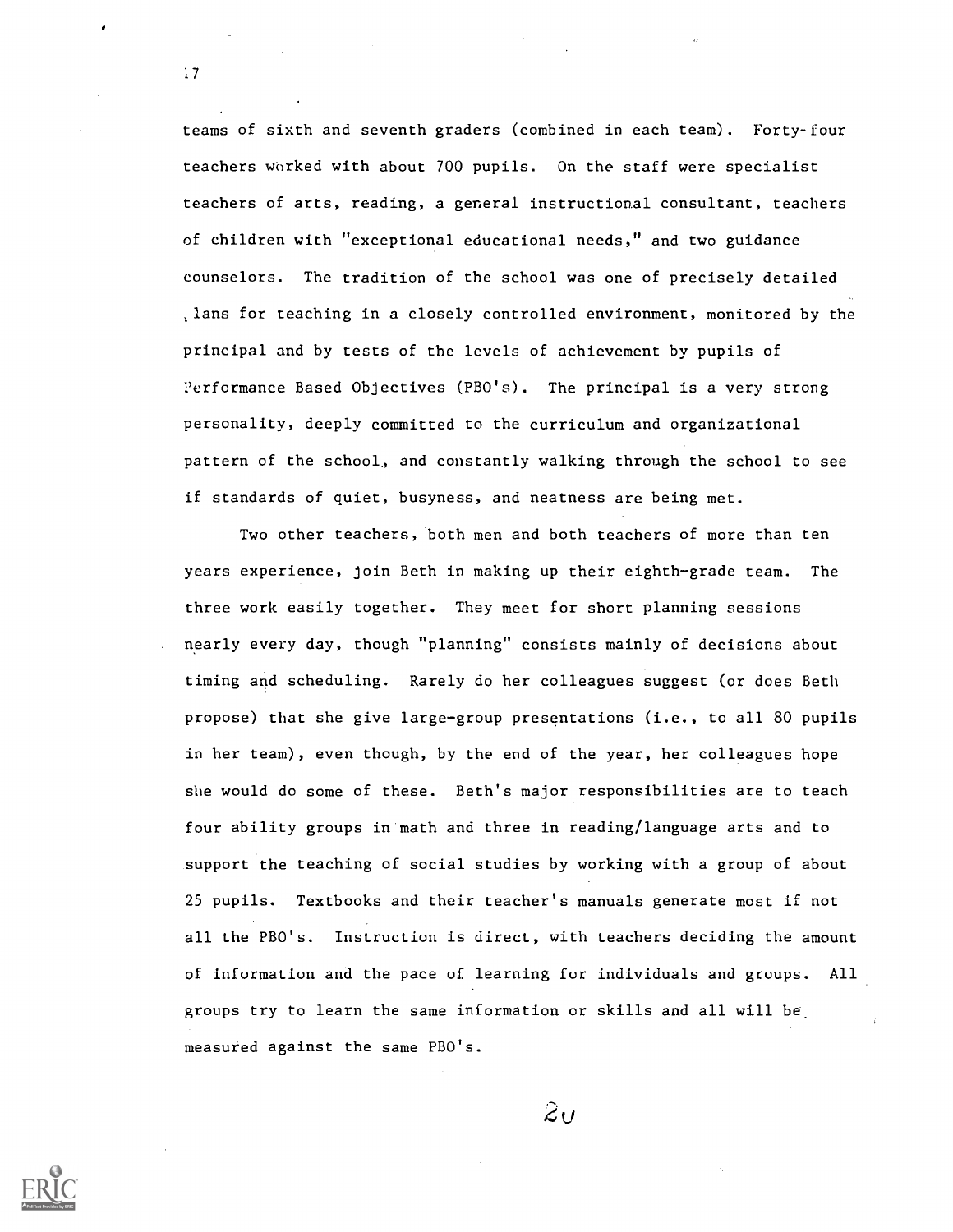Knowledge is taught as though, by public agreement, it is known to be certain. From time to time, Seth acknowledges the private or personal ideas of a pupil but invariably presents a preferred and correct version, legitimate because "it will be on the test." During one observation, Beth says to her group, "The film [we are about to see] covers chapter 4 fairly well . . . You'll need to take notes. I'll stop the tape, tell you what's important, maybe repeat it for you."

18

It is clear that Beth perceives a number of institutional con straints that shape the choices she makes or that restrict the range of permissible choices. Time is one such constraint. This element is intensified in its effect by two other institutional constraints: the commitment of the staff to Performanced Based Education with precise quantities of information to be learned and tested; the organization of the school into teaching teams, where each teacher is responsible in an immediate way to the expectations of two or three colleagues, undertaking specific tasks and the achievement of specific goals, usually expressed as covering specified amounts of information related to a topic. The time constraint becomes an oppressive master and encourages teachers to overlook or ignore subtle differences in student understanding, settling instead for gross responses to individual differences (separate ability grouping permits more or less material to be assigned and more or less time to be allowed for completion of tas%s). Time constraints also encourage teachers to accept minimum competencies as the only competencies. There is little incentive to having students dig deeper once they understand the minimum, since it is only the accomplishment of the minimum (PBO's) by which pupil (and teacher) achievement will he judged. Time constraints intensify the

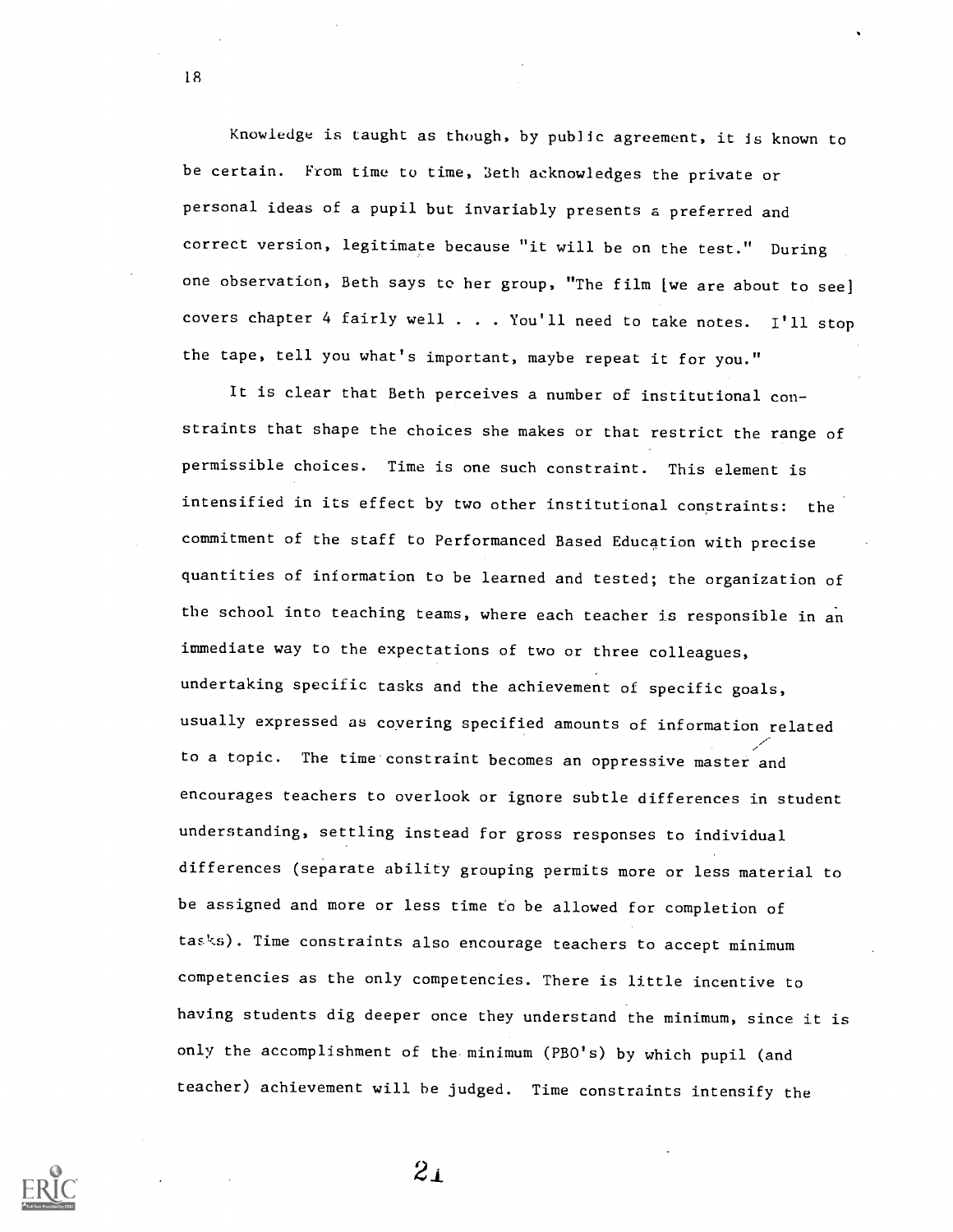effects of another institutional characteristic, the use of easily available materials and their use in a routine way, i.e., as information-givers rather than in less routine ways, e.g., as data to be examined, challenged, interpreted. (When asked why Annette is the only one who does something different than the teacher-suggested ways of reporting on a book, Beth replies, "It's enough if they do what's there.")

These approaches to knowledge/curriculum are legitimated by the existing teacher culture. Accommodating the other members of the team is an important and high priority. One of Beth's colleagues gets "too interested" in social studies. He is described as "car. ing on" (going over the scheduled time), and criticized because taking the pupils off on "tangents" (going into material not tested by the PBO's) prevents his section from being ready to take the teamwide test on the date scheduled.

Personal constraints and personal preferences also help to form Beth's perspective. She feels she knows math and enjoys teaching it. She feels she has little background in social studies and believes that that constrains her from going any deeper or adding much to the information in the textbook or on the worksheets. At the same time she is uncomfortable with the uncertainty inherent in a problem-oriented lesson. Her eyes shone with excitement when some of her brightest math students, almost spontaneously, started inventing alternative solutions to a math problem. But her stated preference, confirmed by her teaching, is for the comfort of knowing in advance of teaching what particular pupil responses you will get during a lesson.

 $2z$ 

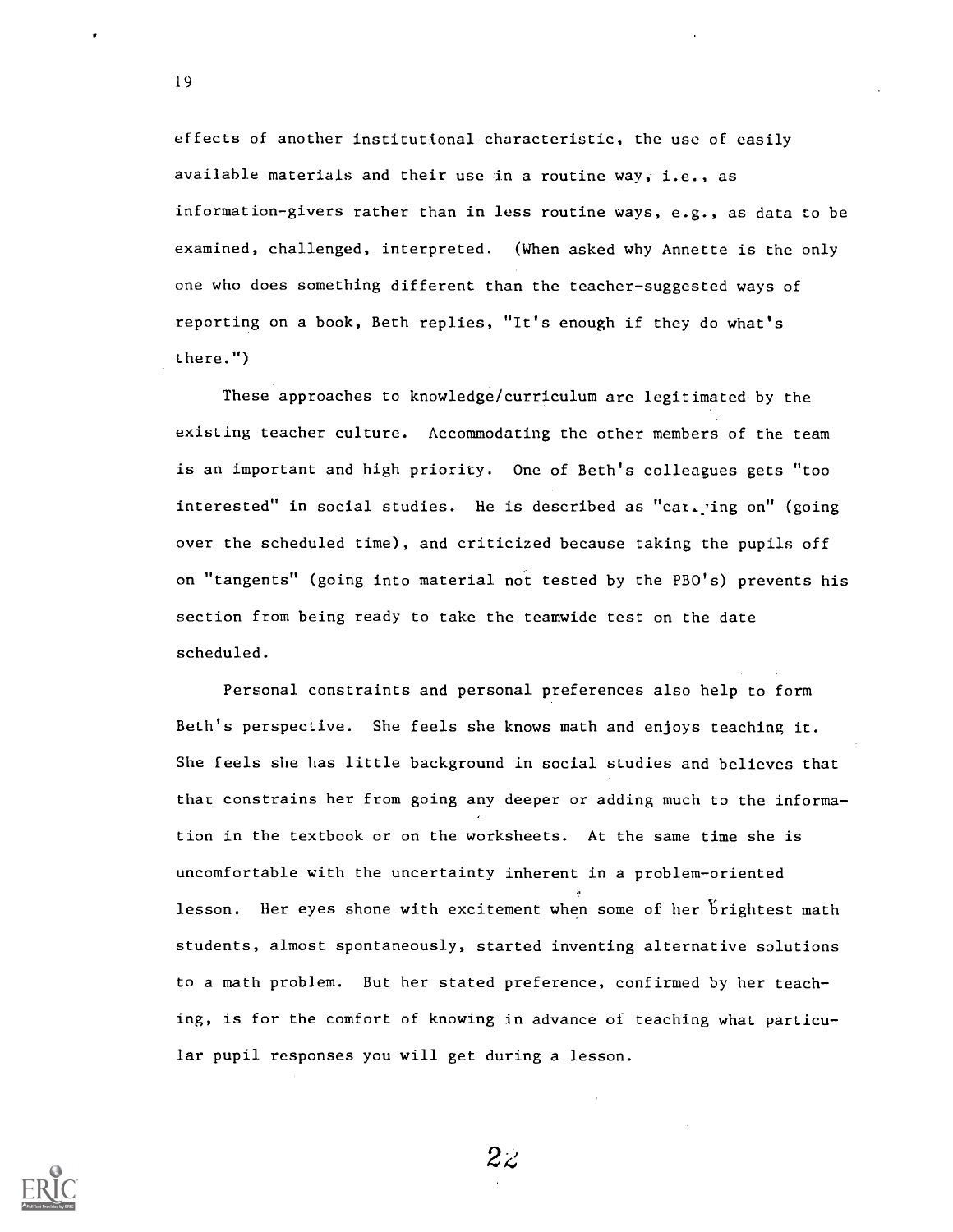Beth's view of teacher role has changed somewhat from her student teaching perspective. As a student teacher she expected a teacher to invent and develop curriculum even if only as additions to a prescribed curriculum. Her viewpoint now is that "expert others" (administrators, textbook writers, a committee of teachers) will decide what is to be taught; teachers are to manage that curriculum as skillfully as they can. This complements nicely her view of knowledge/curriculum and is supported by her school's curriculum pattern which is designed to make management easy.

Clearly, the teacher's role is sharply separated from the pupil's role. Teachers decide what tasks pupils will undertake, when they are to begin, when they are to stop working or turn to another task What pupils need is what teachers decide they need, usually the result of a teacher analysis of what pupils lack, e.g., the math skills they fail on 'a test or information they don't know on a pretest.

Beth-talks about nonacademic aspects of teacher role as having importance. Her role as counselor or guide to children is not salient, and almost no time is spent in informal or counseling discussions with pupils on matters not relevant to their academic performance, with the exception of a formal class group that discusses value questions, use of leisure time, and related topics. interpreting school to parents is mentioned by Beth, but parent contacts seem to be almost entirely con fined to reporting progress and such school sponsored events as the class camping experience in which a few parents participated.

The most troublesome part of teacher role for Beth is her member ship in a professional group. Early in the year she was distressed to discover that the "big happy family" guided by a benign principal was in



20

 $2\mathbb{R}$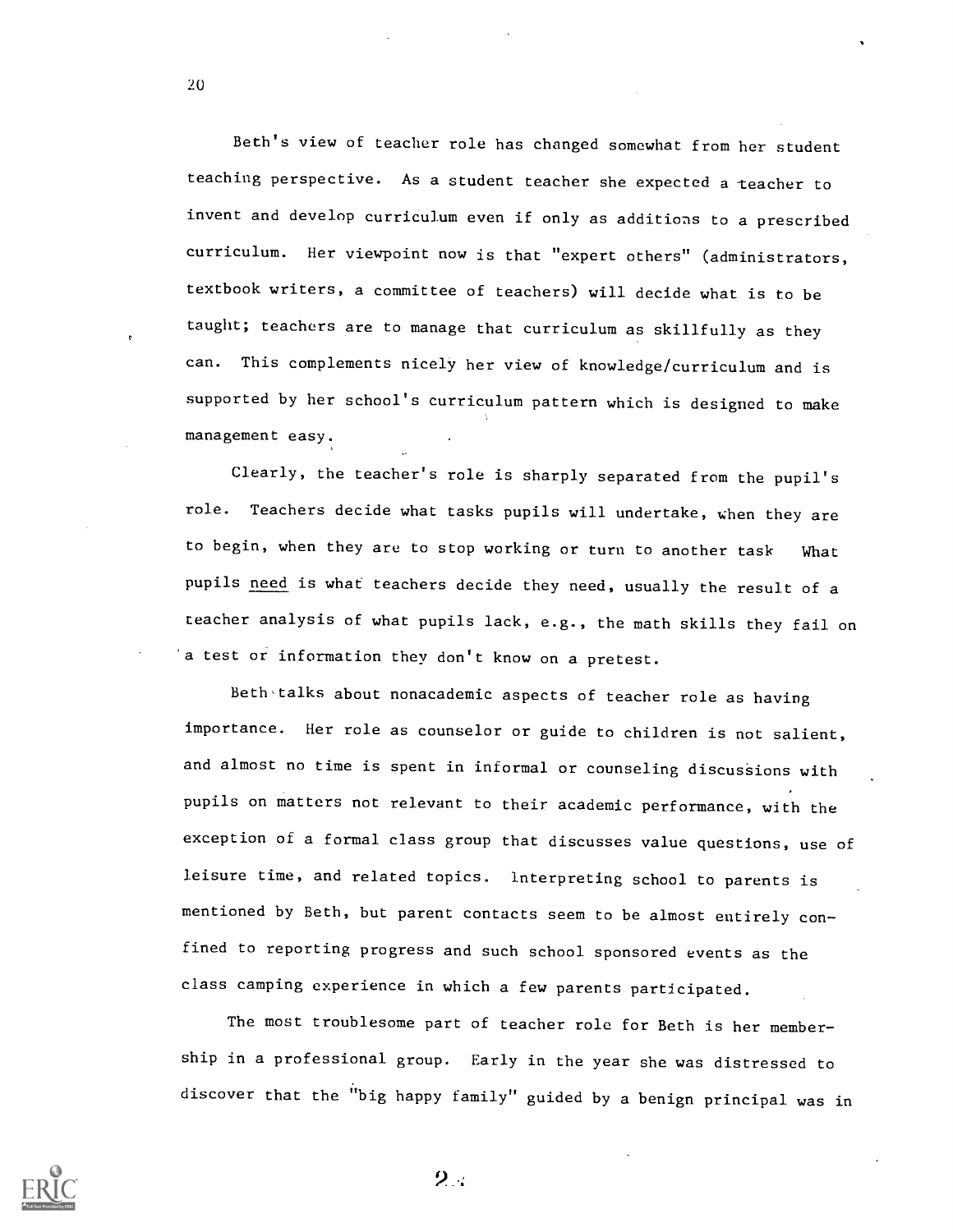reality a collection of factions who disagreed about most things but tended to agree that the principal was "mandgement" and not one of them. By the end of the year Beth identifies with the teachers as a group but still wants to be guided by the principal and to meet his expectations for her. She feels deprived by the absence of the guidelines provided by continuous feedback to her when she was a student. She doesn't get much feedback from her colleagues and is ambivalent in wanting and yet afraid to get too much from the principal.

In most instances Beth's actions with respect to teacher role conform to and key on the attitudes and actions of her fellow teachers. She maintains a slight distance, e.g., she doesn't interact in a particularly warm or social way with the other teachers, but still seems to want to meet with their acceptance and approval. Beth is very "other-directed" and,looks to her colleagues for cues on how to act the teacher role well. What she does as teacher is consistent with her personality and her personal preferences, her vision of herself as teacher. She is slightly ambivalent about routines of teaching. Sometimes she talks as though she should be doing more inventive things, but usually she seems to find the routines comforting. She knows what to do, what to expect if she does or doesn't do some things, how to negotiate for more options or more time with her team members and how to establish student routines that make her bureaucratic responsibilities easier to meet, e.g.,keeping order, having busy-looking students, meeting PBO's.

Beth finds it necessary for her own psychological comfort to control pupil behavior. First, she enjoys the sensation of being powerful, of making the pupils mind. Second, she prefers a more formal,



21

 $2\epsilon$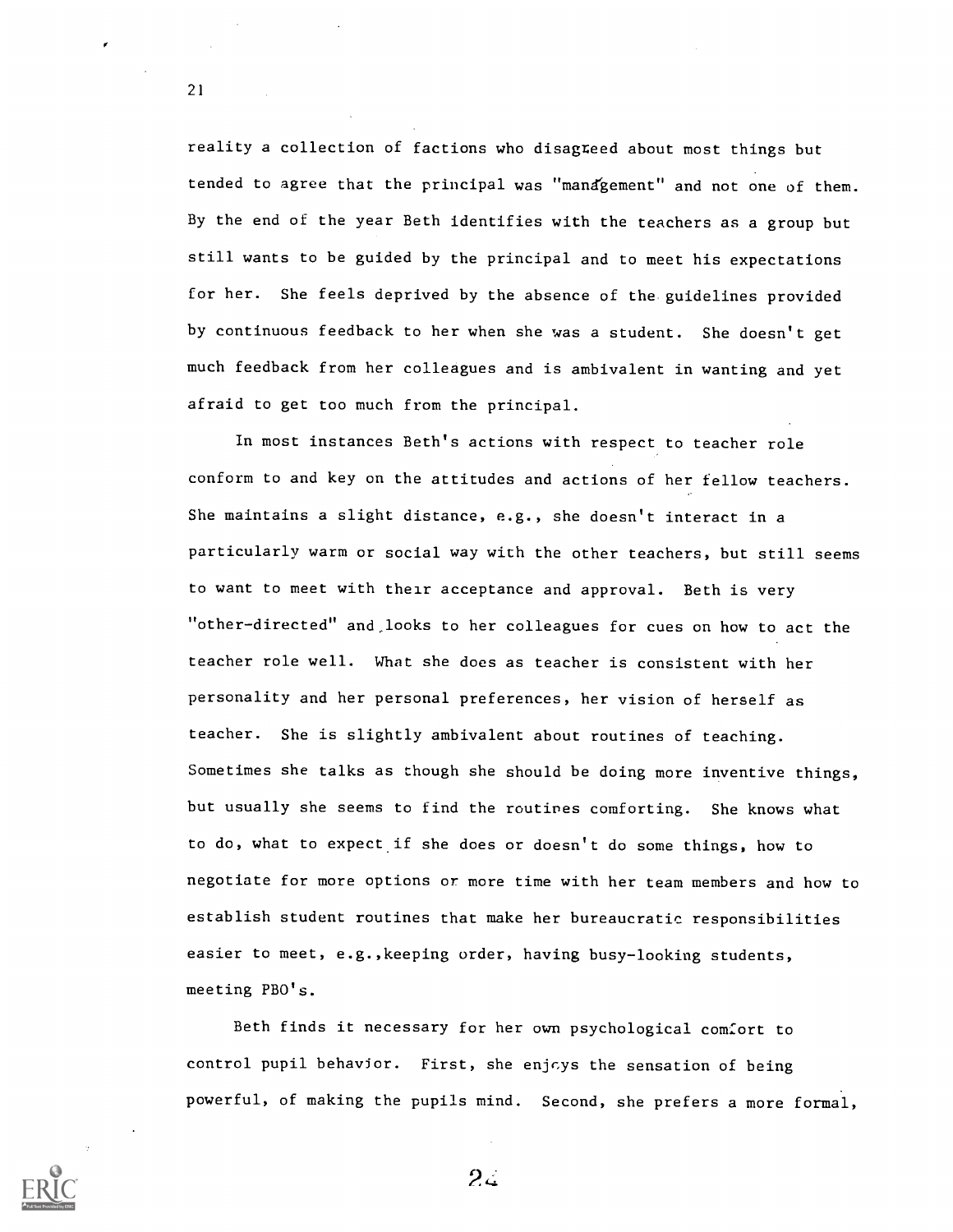somewhat distant relationship with her pupils. These are both illustrated in an instance she describes. She was annoyed by boys calling her by her first name, joking around, possibly with a mildly sexual connotation. ("Eighth-grade boys had . . . crushes, you could tell.") Beth reports dealing with this directly. ("1 sat them down and said that I thought what they were doing was very annoying and I want it to end. And it did.") She comments early in the year that she would "rather have things a little more easygoing, maybe a little more joking around," but the overwhelming preponderance of Beth's comments and teaching behavior suggests just the opposite, that she is comfortable with a distance between students and herself, using controlling behavior to assert her authority and discouraging familiarity and bantering interchange.

Beth falls in with the existing teacher culture in sometimes being sarcastic or belittling students, especially those who are poor achievers, and especially one boy who is a butt of much of the teachers' sarcasm. (Interestingly enough, there is no evidence that this affects the boy's relations with other students, i.e., that they also ridicule him or reject him.) Similarly, she is reinforced by other teacher actions in demonstrating her ability to control students in her charge. There are institutional demands enforced by the principal--that the students be busy, quiet, and, generally, immobile (although the principal seems to be sensitive-to-the-strain that Beth is under as a beginning teacher and tries to get her to relax, smile more, enjoy her work). The distant, formal, controlling, teacher-pupil relationship seems to express the institutional norm. However, Beth is not merely constrained to conform to this. She likes controlling the students,



22

 $\Omega$ .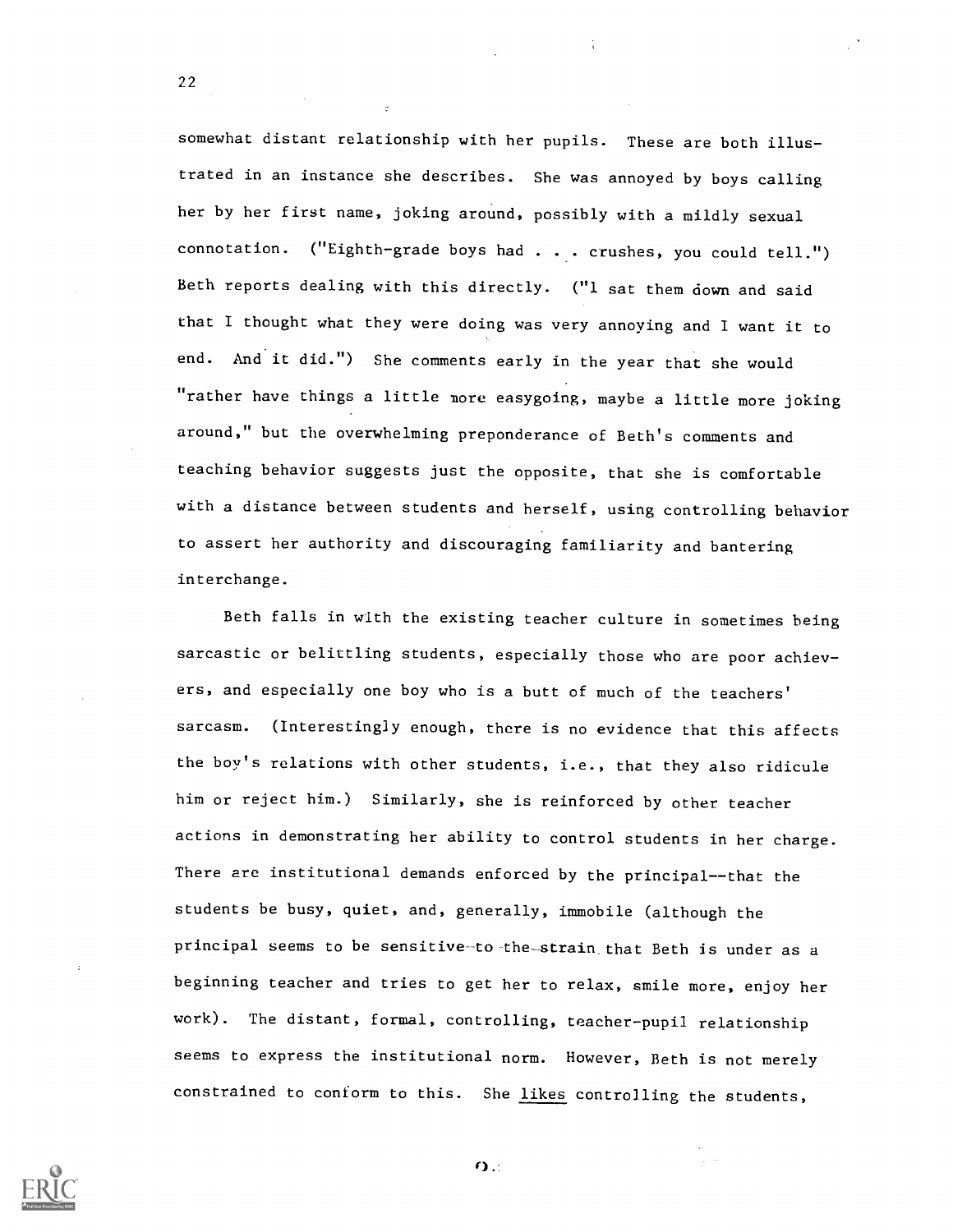winning the struggle to control, as it were, and doing so in a direct, public way. This confirms her in her role as teacher and expresses her own personal preferences for order, predictability, and cool teacherpupil relationships that carefully separate the roles of teacher/friend.

23

Beth's perspective toward teaching has changed in certain important respects from the end of her student teaching semester to the end of her first year of teaching. Her approach to curriculum is much the same, transmitting mainly the information in textbooks or following the routines set out in teacher's manuals. The one content area, science, in which she introduced several short but lively lessons as a student teacher is an area she didn't teach in her team. The greatest change comes in Beth's relations with pupils. Student teaching was playful; teaching is serious. The student teacher tried to be a "fun" person; as teacher, Beth is a powerful, commanding person who controls behavior and punishes misbehavior. As a student teacher she comments on a teacher's inability to plan the same curriculum, have the same expectations of all children since they are so different from one another; as teacher she refines that belief to mean planning different strategies to get every pupil to meet the same objectives. This is not a matter of inventing or discovering an entirely different perspective on teaching from one held earlier. Rather we see a shift in which elements that were present earlier become salient, while elements which were previously central drift down to very low priorities.

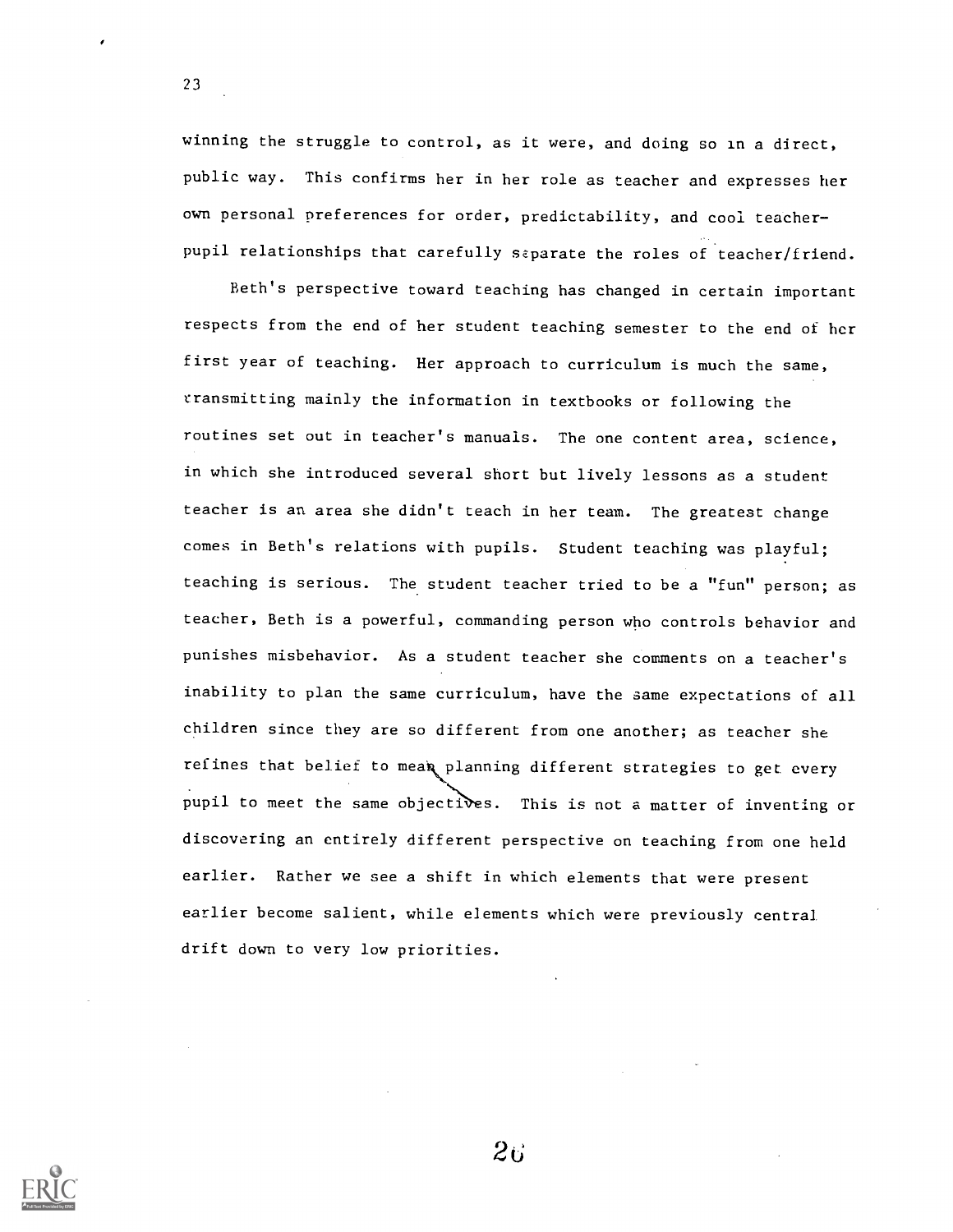Rachel

24

Rachel was 22 years old when she began her student teaching experience in January, 1981. During this 15-week semester she taught in one of three fourth/fifth-grade classrooms in a K-5 public elementary school enrolling about 400 children. The school community includes few minorities and has a mix of parents who range from moderately to very affluent. Most of the parents of the children who attend this school are either self-employed professionals (e.g., physicians, lawyers), employed by a nearby state university, or in state government. Rachel attended a Catholic elementary school as a child and completed her two pre-student-teaching practicums in what she describes as highly structured and teacher-directed classrooms in two different parochial schools. When given the opportunity, she deliberately chose to student teach in a less structured and more "easygoing" school where children's interests are incorporated into the curriculur, and where she would have opportunities to develop her skills in planning and implementing a more varied and stimulating nurriculum. "I didn't want to be in a rigid classroom. I've been in a rigid classroom my whole life."

Most of the teachers in Rachel's school, including her cooperating teacher and one of the other fourth/fifth-grade teachers, had worked together for at least ten years under the leadership of the same principal. This school has a very strong tradition which is described by Rachel's cooperating teacher as one of "active teaching." Teachers in this school play a central role in developing the curriculum, are expected to make learning relevant and meaningful for children and to include pupils in the planning of classroom activities. There is the



 $2<sub>l</sub>$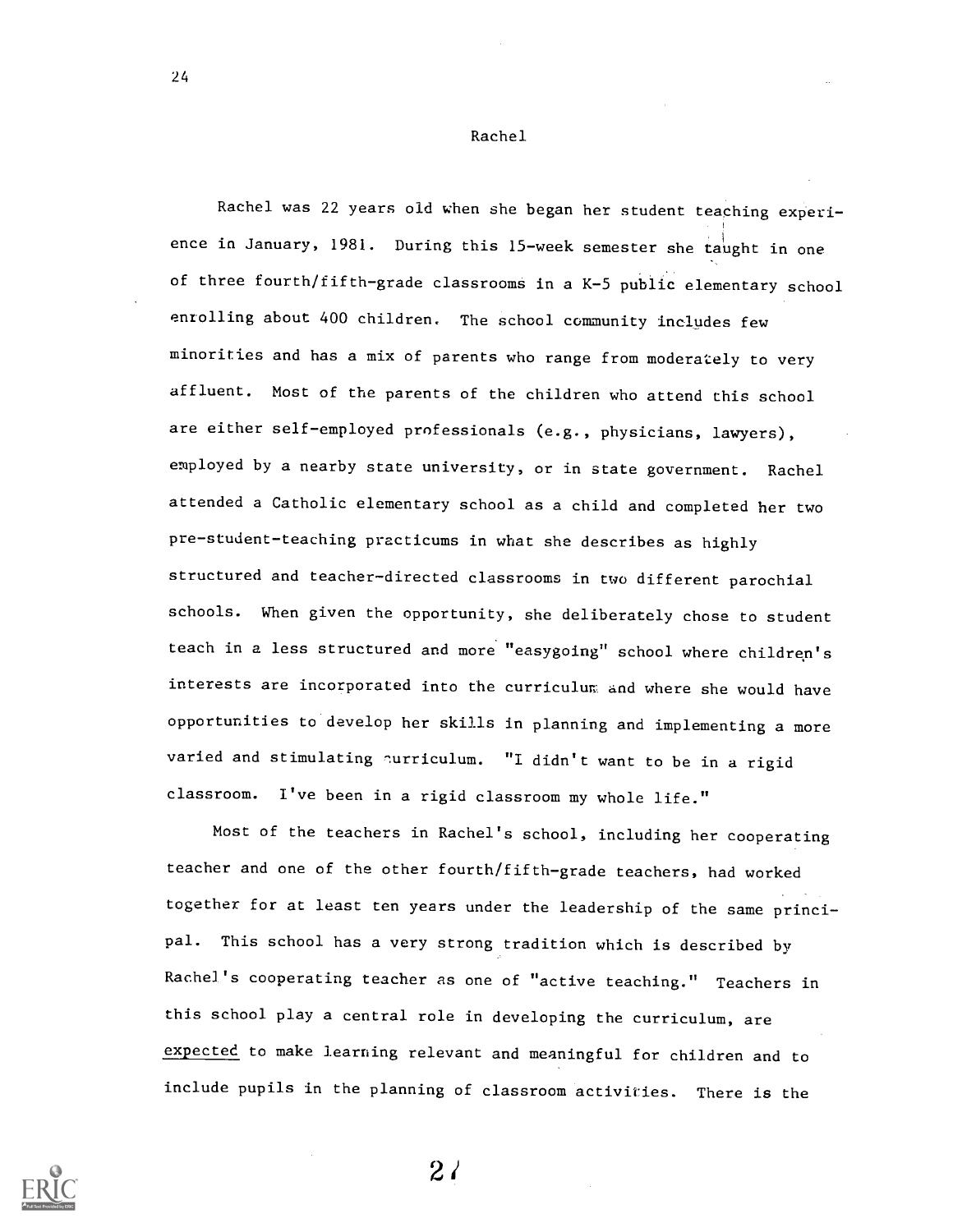expectation for everyone who teaches in this school to plan an integrated curriculum around children's needs and interests and to bring many resources into the classroom other than textbooks, to make the curriculum "more alive and interesting for kids." This emphasis on "active teaching" which encouraged teachers to use independent judgment and creativity in planning the curriculum was evident throughout the entire school. The teachers in the three fourth/fifth-grade classrooms had recently developed their own reading program based on trade books, a creative writing program which had received national recognition, and generally planned classroom activities with a great deal of pupil input. There were very few institutional constraints on teachers' planning of the curriculum.

There was a very strong initial agreement between Rachel's goals for herself as a student teacher and the culture that pervaded her school. She began her student teaching with a desire to develop herself into an open and flexible teacher who is able to make school interesting and enjoyable for kids. "The important thing about school curriculum is that it excites and interests the kids. It's important to have a stimulating class." Rachel came into her student teaching experience with a feeling that schools generally promote pupil passivity. One of her priorities for this semester was to develop her abilities in planning activities that would help students become better able to make informed decisions for themselves and to defend a point of view based on concrete evidence. Many of the activities chat Rachel planned during the semester encouraged pupils to view knowledge as problematic, to consider conflicting viewpoints on issues, and to support their positions with reasoned arguments. For example, she structured many lessons

 $2<sub>0</sub>$ 

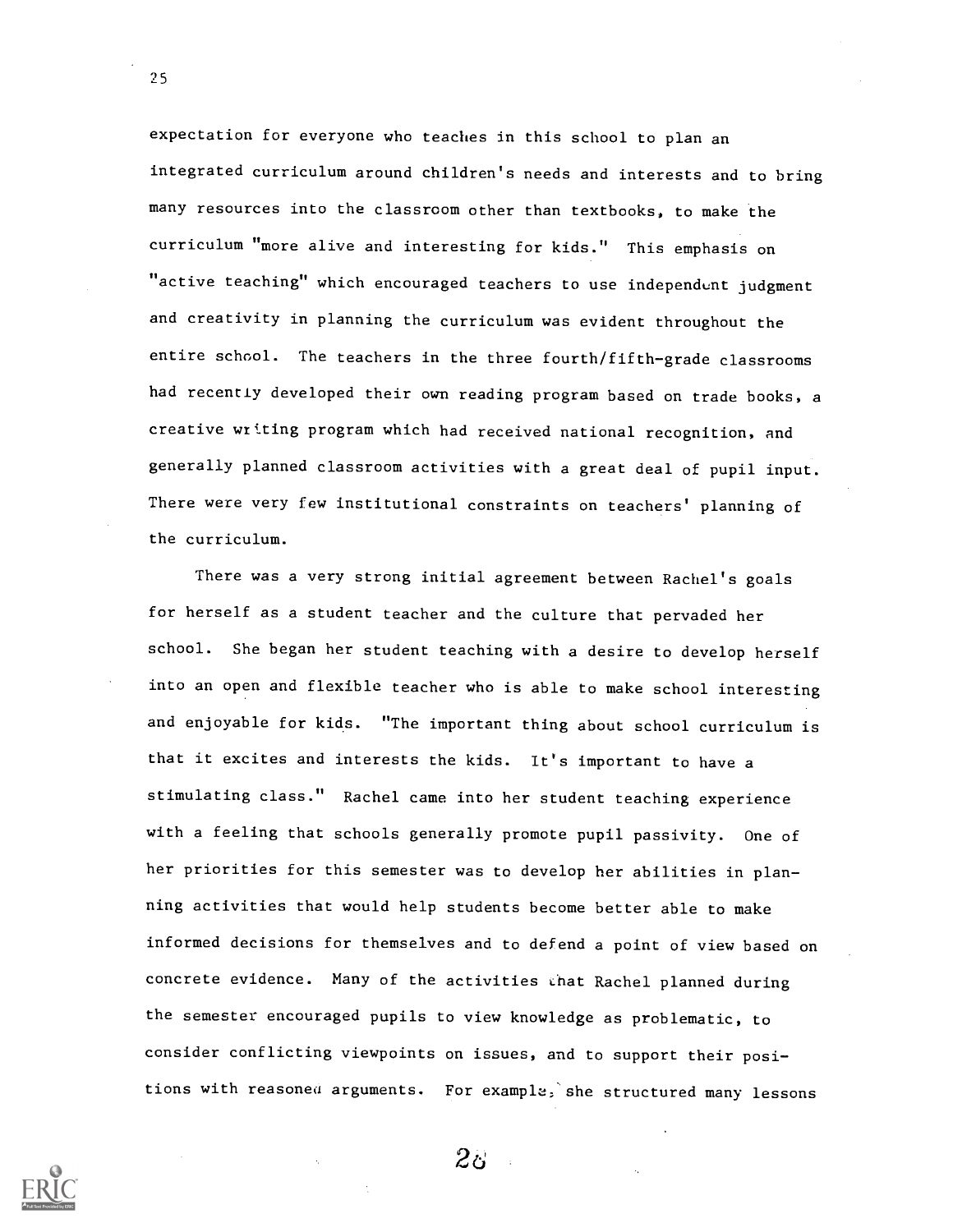where small groups of children would research topics and make presentations to the class and planned several debates where children were encouraged to express conflicting opinions on current public issues such as violence in America and animal extinction. Rachel's university supervisor commented that Rachel's actions throughout the semester indicated that she was more interested in getting kids to think "in-depth" about issues than with the quantity of material covered.

There were very few external constraints placed upon Rachel by her cooperating teacher in deciding what and how to teach. Rachel's cooperating teacher demanded the same kind of self-direction and inventiveness of Rachel that was demanded of all teachers in the school. Consequently, Rachel had numerous opportunities to make decisions about what and how children would learn and often made decisions about her teaching based on her assessment of what kids needed and what would interest them. At times Rachel's cooperating teacher would give her broad topical guidelines such as "weather" or "nutrition," and Rachel was free to develop specific objectives and activities as long as they were planned within the framework of "active teaching."

Rachel felt very strongly that children should be given opportunities to make decisions regarding both the content and organization of the curriculum. "Children ought to have input into their learning. They can make decisions about when they will do certain assigned work and what they will do within a certain framework." Throughout the semester, in addition to using her own judgment about what would be relevant and meaningful for kids, Rachel involved the children in deciding such things as what public issues would be debated, which specific topics would be researched and how they would be presented,



26

 $2\overline{5}$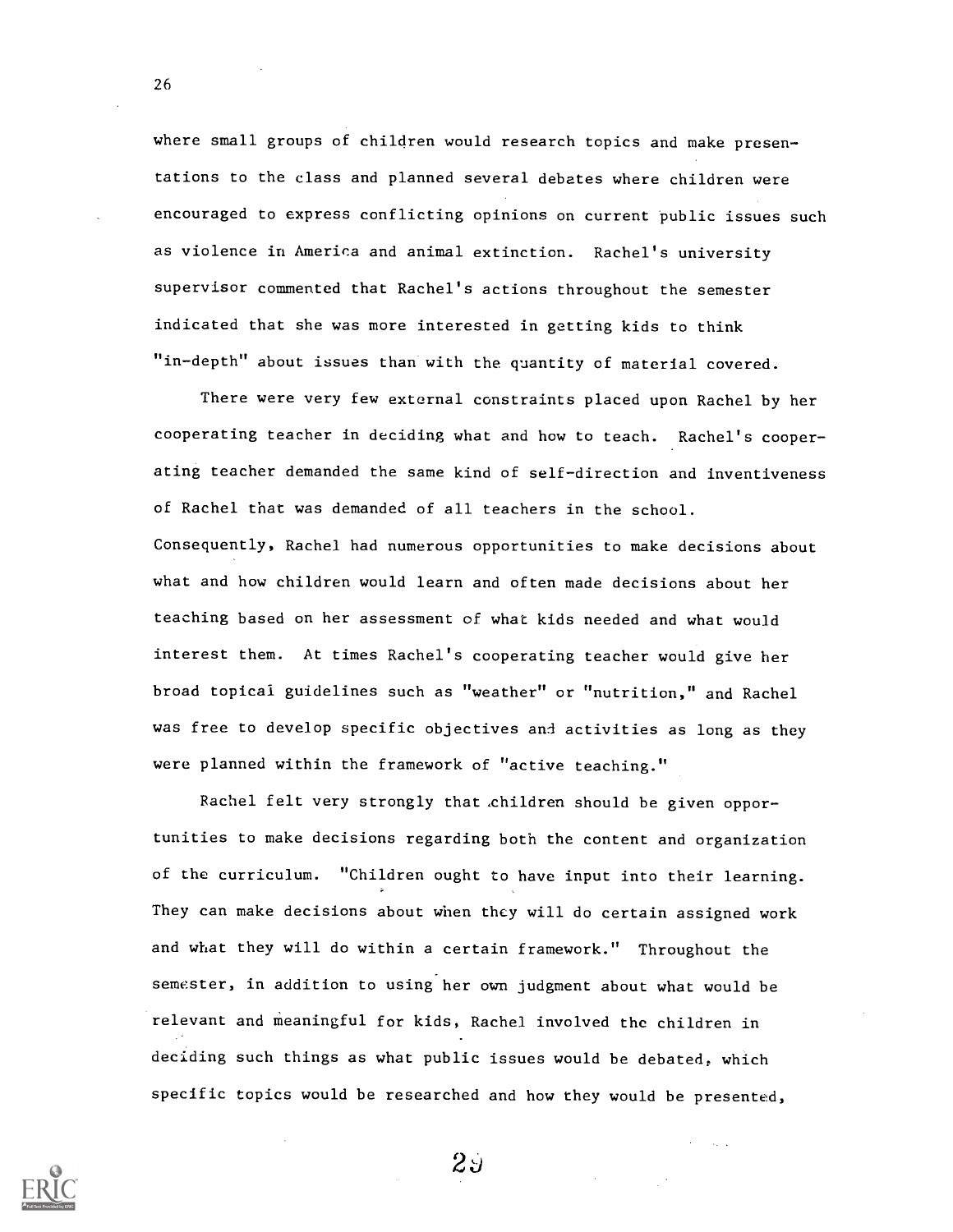which specific books would be read, and in deciding when certain tasks would be completed.

The lessons that Rachel planned and taught during the semester incorporated many human and material, resources from outside the classroom and often led the children into the neighborhood to investigate various questions and problems (e.g., identifying birds and trees). When inside the classroom the children rarely worked together as one large group and could most often be observed working individually or in small groups in various parts of the room. The variety of activities and active pupil involvement that were characteristic of Rachel's teaching this semester are exemplified by the observer's puzzlement when seeing two boys flying paper airplanes in a corner of the room and her wondering whether they were "fooling around" or completing some assigned task.

Rachel was very concerned about relating the curriculum to the lives of her pupils and with incorporating the personal knowledge of pupils into her lessons. She viewed knowledge as meaningful to students only when it is tied into their prior experiences. Because Rachel not only wanted to respond to her pupils' interests but to expand them as well, she frequently sought ways to make the curriculum "meaningful" for her pupils when they had no prior experience with what was being studied. For example, when reading a story about a blind girl in one of her reading groups Rachel arranged a trip to the Braille Society and a meeting with a blind pupil in another classroom so that her pupils would have some personal experience that could be related to the story.

The central problem for Rachel as a student teacher was to develop skills and ideas for getting pupils actively involved in interacting



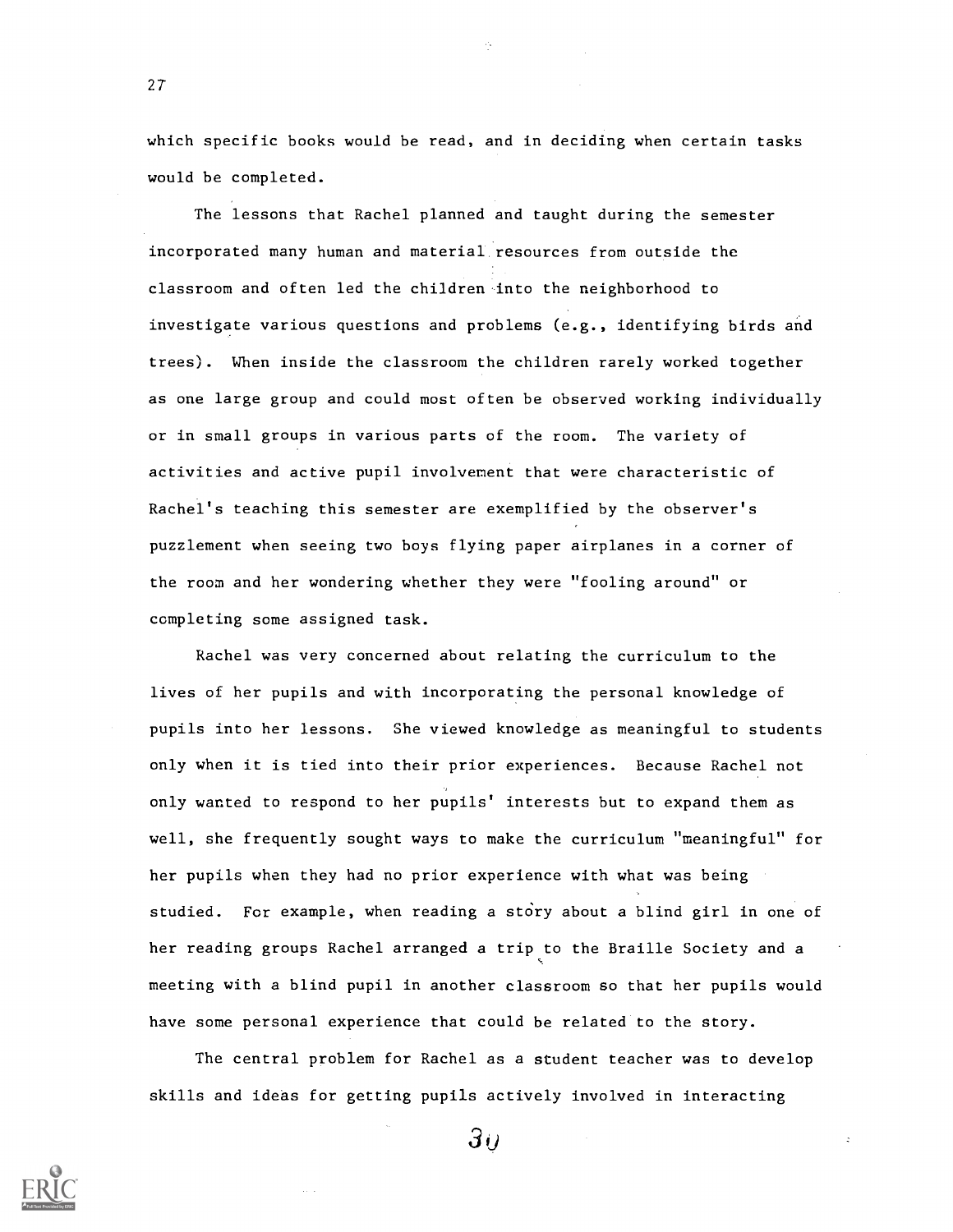with the curriculum. Her attempts to implement a varied curriculum which encouraged active pupil involvement were reinforced by her pupils' enthusiastic reactions to her teaching. The children, who had experienced a similar pedagogy throughout their elementary school careers, eagerly took advantage of opportunities to voice their opinions and to select content and materials to be studied. Rachel was encouraged by her pupils' reactions and commented, "They're really ambitious to learn. You get a lot of satisfaction when you see their excitement."

However, despite Rachel's success in implementing a varied curriculum which elicited the involvement and enthusiasm of children, her relationships with the children were relatively distant and formal and almost always focused on matters related to academic content. She was rarely observed interacting with children about personal matters not connected to the curriculum. Rachel expressed an ambivalence at the beginning of the semester regarding her desire and ability to exert her authority as a teacher when working with her class as a large group and generally felt more comfortable giving pupils assignments which would be completed individually or in small groups. She did not want to "set herself above the kids," but realized that she needed to exert some authority and to set some limits in order to accomplish her goals. This ambivalence about her authority as a teacher and her inability to establish warm personal relationships with children did not result in serious problems this semester because of the self-directiveness of her pupils, buc they would become matters of central importance the following year.

Because of the strong agreement between the latent perspectives that Rachel brought to student teaching, the culture of her school, the perspectives of both her cooperating teacher and university supervisor

 $3<sub>1</sub>$ 

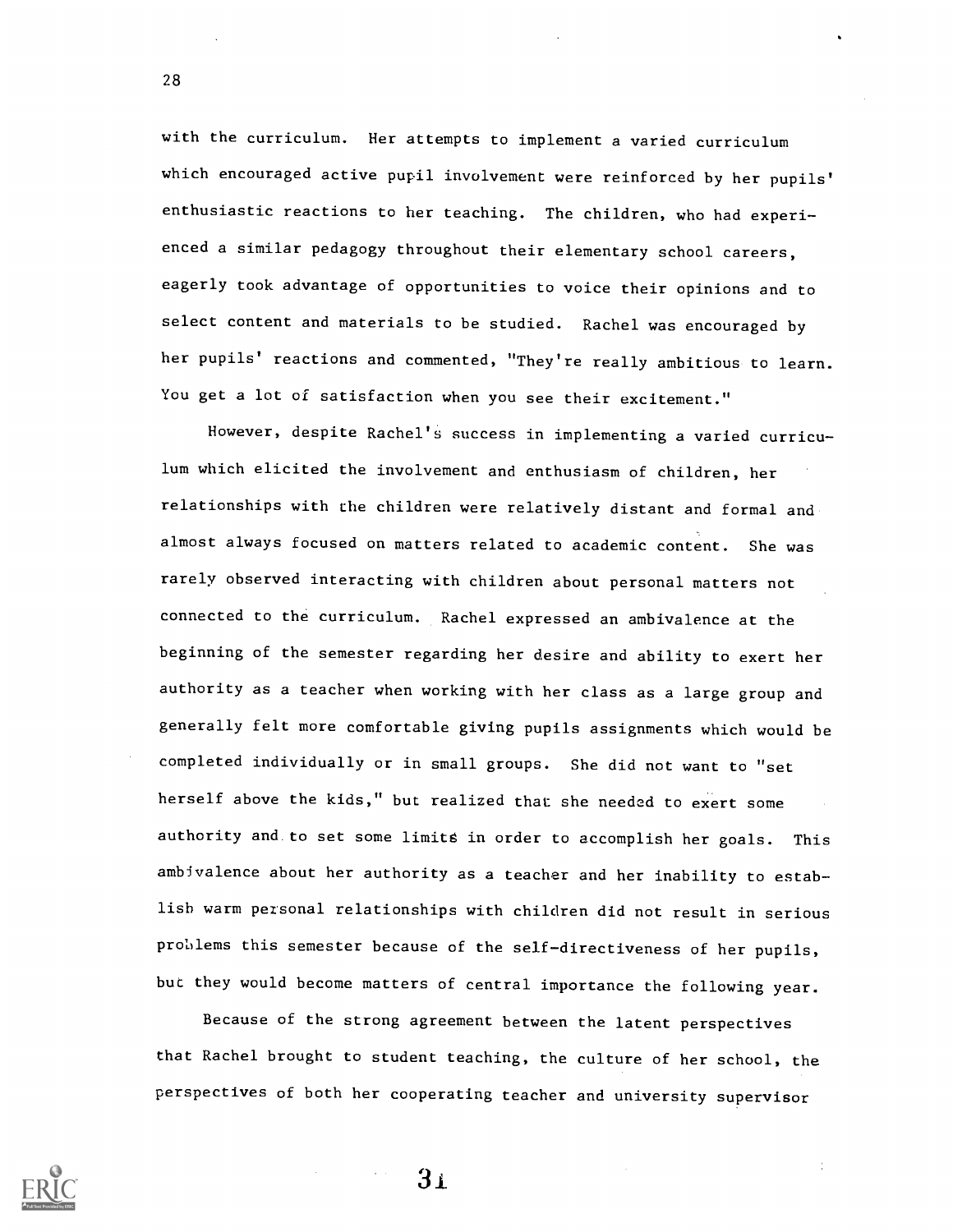and the reactions of her pupils, Rachel was able to develop over the semester in a direction consistent with her initial goals. She and her supervisors felt that she came into the experience with lots of ideas about what should go on in a classroom but without the practical skills needed to make her pedagogy a reality. Rachel learned from her cooperating teacher and supervisor a variety of planning and organizational skills needed to make her lessons "flow." Rachel and her supervisors also felt that she became more comfortable by the end of the semester with exerting her authority as a teacher when leading a large group. Rachel felt very confident at the end of the semester about her abilities to implement "active teaching" and felt that her excitement about her work and her high expectations for pupil involvement would make the "active teaching" model successful with any group of children that she would teach in the future.

Rachel's first year in a regular teaching position was spent as the only seventh-grade teacher in a nine-classroom K-8 Catholic parochial school located in the downtown area of a heavily industrialized city with a population of around 120,000. Rachel taught all subjects except science to her seventh-grade class (including religion) and taught social studies to the eighth-grade class across the corridor while the eighth-grade teacher taught science to the seventh graders. This city was experiencing one of the highest unemployment rates in the United States during 1981-82 and most of the parents of Rachel's children had been employed (before being laid off) at a large automobile factory located a few blocks from the school.

Most of the children in Rachel's class were of Italian heritage. Some had been born overseas and had recently moved to this city so that

 $3z$ 

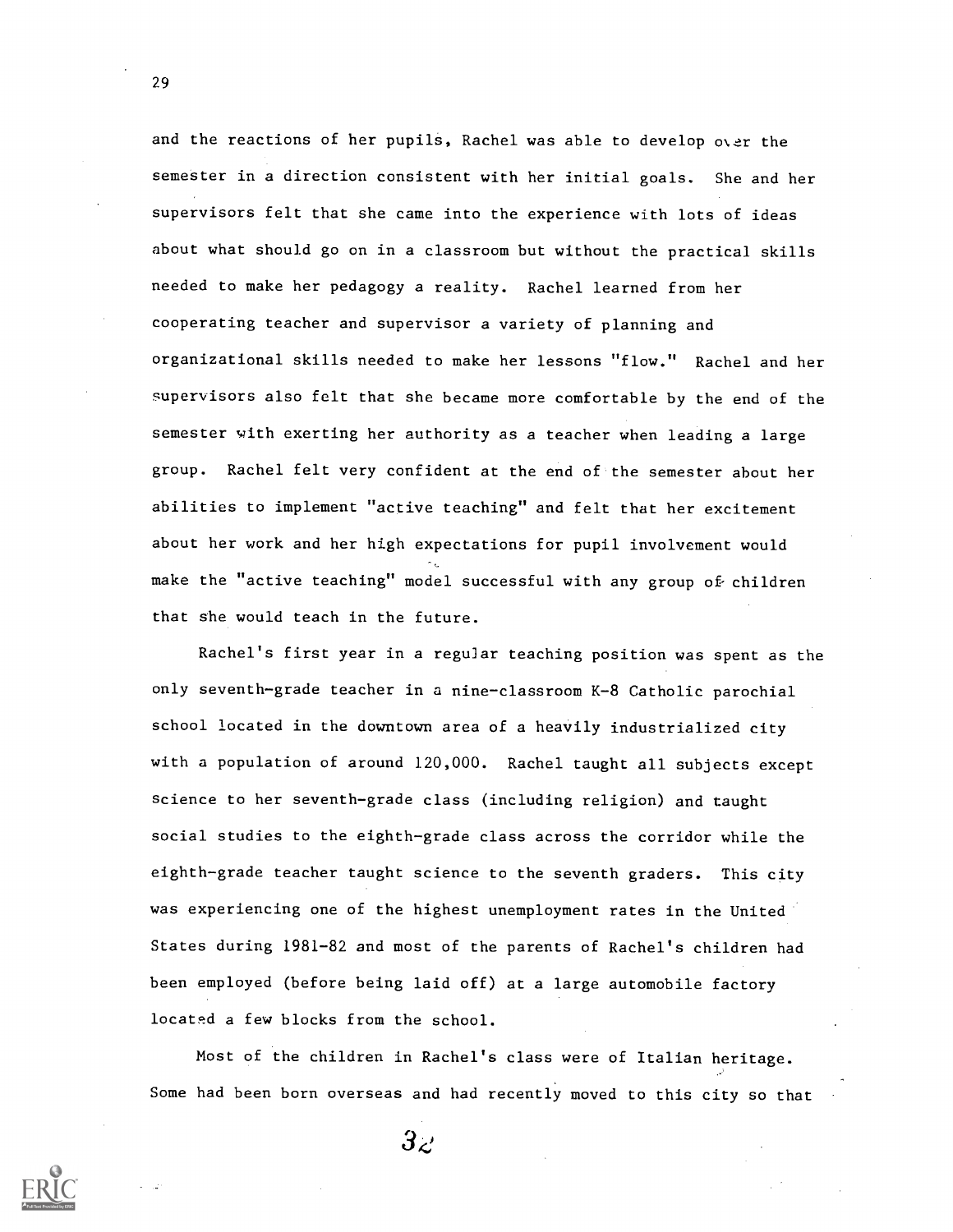their parents could obtain work at the local manufacturing plant. Not V all of the children, however, lived in the neighborhood surrounding the school and several parents drove their children to school each day because they wanted them to attend the same school that'they had attended as children. The majority of the children were bilingual, fluent in both English and Italian, but several of the parents did not speak any English, which forced Rachel (who did not speak Italian) to communicate with them (e.g., during phone calls) through younger siblings of children in her class who happened to be home at the time.

The culture in this school was very different from that which existed in the school where Rachel student taught. Instead of an emphasis on "active teaching" there was a strong emphasis throughout the school on keeping the pupils quiet and busy. Rachel and all of the other teachers were given textbooks to use as the primary source in each subject area and were generally expected to cover what was in the texts. Teachers were free to supplement the texts as long as they did not stray too far and as long as the material in the texts was eventually covered. The principal, who checked teachers' lesson plans each week, said that she left the teachers pretty much on their own as far as how to teach but that she expected teachers to check with her first before trying something "too different." Teachers were also given daily schedules by the principal which specified when and for how long each subject area was to be taught.

From the beginning Rachel felt a lot of pressure from the principal and the other teachers to keep her pupils quiet and busily working in their seats and worried that she would not be able to assume "the authoritarian teacher role" that was expected of her. "Discipline is



30

 $3\omega$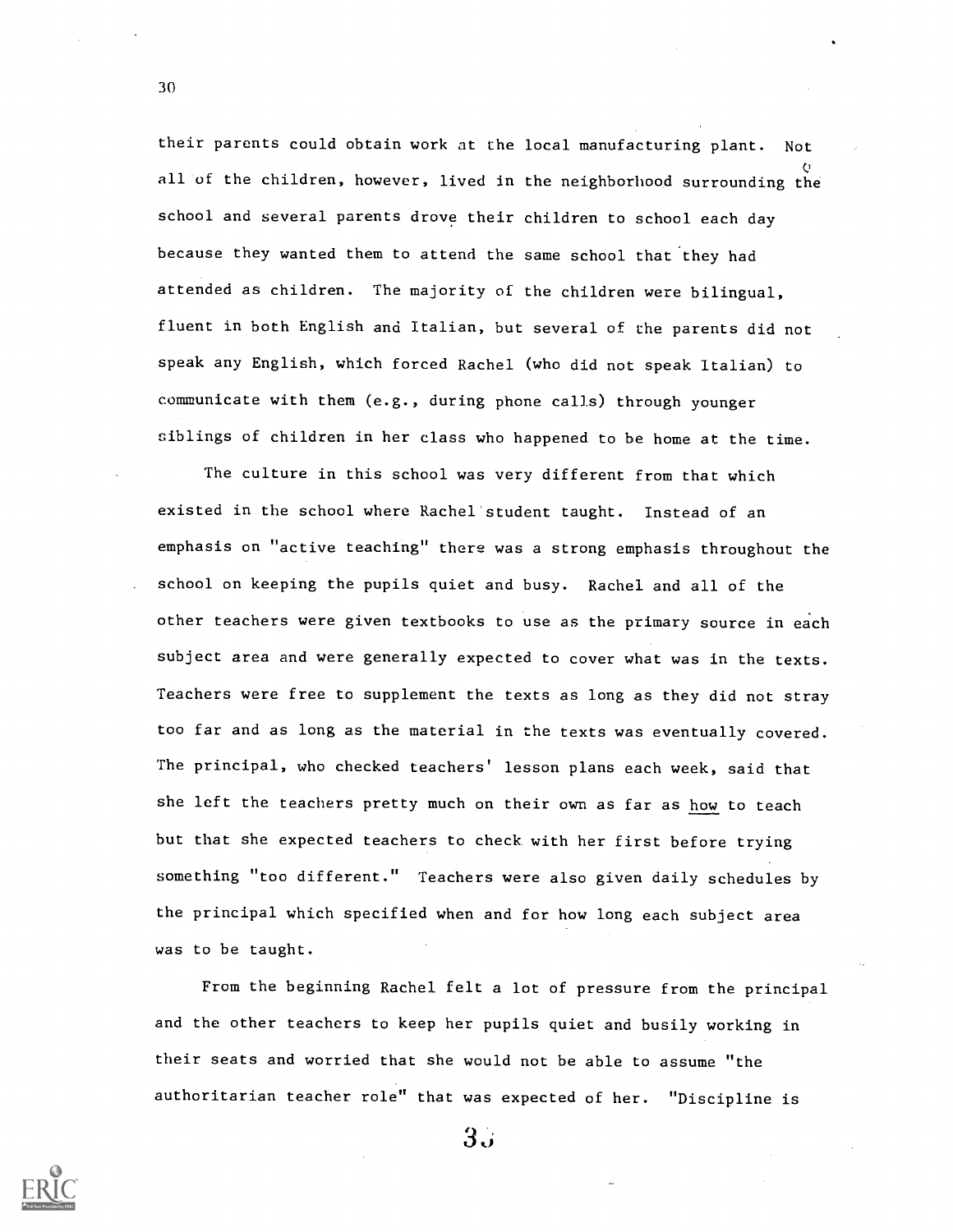the biggest thing in a Catholic school. They want discipline and they want quiet. That's probably the hardest thing for me." Throughout the semester Rachel interacted with the other teachers regularly on a social basis, but she did not feel that she got much assistance from the other teachers or from the principal in implementing her desired pedagogical approach. "The teachers are very nice, but I get no help. The most advice is that I've got a bad group and that I'll learn from experience." Rachel also felt that she did not get support from the majority of the parents of her pupils whom she felt expected her to do everything on her own.

At the beginning of the year Rachel was told by the sixth-grade teacher who had worked with her class the previous year and by most of the other teachers that her class was "pretty much impossible." "The teacher last year had the same problem with them and she never resolved it. She was just glad to get rid of them." Rachel was advised to structure her class very tightly and to exert a high degree of overt teacher control if she wanted her pupils to comply. Despite the fact that Rachel relied very heavily on the texts in planning her lessons, she largely ignored the advice of her colleagues and principal and from the very beginning tried to recreate her student teaching experience by planning special lessons to supplement or replace the more routine lessons based on the texts. She taught several lessons toward the beginning of the year that required pupils to work independently or in small groups using reference materials to investigate specific questions and problems that had been designed to engage their interest and active involvement. For example, she began her math class for the year with a unit on graphing (which was not in the curriculum) where students were

31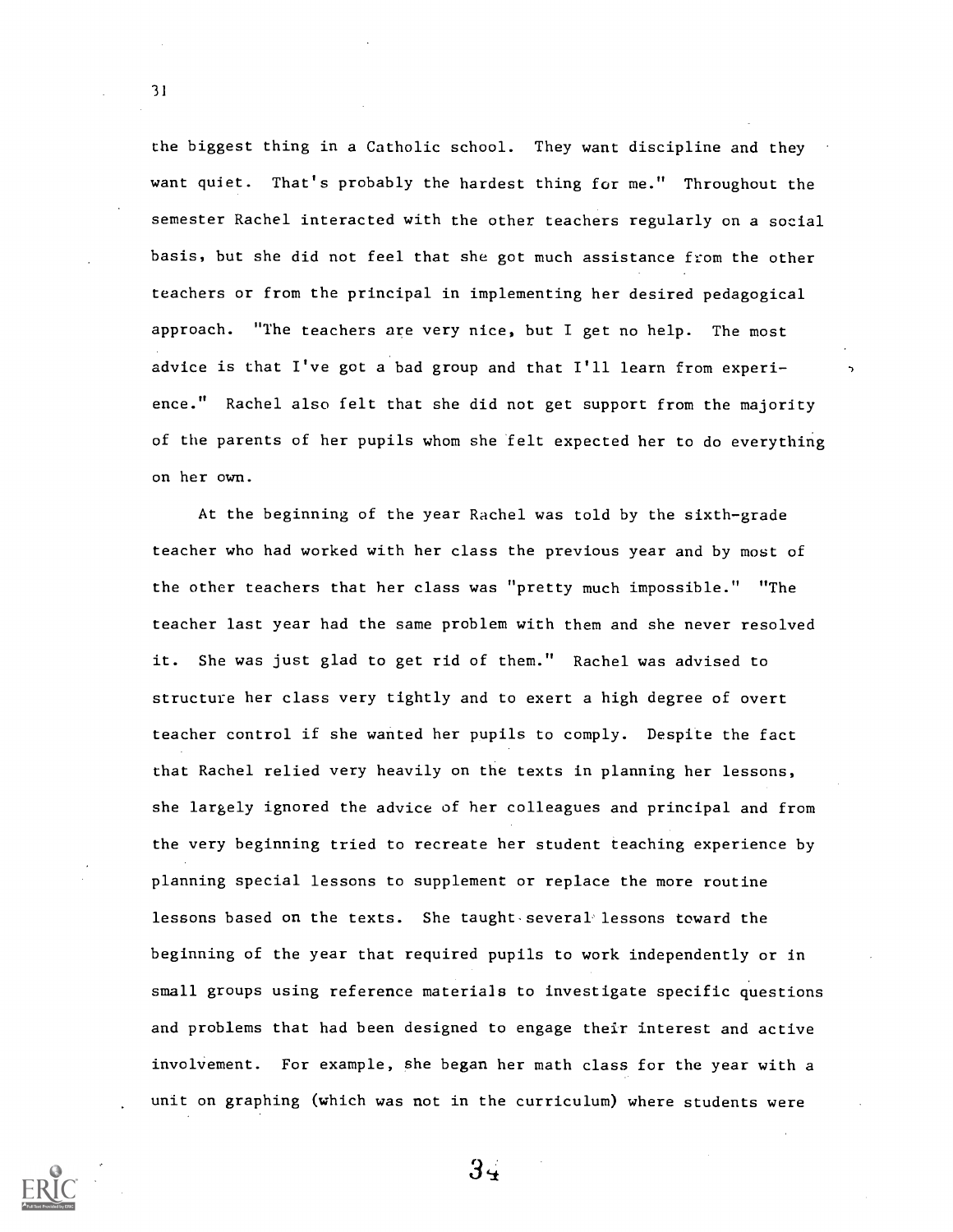required to graph facts related to their own lives; planned a unit on poetry where students reacted to such poems as one about a boy who hated school, and wrote their own poems; and planned small-group research projects related to different cultures and climatic zones.

Rachel also continued her attempts to present knowledge to students as problematic even when relying on the texts and asked many open-ended questions that required independent thought and the application of ideas to new situations (e.g., why particular plants and animals are suited to some climatic zones and not others). Despite isolated successes with inquiry-oriented lessons, Rachel's students did not respond enthusiastically to her efforts to make at least some of the curriculum relevant and meaningful, and for the most part they rejected her efforts to involve them actively. Rachel placed part of the blame for her failures on the dominant culture of her school and her pupils' lack of experience with her methods. In December she comments:

These seventh and eighth graders are already into their routine, and they're not used to doing things on their own. I've tried to have them do some kind of reference skills on their own, but they're totally lost. They can't handle it. did that for two months and I'd help them but it didn't work at all. I figured out that I'm just gonna do it more structured and pass out worksheets and to do it as a large group together. It's really hard for them to do it if they're not used to it. At  $f(x)$  they were doing it at the fifth grade and picking it up fast. They were probably doing it from the first grade . . . . Here, if you're having a bad day, the best thing to do is to read out of the book  $\dots$ . They will just line up like little soldiers and get their books out and read. That's not the best way to do it, but that's what they are conditioned into doing.

For the most part Rachel was unable throughout the year to get her pupils to respond either to the "active teaching" learned as a student teacher or to the more routine teaching that was characteristic of her new school. All of our observations indicated that Rachel was engaged



32

 $3.5$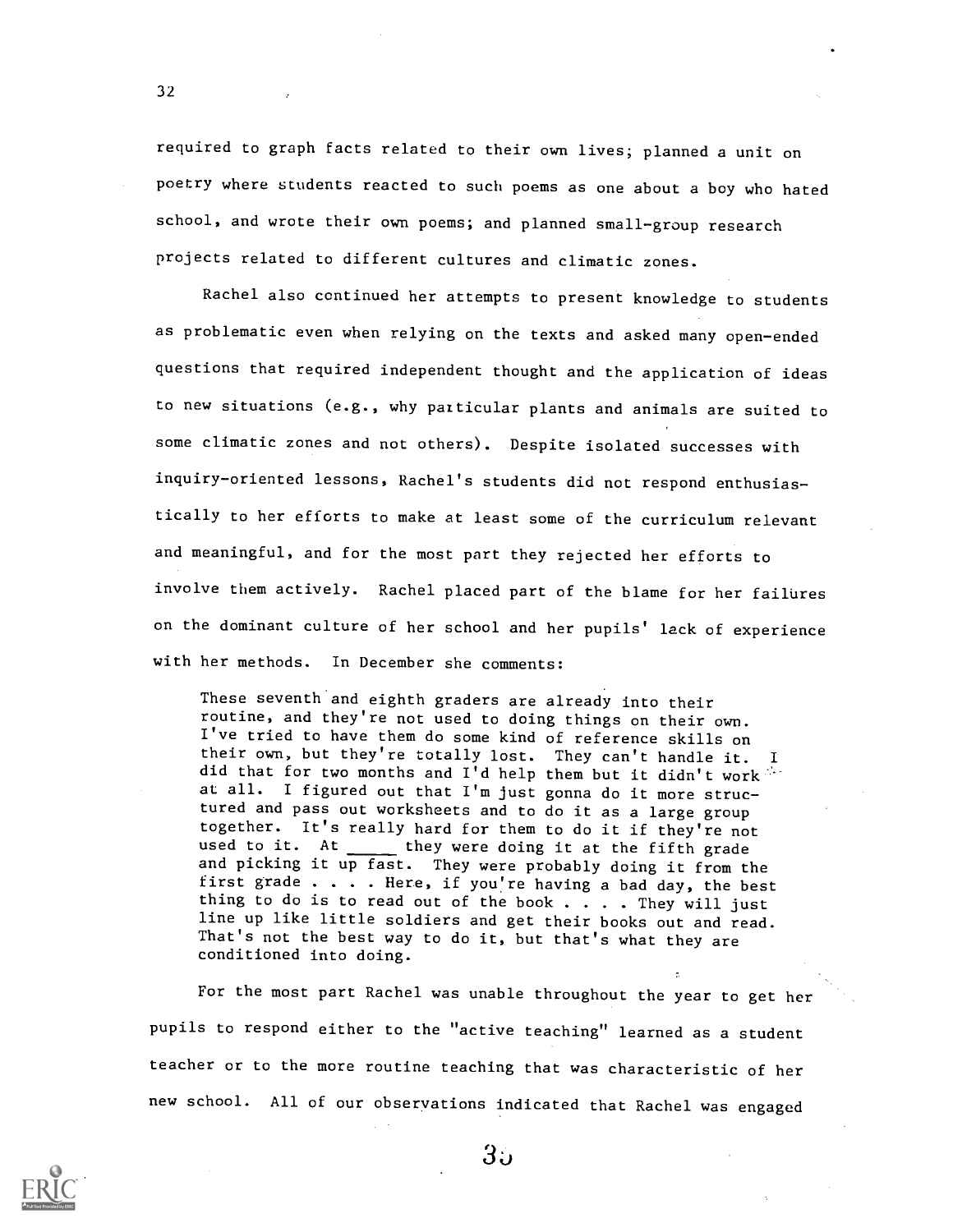in a continual struggle to get her pupils to complete work of any kind or to participate in class discussions. She frequently raised her voice to attempt to enable class discussions to be held; frequently repeated directions and information because of the lack of pupil attention; and frequently threatened, bargained with, and punished children in the hope of establishing a minimum amount of control.

Despite Rachel's attempts to elicit pupil cooperation, her pupils always seemed to get the best of the situation and to undermine her authority overtly and covertly. Rachel frequently became so frustrated with her pupils' lack of cooperation that she often lashed out at the class in anger ("Don't ask me what page we're on. I've told you three times already.") and threatened her class with extra homework, with staying after school, and with more routine work many times each day. "If you don't work on this we'll go back to worksheets." The pupils' resistance to Rachel's efforts was very strong and constant, and their contempt for her activity was often blatant and cruel. For example, during a discussion in the eighth-grade social studies class on Andrew Carnegie, several students openly copy insignias from record album covers, others throw things around the room, and one boy sits back in his chair with his feet up on his desk with a note stuck to his foot, "Do not disturb." At one point toward the end of the year Rachel's frustration became so great that she openly cried in class and a pupil told the observer, "Sne said she couldn't stand it anymore." Students would pass notes to each other in open defiance of Rachel's directions, regularly fail to complete assignments on time, blatantly cheat on tests by walking around the room looking at others' papers, and often leave the room laughing when they were sent into the hall as punishment for

33

 $-3\sigma$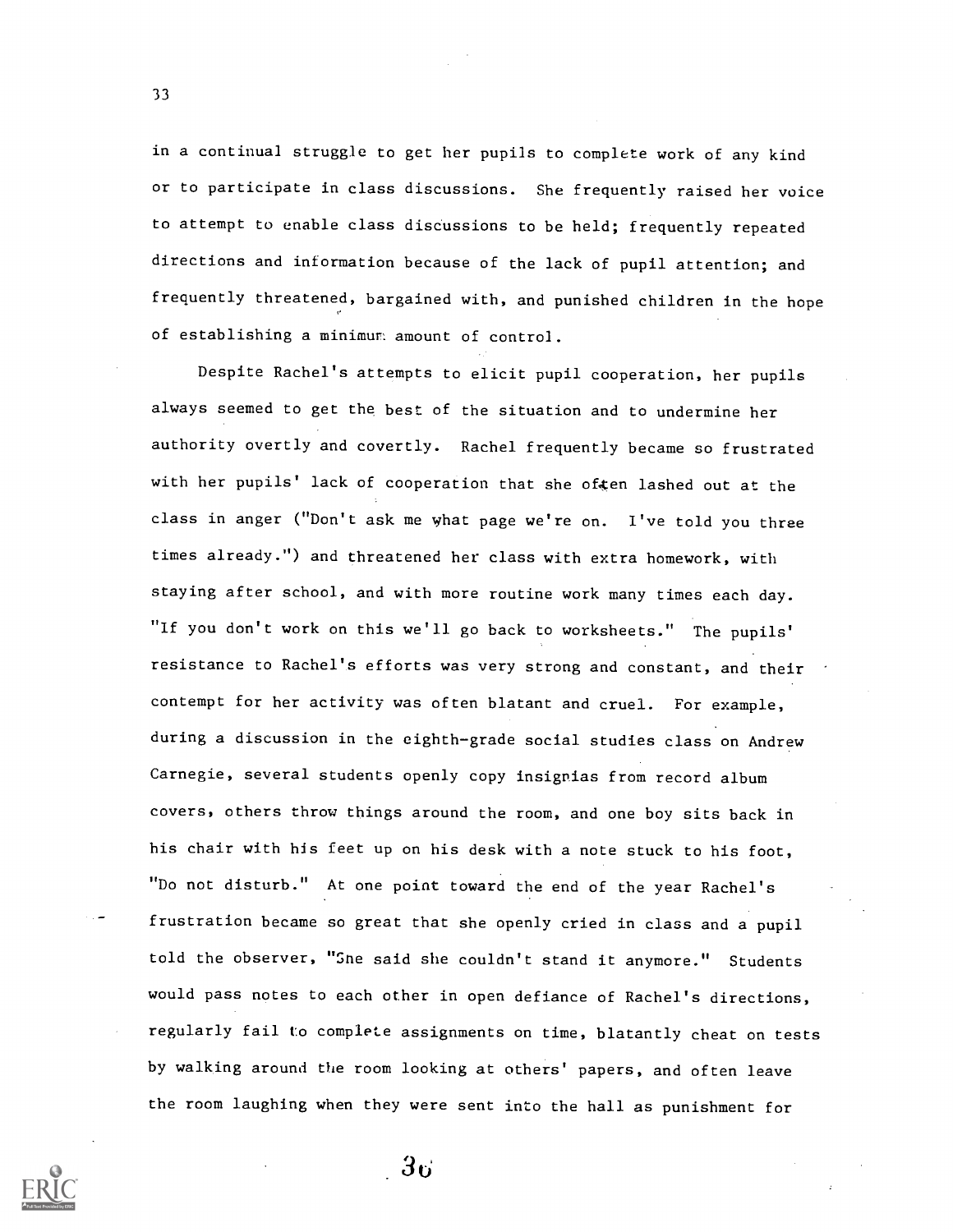misbehavior. The majority of her interactions with children were negative in quality, and pupils frequently responded to her requests with sarcasm. After Rachel scolded a girl for drawing during a math discussion, "There is a time and place for everythihg," the girl replied, "Seven o'clock tonight at Jack's house."

34

Despite her isolated successes in engaging her pupils on tasks, the struggle between Rachel and her students was so constant and dominant that during one of the rare moments of cooperation the observer comments in surprise, "The students are actually quiet and writing their poems." Because of the lack of pupil cooperation, Rachel was often forced to modify her plans and drop potentially stimulating activities for more routine tasks. For example, after attempting to begin a discussion in a social studies class by asking students to think about the difficulties and necessities needed in coming to the "New World" and after failing to get any response, Rachel comments, "We'll read now. It's the only thing you guys understand."

Throughout the year Rachel was understandably preoccupied with eliciting a minimal amount of pupil cooperation and was thrown so off balance by the strength of her pupils' resistance that she frequently failed to take advantage of those opportunities where pupils did cooperate. She was extremely frustrated about her failure to implement "active teaching" ("They don't care about anything, and I don't know how to make it exciting for them.") and felt that she wasn't sure that she had the resources within her to succeed with the more routine approach to teaching that her pupils were used to.

I guess that I don't feel I have the right to tell them that they have to listen. I feel like they should want to learn and that I shouldn't have to cram it down their throats  $\ldots$ . I feel that I have a lot to offer them, but I guess it's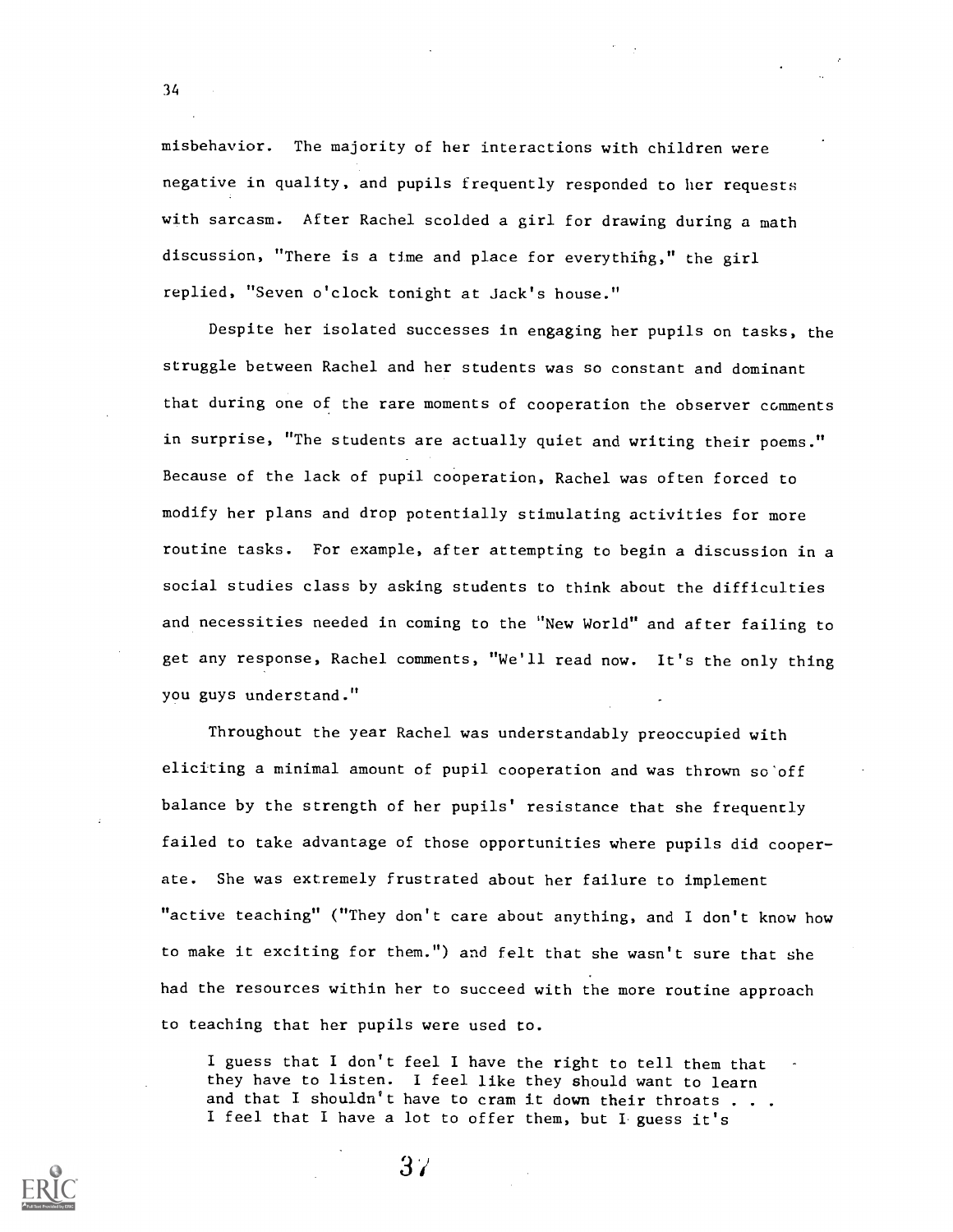idealistic of me to think that-they're gonna sit back and .become knowledgeable and then go out and fight the world. <sup>I</sup> have to get into a more authoritarian role, but it's very hard to come by for me.

Although her successes continued to be rare throughout the year and her pupils' apathy and resistance continued to the very end, Rachel was able to find some psychological peace by the end of the year by disconnecting her "self" from her work. In April she comments, "I think I've come to the conclusion that this is a job and that is all it's going to be. The most important thing is not to get too wrapped up in it  $\dots$ . I've come to realize that all places aren't going to be like last year and that all kids aren't going to be that excited about learning."

However, despite Rachel's eventual detachment from her work and her hope that the year would end as soon as possible, she continued under great odds to plan at least some of her lessons within the mode of "active teaching." For example, in April she spent a lot of time planning a unit on the labor process where small groups of students went out into various work places in the community (e.g., hospital, courthouse, local factory) to interview workers about job specialization and work interdependency. Although there was almost no reinforcement for this type of activity from her pupils, their parents, other teachers and the principal, Rachel tenaciously clung to her belief that the willing cooperation of her pupils could be elicited by relevant and meaningful lessons that encouraged active pupil involvement.

Despite the great differences between Rachel's actions as a student teacher and as a teacher, her perspective toward teaching had not really changed by the end of the year. Despite her frequent comments about the need to become more authoritarian in her approach, Rachel was to some extent both unwilling and unable to adopt the more routine pedagogy and



35

 $3\%$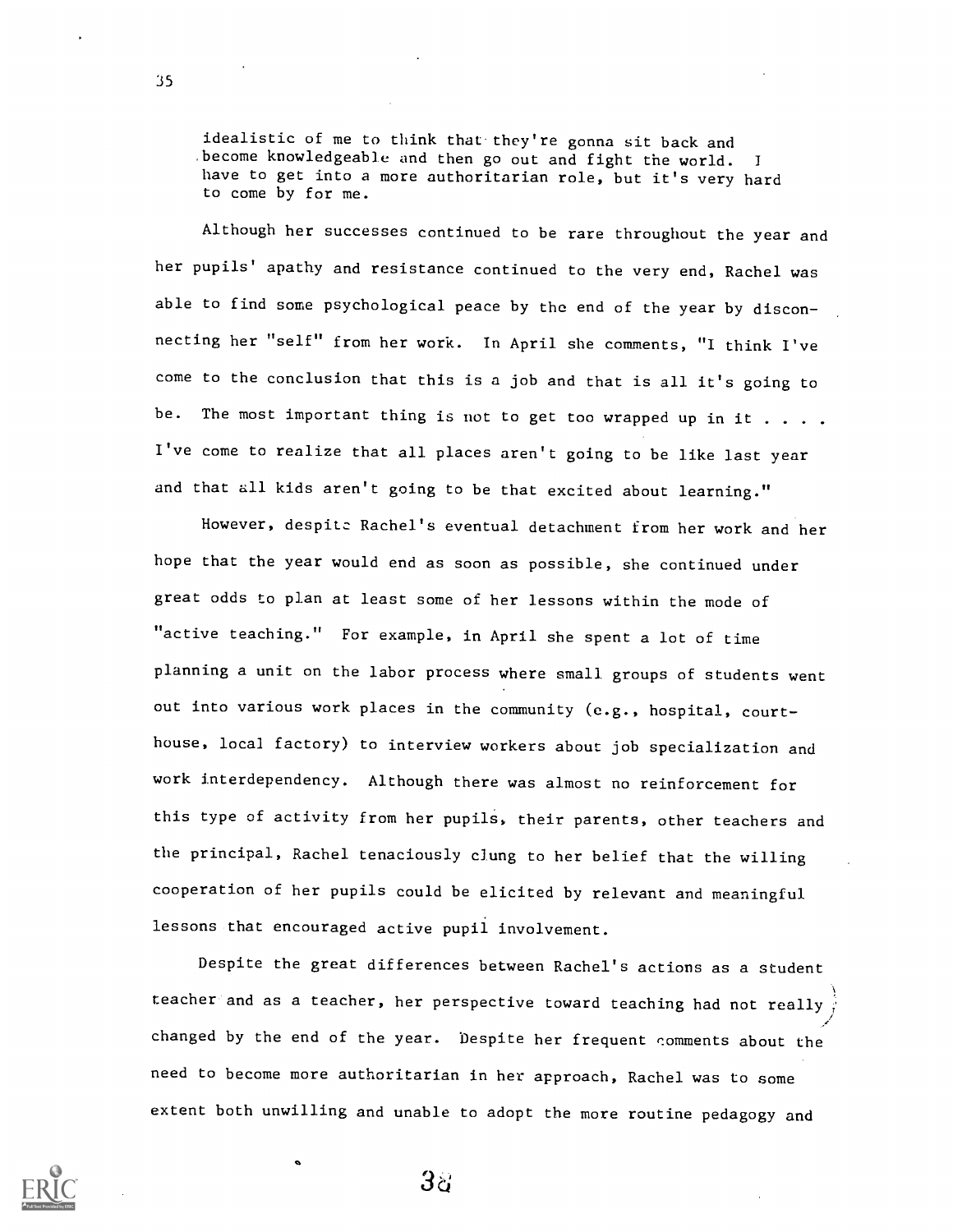authoritarian teacher role that was characteristic of her school. Although she was largely blocked from realizing her own goals as a teacher because of her pupils' rejection of what she tried to offer them, the most significant aspect of Rachel's first year of teaching was that she kept on trying (although with less enthusiasm at the end) to elicit the willing cooperation of her pupils through the curriculum rather than through the authority of the teacher. Her ambivalence toward exerting her authority as a teacher was present throughout he student teaching and came to play a more significant role in her perspective toward teaching by the end of the first year. Rachel was offered a contract in June for the following school year but did not sign it.

## Sarah

As a student teacher, Sarah chose to work in a junior primary classroom. This not only provided the kindergarten placement she wanted, but also provided a full-day program with one group of pupils. Children in the junior primary class had completed the kindergarten year but were judged not ready for first-grade work. Edgeton School had about 500 pupils in three classrooms at each grade level from kindergarten to sixth grade. It was built to an open architectural plan but with removable walls. The teachers chose to have the walls up to make each classroom a separate and more private place. There was only one junior primary classroom and it enrolled 11 children in the semester that Sarah was a student teacher.

 $3\overline{5}$ 

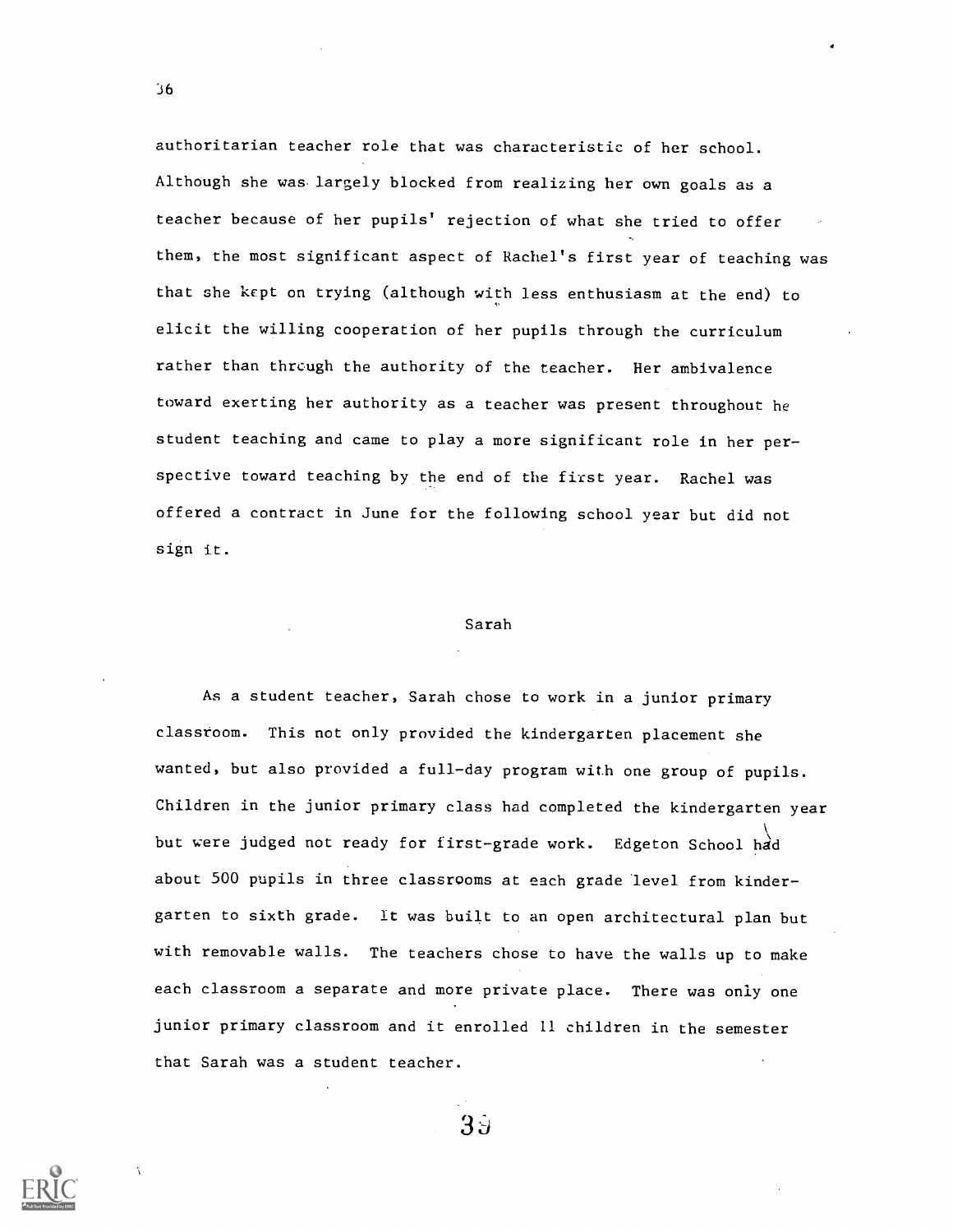There was no established curriculum for the junior primary class as there was for all the other grades. The cooperating teacher was expected to find or invent activities that would help the pupils begin to read and do number work, as well as become more practiced in following classroom routines and less dependent on continual teacher  $d$ *i* rection and assistance.

This particular cooperating teacher appealed to Sarah because of her consideration for her pupils and because of what Sarah perceived to be the sense of community which marked the attitudes of pupils toward one another. Sarah described herself as someone who does not challenge authority or like to argue. (Her supervisor saw her as a very quiet person who would be unlikely to pursue or defend a position contrary to what those in authority wanted.) Sarah thought that the unspecified curriculum and the open and welcoming attitude of the cooperating teacher\_would provide space for her to "try things out." This proved to be an accurate perception.

Sarah's general belief was that knowledge was largely problematic, with meanings shaped by the personal experience of the pupils. She encouraged the very young children she taught to think carefully about their observations and often asked them why they thought something had happened. She had learned about the language experience approach in her reading methods course but had never seen it in action. Although it was quite different from anything her cooperating teacher did, she was encouraged to try it. She felt free to select topics for study and taught units on the senses (touch, sight, etc.) which relied mainly on active observations by pupils followed by conclusions from what was observed.



37

4u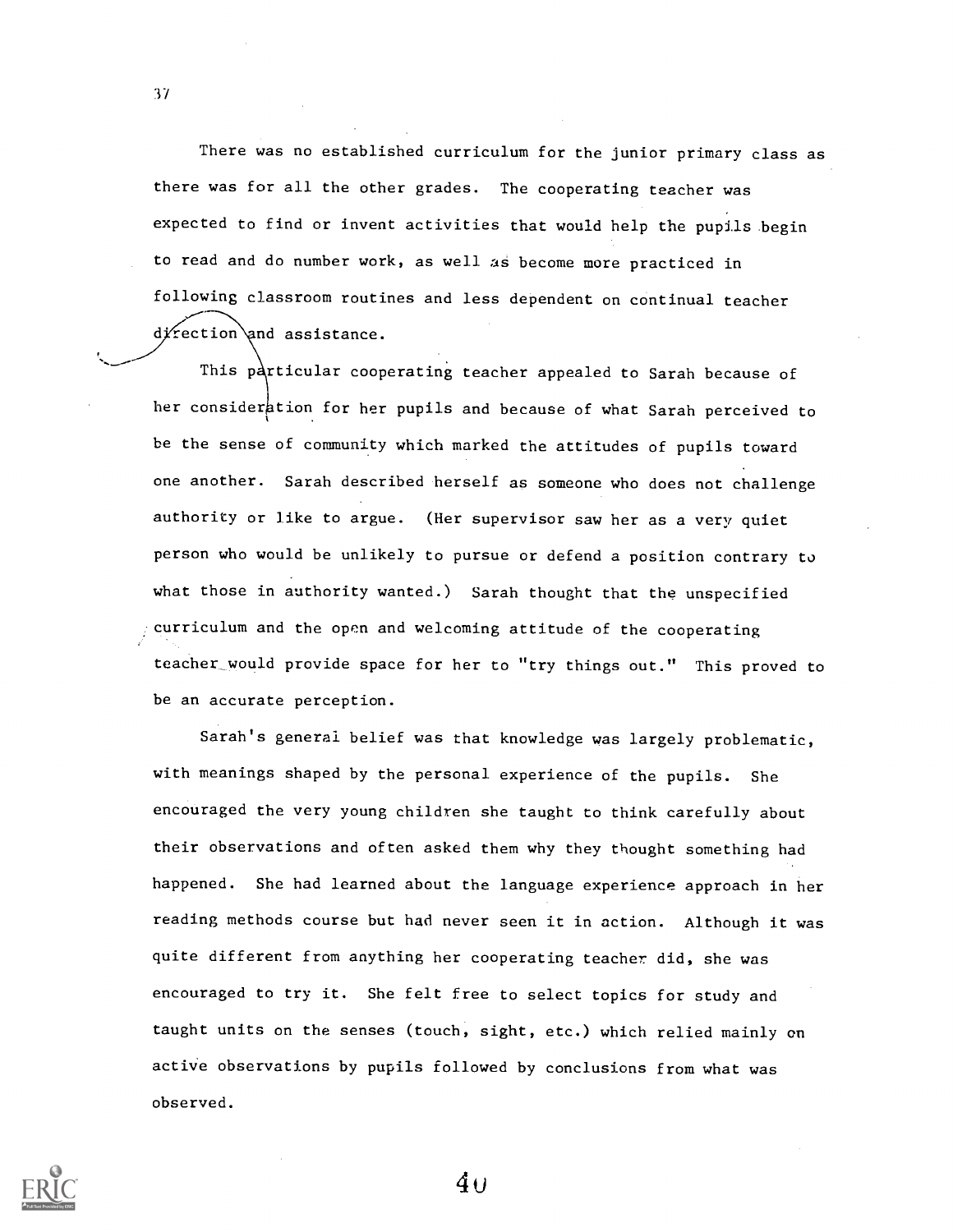There was a great deal of variety among her pupils that Sarah recognized and for which she planned either quite different tasks or as a result of which she expected somewhat different responses to a whole group discussion or a worksheet given to everyone. She said she was trying to know each child and become sensitive to what might hurt someone, what might stimulate someone to like himself better and want to work harder. Hers was a very light touch on the reins of control. The small class size seemed to make little control necessary, and Sarah was crisply sure of herself, her control and structuring of activities visible but unobtrusive. She concentrated closely on what her pupils said and did, and was easily able to shift direction or re-plan on the spot if she was getting signals suggesting the children did not understand or had exhausted their ability to continue.

Sarah believed the teacher role to be to choose goals, but she expected that these goals need not contradict nor conflict with the expectations of a prescribed curriculum. In addition she expected to be imaginative enough to integrate pupil interests into the teacher selected program, to exercise control without being harsh, uncaring or insensitive to the varied abilities and character of her pupils.

The school where Sarah found her first regular teaching job was in a suburban community only about five miles from Beth's school district, but with children coming from more affluent homes. The school was a low, attractive building designed to look from the outside like a large single-family house set back in a very large yard. Inside, its design accommodates 15 self-contained classrooms at each grade level from kindergarten to fifth grade; there are three fourth-grade classrooms. The school staff had the services of a reading coordinator, a school

 $4i$ 

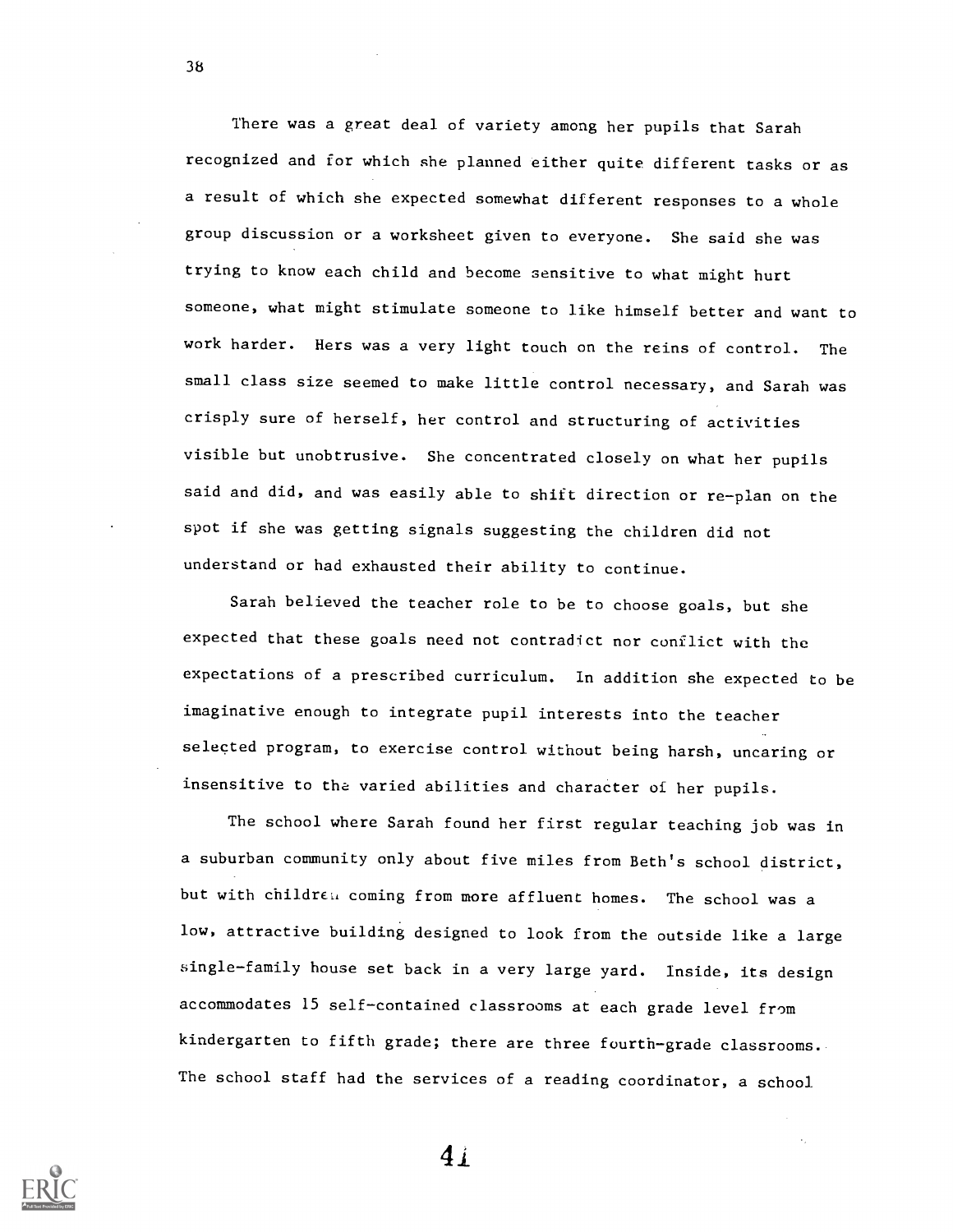psychologist, special teachers for art, music, physical education, and for children with learning difficulties.

O

39

The prevailing school philosophy was that children should be stimulated to achieve high academic standards that would lead to success at academic levels beyond the elementary and high school. Teachers at each grade level tended to coordinate their work somewhat with one another, moving at almost the same pace and covering the same topics. Ther, was little opportunity for planning or even carrying on discussions with teachers at other grade levels because teacher time was constantly in use. Even the half hour teachers were required to stay at school after the pupils left, seemed to vanish in meeting the requirement that teachers must stay with bus-riding children until they were safely loaded onto the school bus. There were no scheduled recess times, and teachers tended to provide recesses as these fell conveniently into the schedule, supervising the children's play themselves.

There is a general but mild anxiety among the teachers about meeting the expectations of parents that pupils will achieve well. Pupils are generally highly motivated, even competing with one another in achieving academically. Teachers perceive the parents of these children to be insightful enough to notice when their expectations are not met, powerful enough not to be satisfied by bland assurances. Although the school follows a fairly conventional curriculum in the various subjects, some teachers encourage active investigation by pupils, and most teachers appreciate and share their class' artistic work proudly. This fits into their perception that parents expect the school to 30 beyond a routinized curriculum.

 $4c$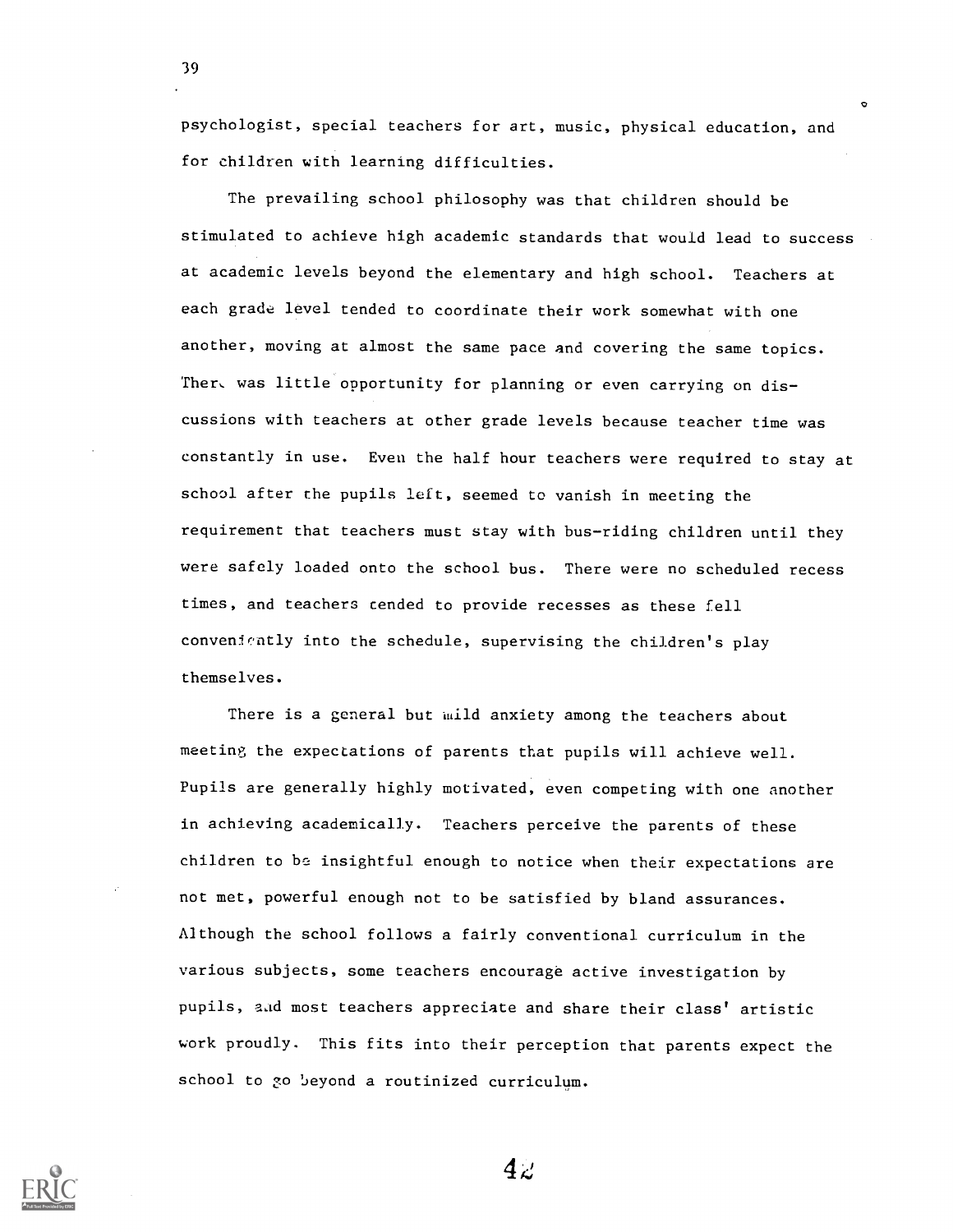When asked what behavior he would approve in a first-year teacher, the principal says,

I would say the flexibility of the teacher, being able to change plans in midstream . . . when things aren't working out, to be flexible and try a different approach. I would<br>also expect to see that the first-year teacher would take care of the individual differences in the classroom and not be teaching en masse lessons to the youngsters . . . . The teacher would have to have a very positive outlook and be very humane in her treatment with the youngsters . . . not to create a classroom . . . with threats and duress that children would be placed under because the demands of the teacher [were followed) with certain punitive measures.

This flexible, responsive, and humane teaching is to take place within a curriculum framework of topics that are to be the same for all teachers at a grade level. As the principal describes it,

The important thing is that the youngsters are exposed to the same curriculum as the other fourth-grade children in the other classrooms. It would not be permissible for her to bring in an outside unit that did not pertain to the study of Wisconsin, say, that she decided she was going to study about Africa . . . . Science would be the same thing. There are certain units that must be taught to the fourth-grade children . . . . The strategies that she employs are up to her . . . [also the order in which units are taught] would be her option.

Teachers acknowledge that the formal culture of the school contains these explicit constraints. An informal culture of belief and behavior quietly contravenes many of these rules under such conditions as the following: there is no direct and open challenge to the authority of the formal culture or its spokespeople (particularly the principal); teachers meet most or all of the requirements of the standard curriculum before undertaking any innovations; academic achievement (especially on standardized tests) remains high; parents do not complain; pupils are not unusually noisy or out of the control of the teacher. As part of the informal culture, teachers add content that interests them into the standard curriculum (e.g., a teacher suspends the formal teaching of

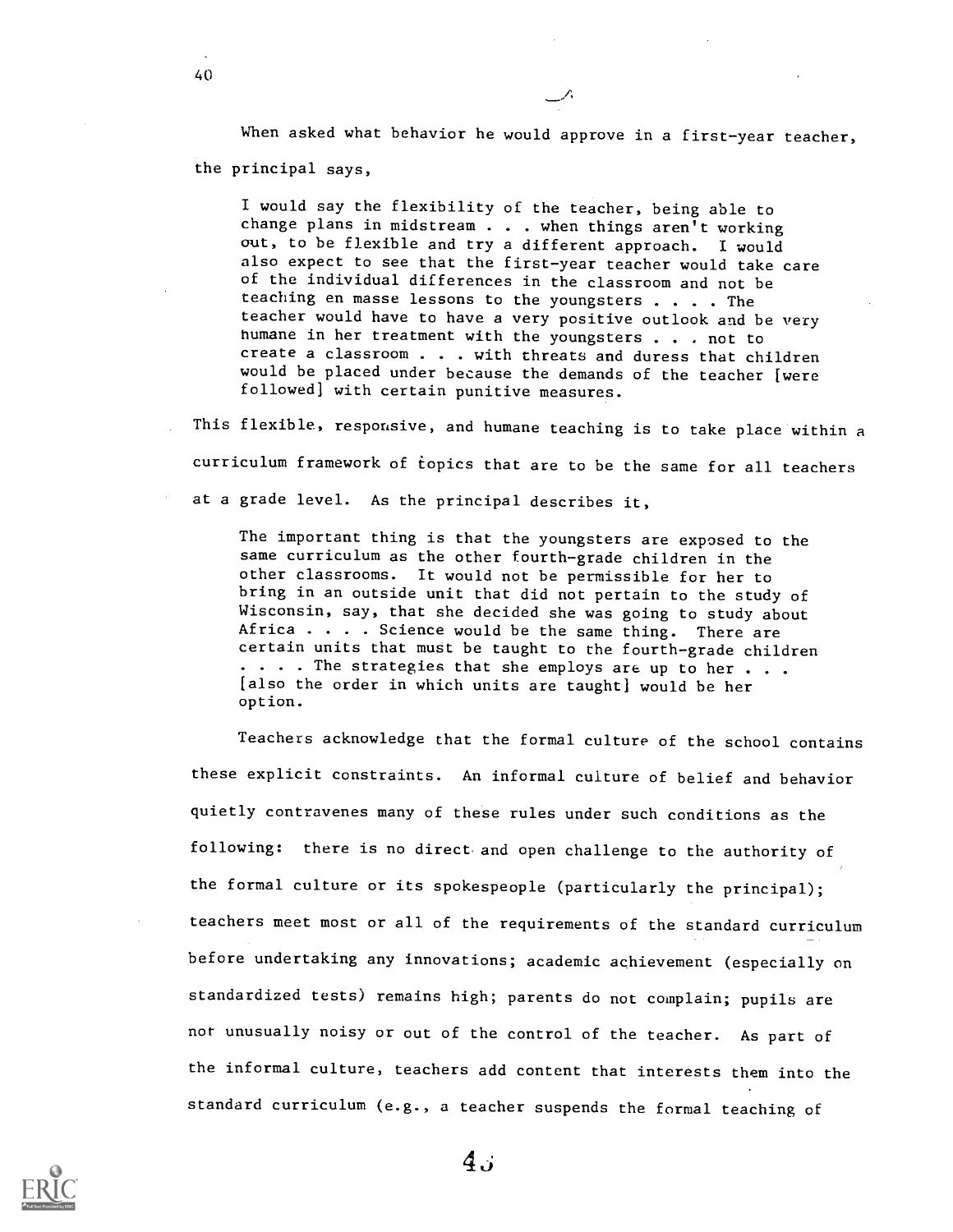reading for three weeks while a class writes and produces a play); they manage activities discouraged by the principal (a teacher has pupils bring hammers from home on the bus for a construction project since, though discouraged, it was not expressly forbidden by the principal); teachers loosen the supposed control of curriculum guides by keeping them in the closet unused while they use the texts and mutual agreement among those teaching at a grade level to preserve a more or less coordinated and coherent curriculum. Thus, while the curriculum topics control what is taught, there is considerable freedom to add topics, to lengthen or compress the time spent on a topic, and to arrange for various approaches to teaching any topic.

The informal culture often supports the formal culture, as in the following incident:

Sarah was told by one of her colleagues that on Fridays she can put the kids on the bus and "just keep walking," as no one expects teachers to stay until 4:00 p.m. on Fridays. A teacher notices her leaving the school and comments, "We're supposed to stay until 4 o'clock." Sarah says confidently, "Oh no, on Fridays you don't have to." In the next faculty meeting the principal comments that teachers are not to leave school before 4 o'clock, including Fridays. A second colleague of Sarah's explains that she often leaves early but always asks for and gets the principal's permission to do so. Sarah uses the bureaucratic structure after this, asks to leave early several times and is never refused.

Sarah's perspective toward teaching was extended and strengthened by the experiences of her first year of teaching, but not substantially changed from the perspective that developed by the end of her student teaching.

Sarah views knowledge as being legitimated by public agreement but believes that knowledge can be refined by testing it against one's personal experience and common sense. She continually invites children to relate concepts and information to their own lives. A very typical

41

 $4,1$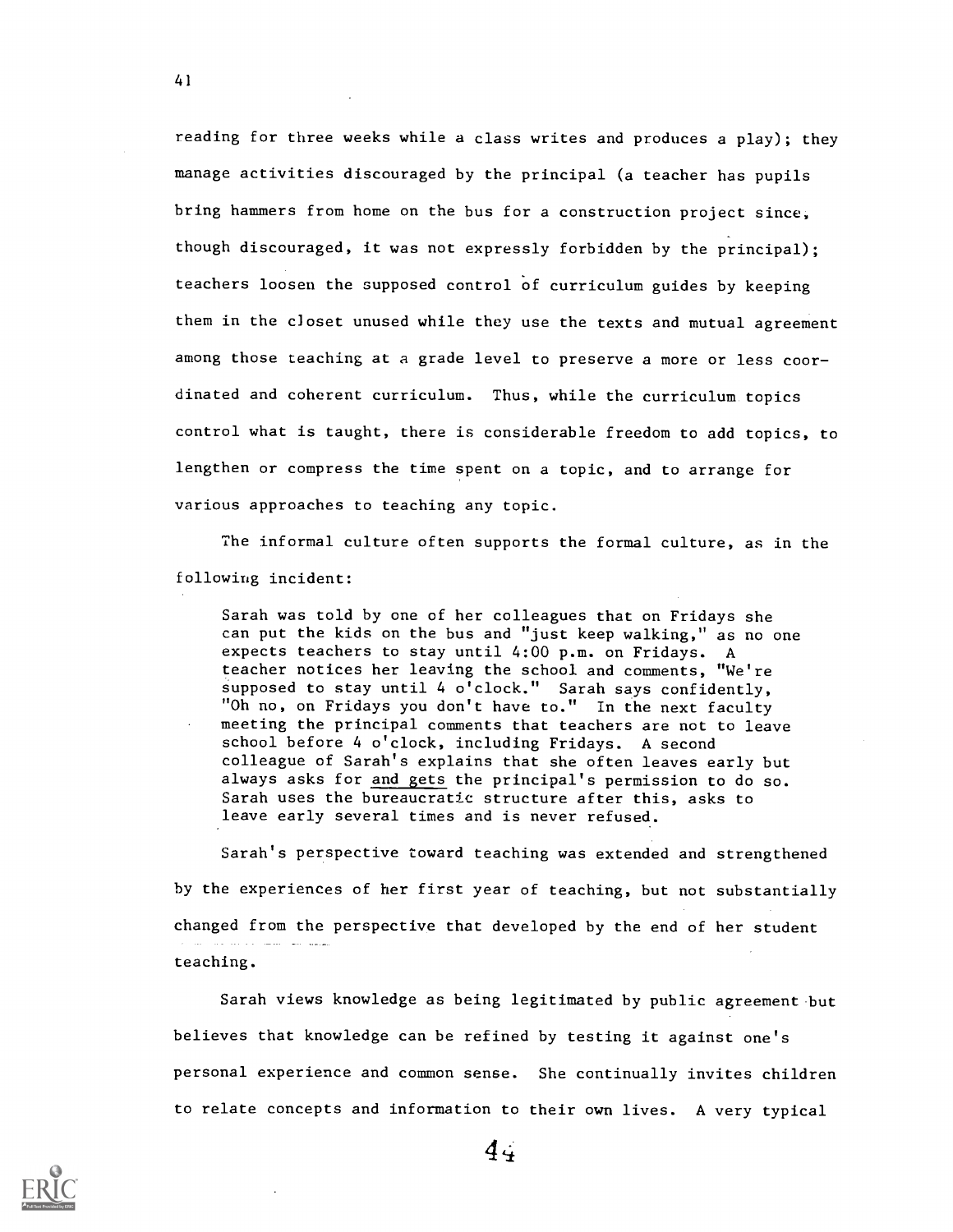question for her is the one she asked after a boy read from a newspaper article describing flooding on the Red River, "Could you imagine what it would be like to be flooded out of your house?"

42

Consistent with such a view is Sarah's belief that knowledge is problematic, not certain. Scattered throughout every teaching day are questions and comments that encourage pupils to challenge ideas or to search for another way to understand something or another way to do something. In an interview, one boy describes a situation in which "you have to prove your facts and Jeff and I take up about the majority of science period shouting at each other trying to prove our facts."

Language/reading is organized to be taught to small groups of approximately 10 students, but much of the work is individualized and quite varied. Creative writing and creative dramatics are encouraged, as is frequent use of the school library. Math is highly individualized and typically presents an image of children working in groups, in pairs, or by themselves--some at the chalkboard, some in the hall, others scattered around the room. Two or three children are designated to correct student work or act as helpers. When that fails to help them understand, pupils ask Sarah for help. New concepts are sometimes introduced to the whole group but are more likely to be presented to groups of five or ten children. Science is taught as a whole group activity with texts being used mainly for their illustrations and ideas for experiments. Unlike one of her colleagues who performs experiments while the pupils watch, Sarah has small groups do the experiments themselves, then justify and challenge one another's conclusions.

The typical pattern throughout her curriculum is one in which she, as teacher, decides the over-all approach and its purposes, presents the



 $4$   $\ddots$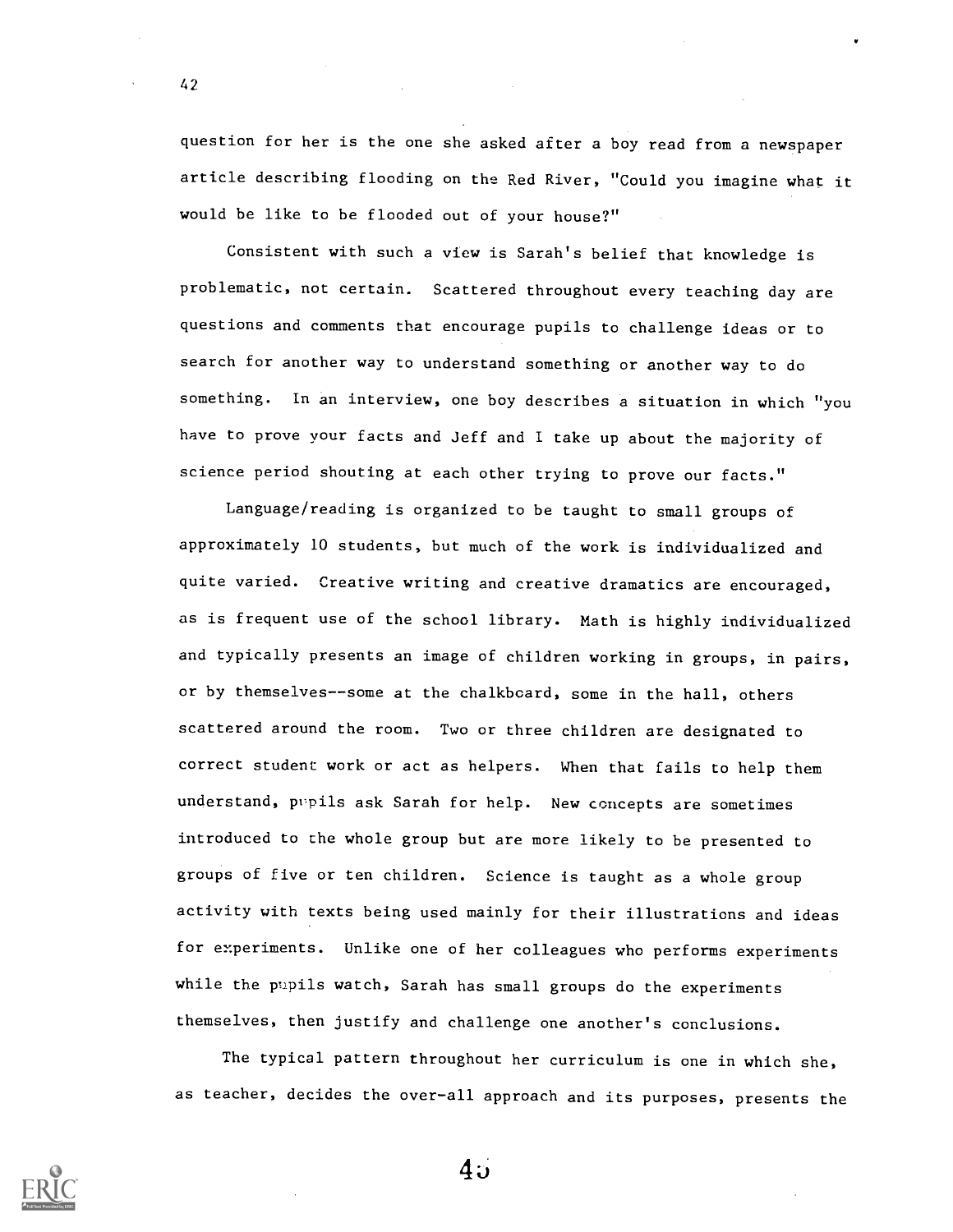topic, but builds in options. In math, pupils choose where, with whom, how quickly, and in what sequence to perform tasks. In other content areas the choices are more restricted but independent decisions are considered by the teacher, often approved and rewarded when they are productive in terms of teacher goals (as when a boy constructs a periscope at home after reading directions for making one in their science text). The more obvious signs of a standardized curriculum (such as ditto masters) are absent partly as a result of control by the principal. In one incident:

Sarah tells pupils who want to put a crossword puzzle on a ditto not to use dittos anymore. Later, Sarah comments to the observer that once she was running something off like this and [the principal] "gave me a funny look." Asked if she thought he disapproved, Sarah answers, "Yes, because [one of the other teachers] told me once she did and [the principal] told her not to."

Yet Sarah's curriculum, if not her teaching, is closely coordinated with that of the other fourth-grade teachers.

Sarah relates to her pupils in a warm, direct style that is very empathic.

Child: Miss , can you come see something I did on mine [haunted house]? Sarah: I sure can. I'd love to, in fact.

On another morning, Sarah is kneeling at the desk of a mentally retarded child mainstreamed into her class.

Emily is feeling unhappy. Sarah is kneeling at Emily's desk, rubbing Emily's back. Emily is crying. A minute of silence [during the sharing of news articles]. Sarah asks, "Anyone else . . . news?" Joanne holds up a poster of cars she drew for fun. Another minute of silence as Sarah talks to Emily. Emily wipes her eyes and gets ready to go to reading.

Sarah is crisply self-assured in directing pupils to address tasks. Pupils seem to require little motivating to get them on task. The work interests them and they respond eagerly to Sarah's encouraging them to



43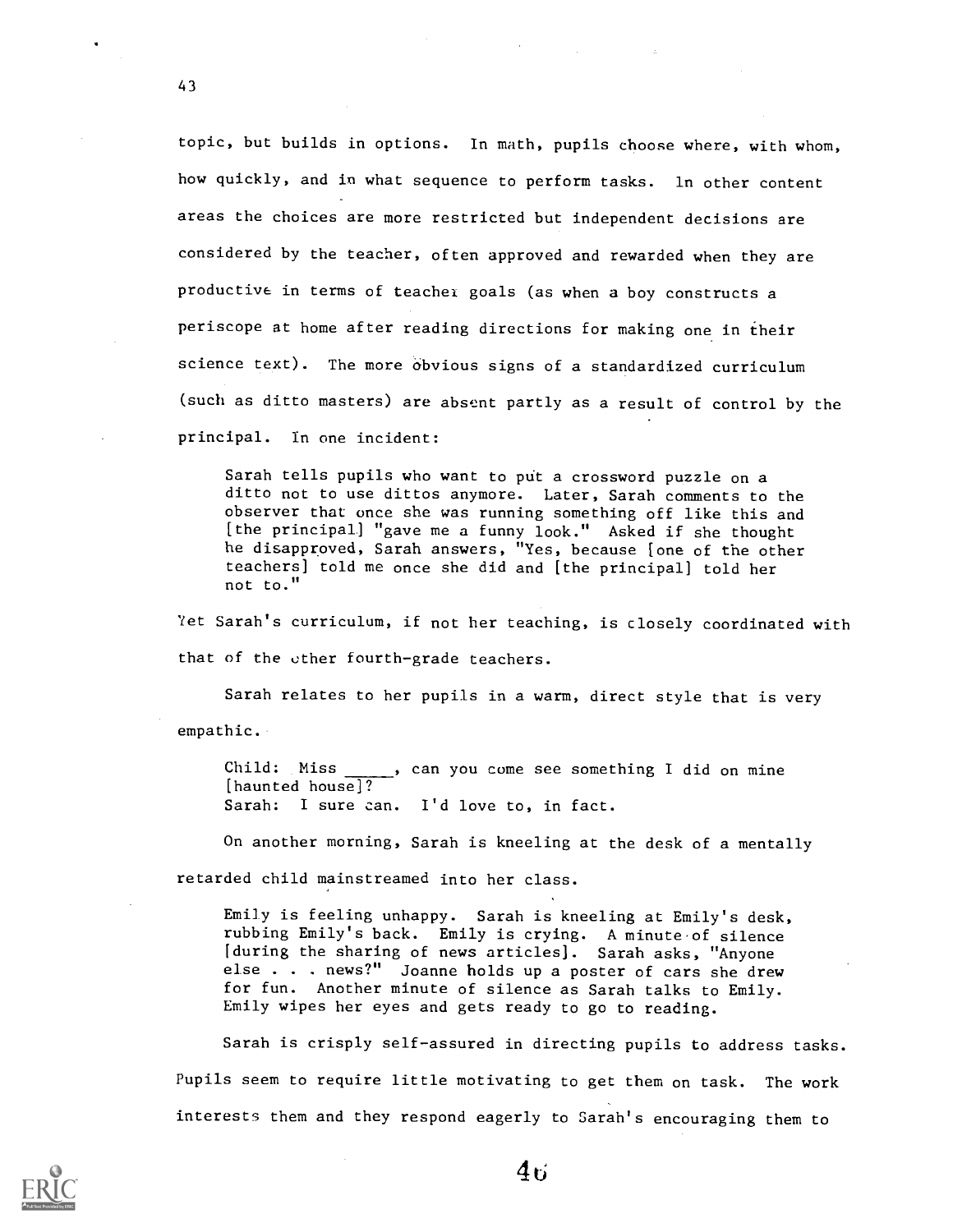take initiatives, look at an idea from a different vantage point, and make choices. They are easily kept to an acceptable noise level. For her part, Sarah is relaxed with purposeful pupil movement and the hum of activity, as well as with the periodic litter resulting from an active program. Her pupils quickly clean and straighten up the classroom when asked to do so.

Prominent in Sarah's view of a teacher's role is being responsible for what happens in the classroom. Textbooks, curriculum guides, school regulations or the norms of the informal teacher culture must be respected, but they are all open to criticism and can be modified if need be to serve the interests of her pupils as she understands them. Sarah expects to accommodate to institutional constraints but not to be controlled by them. She decides what "rules" she can follow and makes her conformity very visible. She expresses her own values and interests but does this quietly, through subtle insertions into the regular curriculum and rarely if ever in an overt, direct challenge to institutional norms. Within her institution's constraints she has fornd and created opportunities to be the kind of teacher she wants to be. She turns to the other fourth-grade teachers and to specialists (read:  $\leq$ coordinator, school psychologist) for advice about what or how to teach. She picks and chooses from this advice as well as from suggestions from her closest colleagues about how to use the bureaucratic structure of the school for her own purposes. The pace of activities, the burden of varied school responsibilities, and her conscientious efforts to meet the demands of teaching leave her little time to interact with other teachers outside of the fourth-grade group. She seems content to maintain some distance and insure her privacy from the other members of



44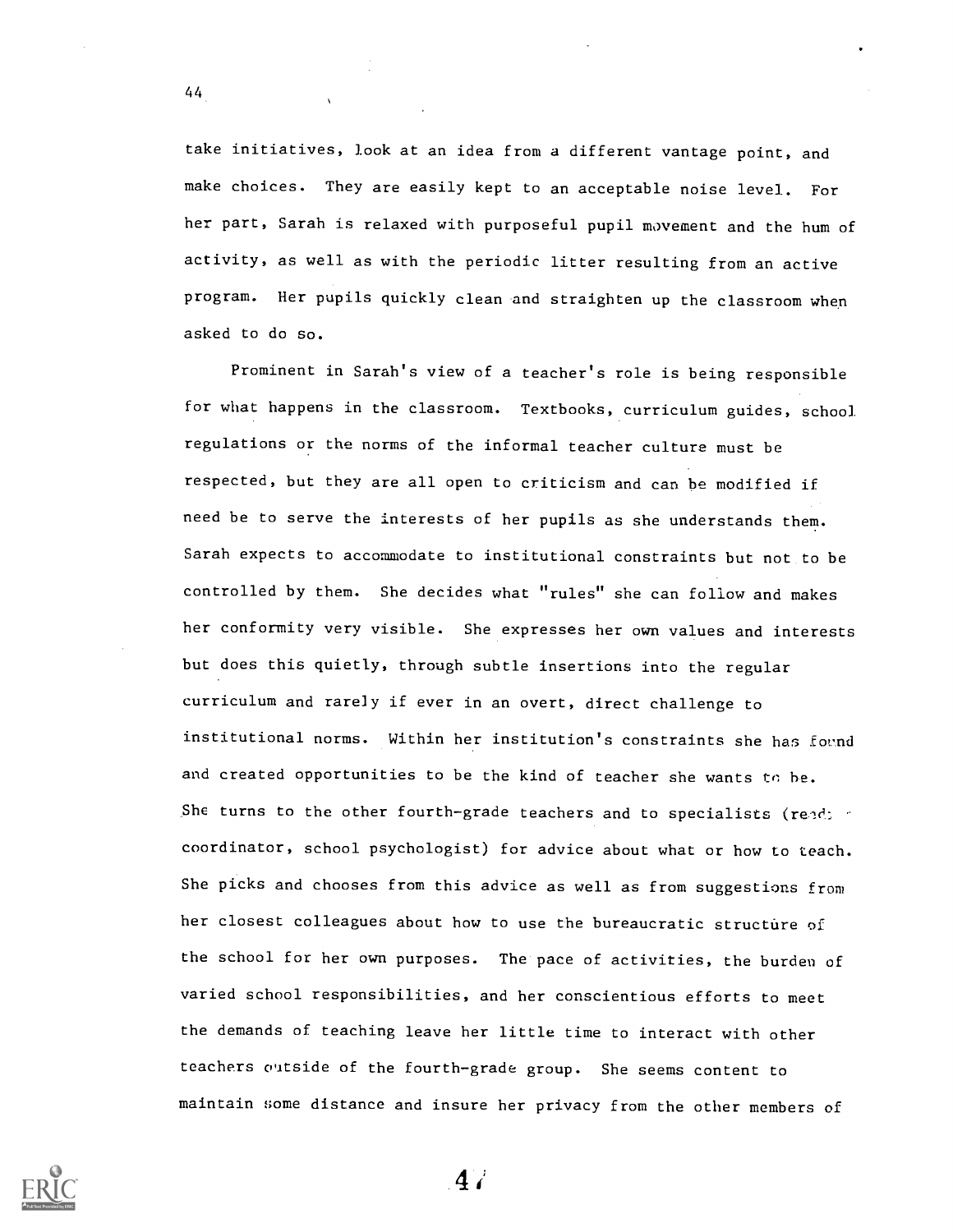the staff. While she attends meetings of the school's teacher association unit, she is put off by the disagreements and hostility she perceives there and she never speaks during the meetings.

Although the range of income differences within Sarah's classroom is fairly narrow and represents a fairly affluent group, there is some ethnic variety and a spread of intellectual abilities. Sarah seems to respond to each child as an individual. The variety interests her. She sees it in a positive way as a teaching problem that challenges her imagination and inventiveness and makes the classroom a more interesting place. She seems to enjoy some of her pupils more than others but those reactions seem to be the result of personality compatibilities or clashes rather than the group membership of any of her pupils. She is perceived by her pupils to act in an evenhanded way toward members of the class. She tries to challenge the three or four unusually bright children in her class and regularly gives extra attention and warmth, though not a great deal of teaching time, to the mentally retarded child mainstreamed into her room. Sarah's curriculum is designed to respond differentially to the individual variations among her pupils.

Summarizing briefly, Sarah nas extended and maintained the perspective toward teaching which had developed 1y the end of her student teaching semester. In part, the iuscitutional constraints and elements of the formal and informal cultures of her school were supportive of her preferred perspective. In part, her ability to maintain a low profile while challenging school norms in very subtle ways and her inventiveness in creating accommodations that satisfied institutional demands and her own personal demands at the same time,



 $4\sigma$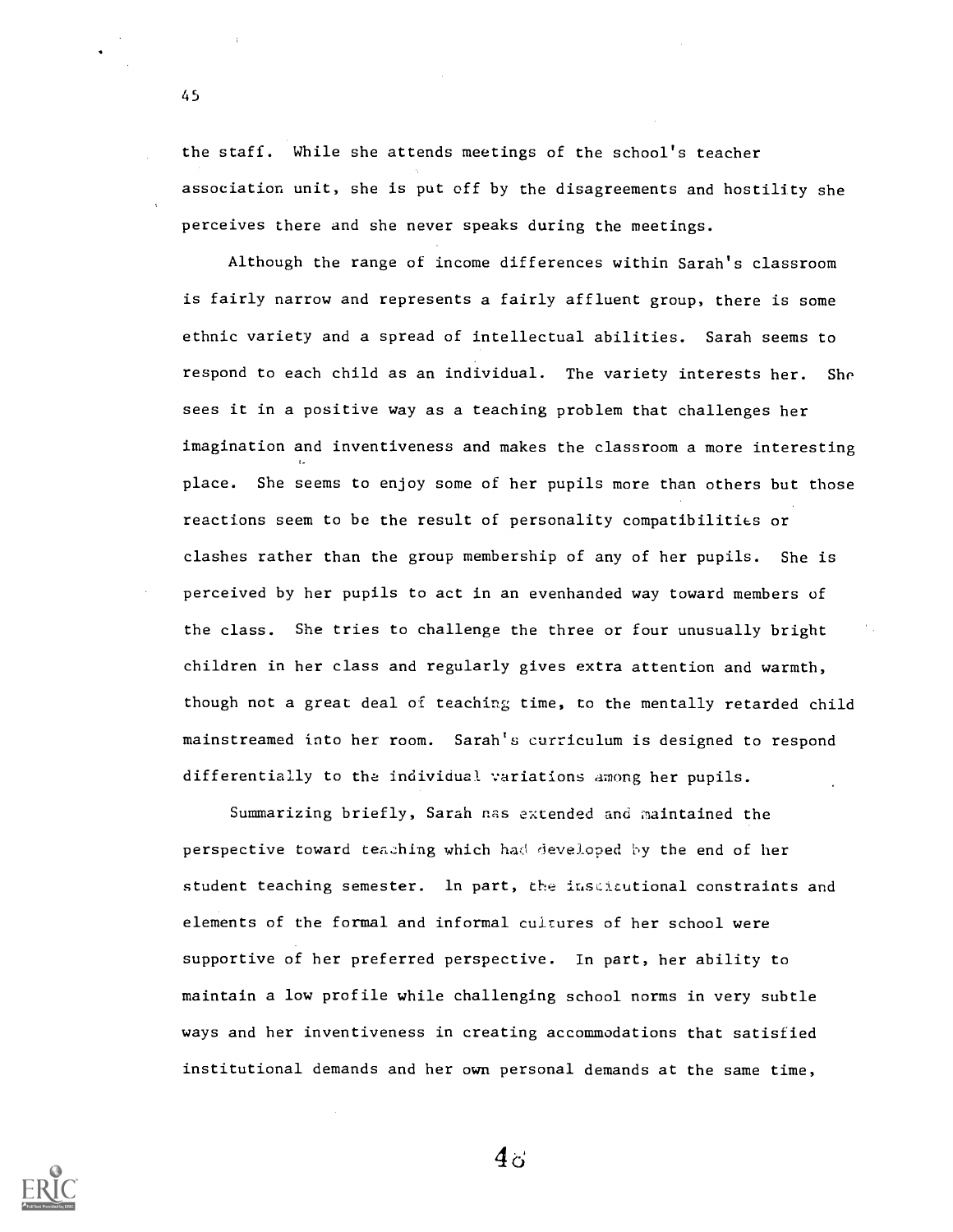made it easy for her to develop more practiced expressions of her perspective toward teaching.

## Hannah,

Hannah was 24 years old when she began her student teaching experience in January, 1981. During this 20-week period she taught along with four certified teachers in one of two fifth/sixth-grade teams in a suburban middle school (fourth, fifth, and sixth grades only) enrolling about 500 children. There were four teaching teams in this school, each one responsible for the instruction of approximately 120 children. Hannah had her own homeroom class of around 30 pupils and worked with almost all of the pupils on the team at one time or another, since the instructional program was totally departmentalized. The school community includes few minorities and has a mix of parents ranging from a few who were very poor and on welfare to some who were highly paid professionals. Some of the parents owned or worked on farms, others worked in the village in which the school was located, and the majority commuted to work to a nearby city with a population of around 175,000. The majority of the parents were moderately well off and lived in the village.

Teaching was the second career choice for Hannah since enrolling at the university. She had spent some time studying medical technology, but did not like "sitting on a bench working with machines all day," so she switched her major to elementary education. Since high school Hannah had done a lot of volunteer work with children and she saw teaching as an opportunity for her to combine her strong interest in



46

 $4y$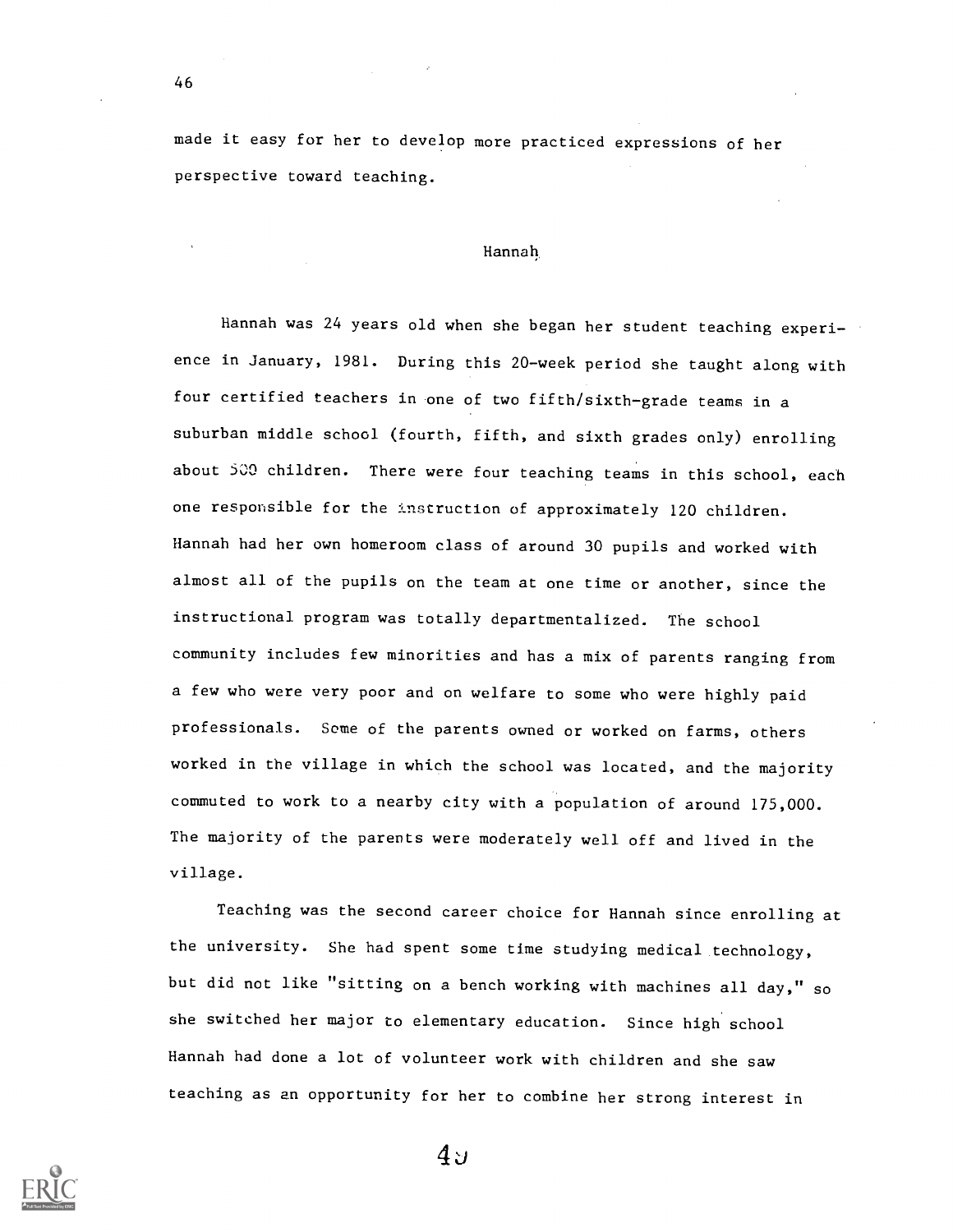science and health related issues with her love for children. Hannah began the semester very confident in her abilities as a teacher and saw the student teaching experience as a chance for her to experiment with a variety of teaching styles, to bring more ideas into the curriculum, and to establish warm and close relationships with children so that they would become excited about learning and feel good about themselves and school. She chose to work in her school because it offered one of the few paid positions in the program, because she was impressed by the modern and attractive physical plant, and because she was given the impression that she would be able to use her judgment in planning the curriculum and that she would be able to use materials beyond those provided to her by the school.

Almost immediately Hannah discovered that her initial impressions of the school were incorrect. "They do a nice job of sugar coating. The first impression is nice but then you live in it and it changes. They do not tell you a lot . . . that got shattered pretty fast." ,Hannah soon discovered that she was expected to follow the standardized curriculum very closely and to maintain a distance from pupils that made her uncomfortable. She was given lists of specific objectives in each subject area that she was expected to cover and was provided with all of the materials and tests that she was expected to use. All of the children went through the same curriculum at different speeds. Not only was Hannah expected to cover a specific curriculum using prepackaged materials and tests, but she was expected to cover this curriculum within specified periods of time and with a minimal amount of noise and pupil movement. The children switched within the team to different rooms at specified time intervals, and Hannah had very little choice



47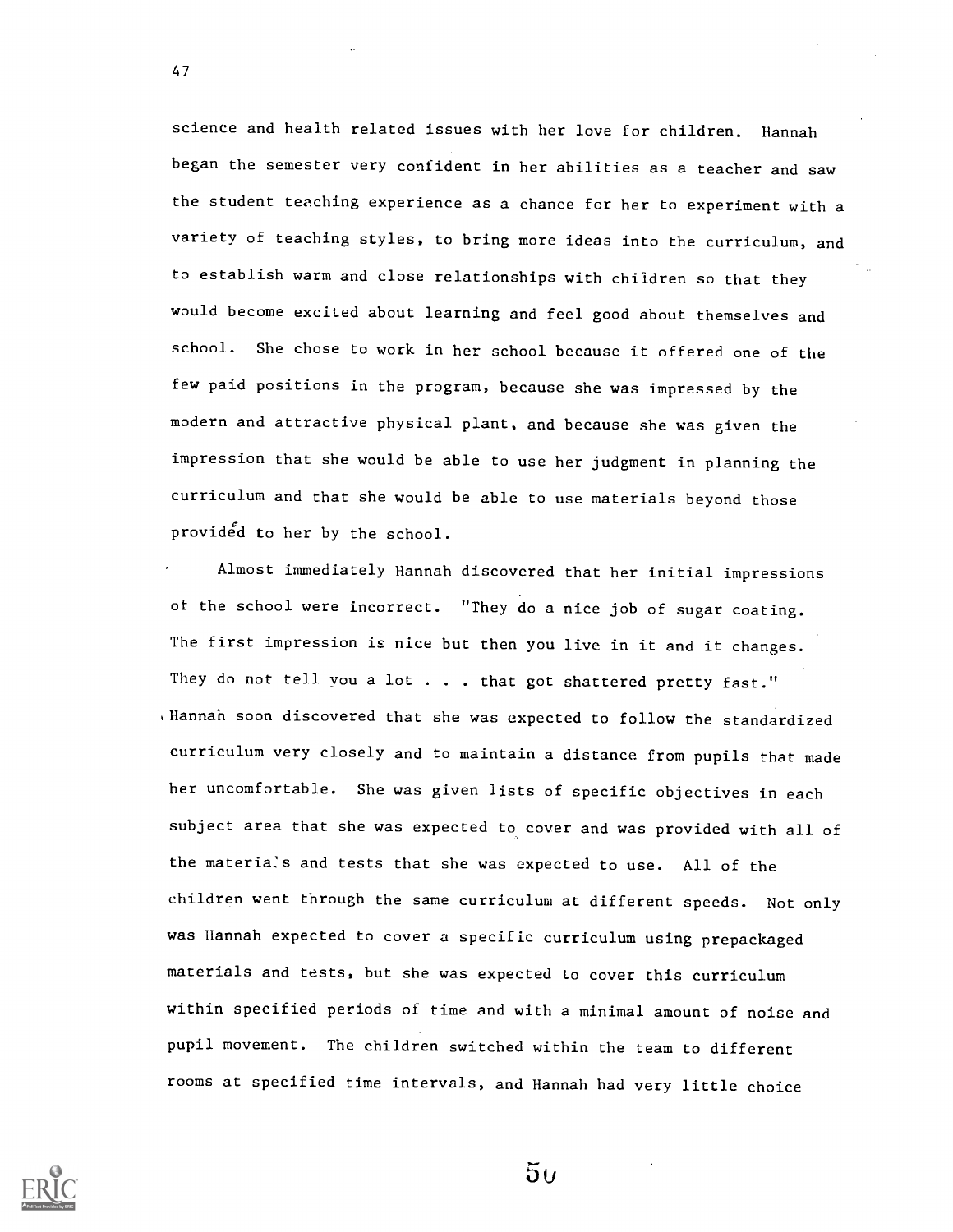about when subjects would be taught and for how long. Because of the open architectural design of the school where no walls separated classrooms, all of Hannah's actions were totally visible to the other members of her team. She was told that a minimum amount of pupil noise and mcvement was necessary with such a design so that classes would not disturb one another.

From the very beginning Hannah openly questioned the departmentalized school structure, the rationalized form of the curriculum, and the distant and formal relations between teachers and pupils that were a part of the taken-for-granted reality of her school. Hannah's cooperating teacher and university supervisor were very aware of her discontent with the school. "She believes the curriculum is too rigid and is always asking why are we doing this" (cooperating teacher). "She thought that her team members were very cold toward the students" (university supervisor). For the first six weeks Hannah tried to run a classroom that violated many of the norms in her school. For example, after her frustration with her pupils' lack of understanding of math concepts, she "dumped" the required math worksheets for two days each week and used Cuisinaire rods to teach math concepts and skills. She also planned a unit using the newspaper in place of the basal reader, attempted to set up learning centers in language arts, and broke down preexisting ability groups by combining children who had previously been classified as high and low achievers. Generally Hannah felt that she was being asked to fit into a teacher mold that she did not like ("They really tried to put a lid on things I wanted to do."), and openly antagonized the teachers on her team by her efforts to go off on her own. "I find that I'm forced into doing things I don't want to do and I



 $5<sub>1</sub>$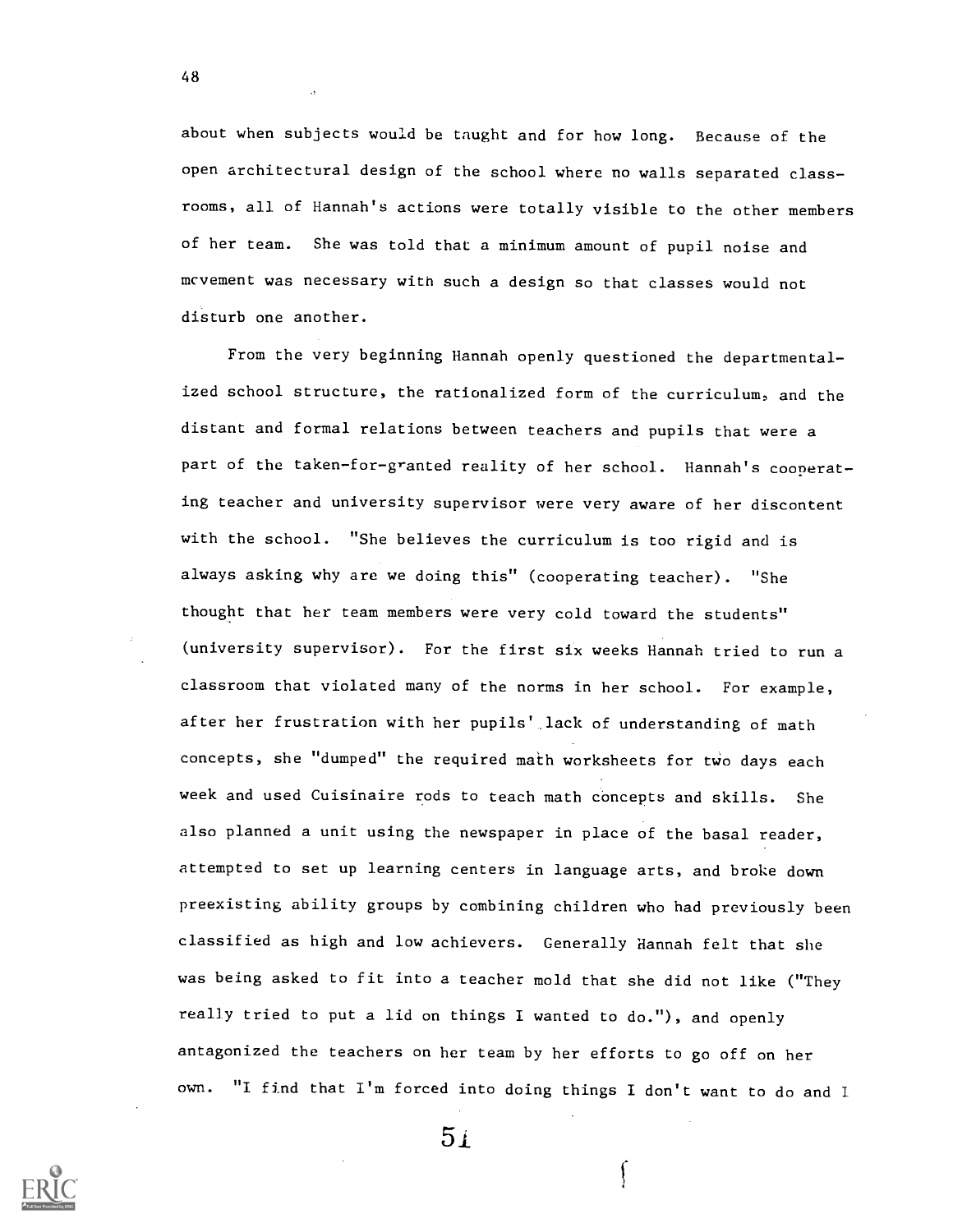want to break the molds." Despite the pressures on her to maintain a distance from her pupils, Hannah also tried to relate to pupils in areas beyond the academic curriculum and in ways not approved by her school. For example, after catching a few of her pupils smoking pot on the playground, Hannah did not report the incident to her principal and spoke with the children alone after school. She felt that dealing with drugs, sex, and social issues was an important part of her role as a teacher and tried to gain the confidence of her pupils so that they would confide in her.

Hannah was generally not very successful in implementing her "deviant pedagogy" during the first six weeks. The children did not cooperate with her efforts to relate to them in a more personal way and frequently complained that they were "falling behind" when Hannah moved away from the prescribed curriculum. As a result of Hannah's lack of success with her methods, she was continually told by her supervisor and colleagues that she was too idealistic and was asked to consider whether teaching was really for her. "She came in with a lot of fantasy ideas of what teaching was all about and wasn't ready for the real world of teaching" (cooperating teacher). The amount of pupils resistance was not that great but clearly stood out in comparison to the other quiet and smoothly running classrooms on her team.

Feeling all alone and getting constant pressure from her colleagues and pupils to conform to the norm, Hannah made a conscious decision by the end of the sixth week to comply strategically with the accepted way of life in her school. "I didn't want to be put down anymore. There was no support there. I conformed to the situation for the sake of not taking the hassle. I didn't enjoy it, and it wasn't me." From the



 $5<sub>4</sub>$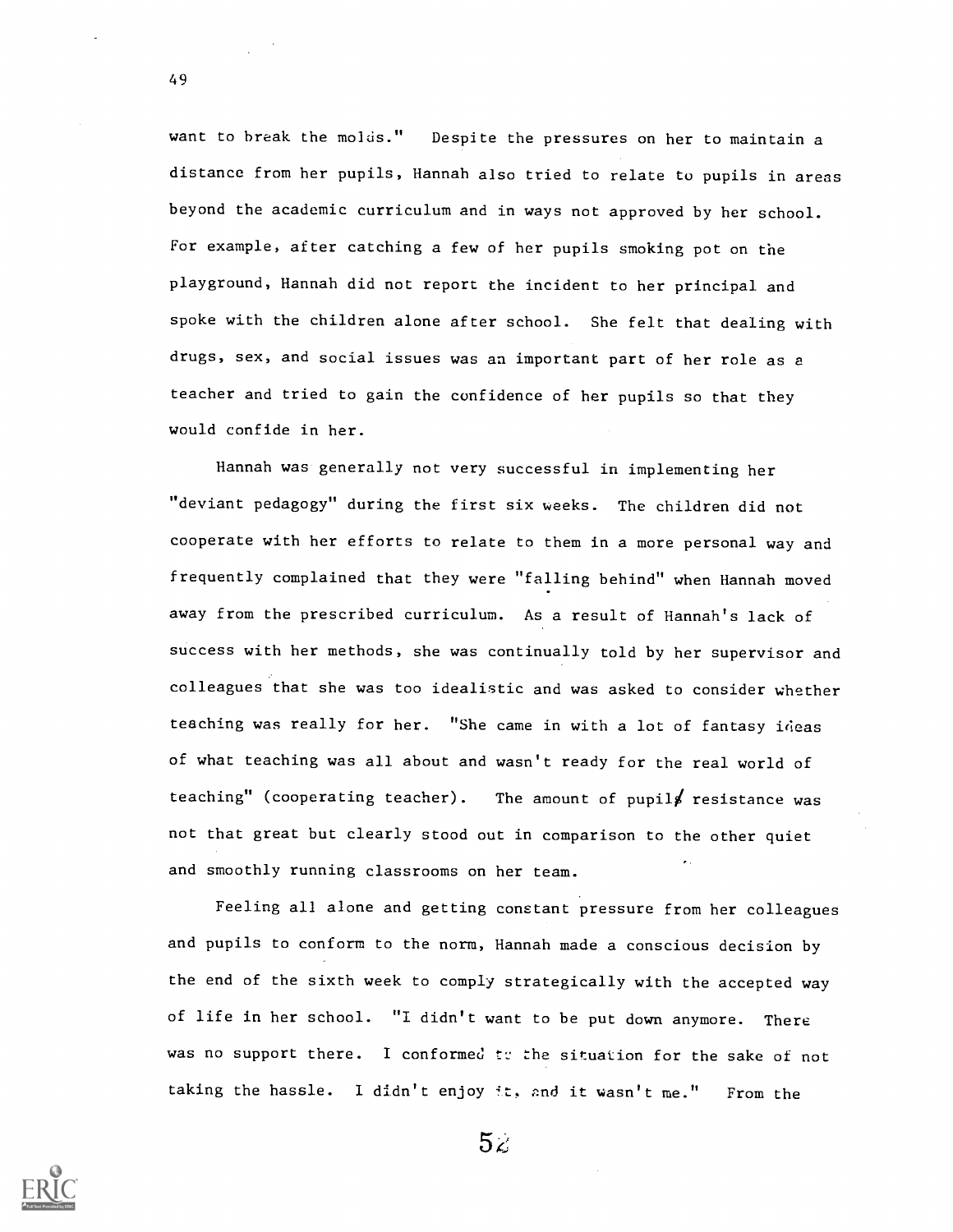seventh week on Hannah stuck more closely to the required curriculum and kept her discontent about school practices to herself. When asked why she no longer voiced her opinions to her colleagues and supervisor, she responded, "Because you want to have your degree and get a recommendation and finish."

Despite her strategic compliance to the expectations of her teachers, Hannah continued on her own to attempt to implement a more varied and lively curriculum and to relate to students in a more personal way. Most often she followed the curriculum and put on the "teacher mask" when in view of her colleagues, but she continued throughout the semester to plan supplementary lessons that altered the students' relations with each other, with the curriculum, and with the teacher. In May the observer comments, "The contrast is great between Hannah's area and the rest of her team where the students are always sitting behind their desks. Hannah rearranges her room, and the kids are allowed to be all over the place working at different things." At the end of the semester Hannah's cooperating teacher and the supervisor were both aware that her compromises after the sixth week represented only strategic compliance and not a change in her perspectives. "I don't think she believed half of the things I was telling her" (cooperating teacher). "I think that although she had to compromise at times she has not changed deep down in the way she will approach teaching in the future." Because of the great discrepancy between the latent (but not fully developed) perspectives that Hannah brought to the experience and the culture of her school, she was not able to develop as a student teacher into the kind of teacher she hoped to be. She felt that she was on her on throughout the semester and felt there was no one in her



50

 $5.5$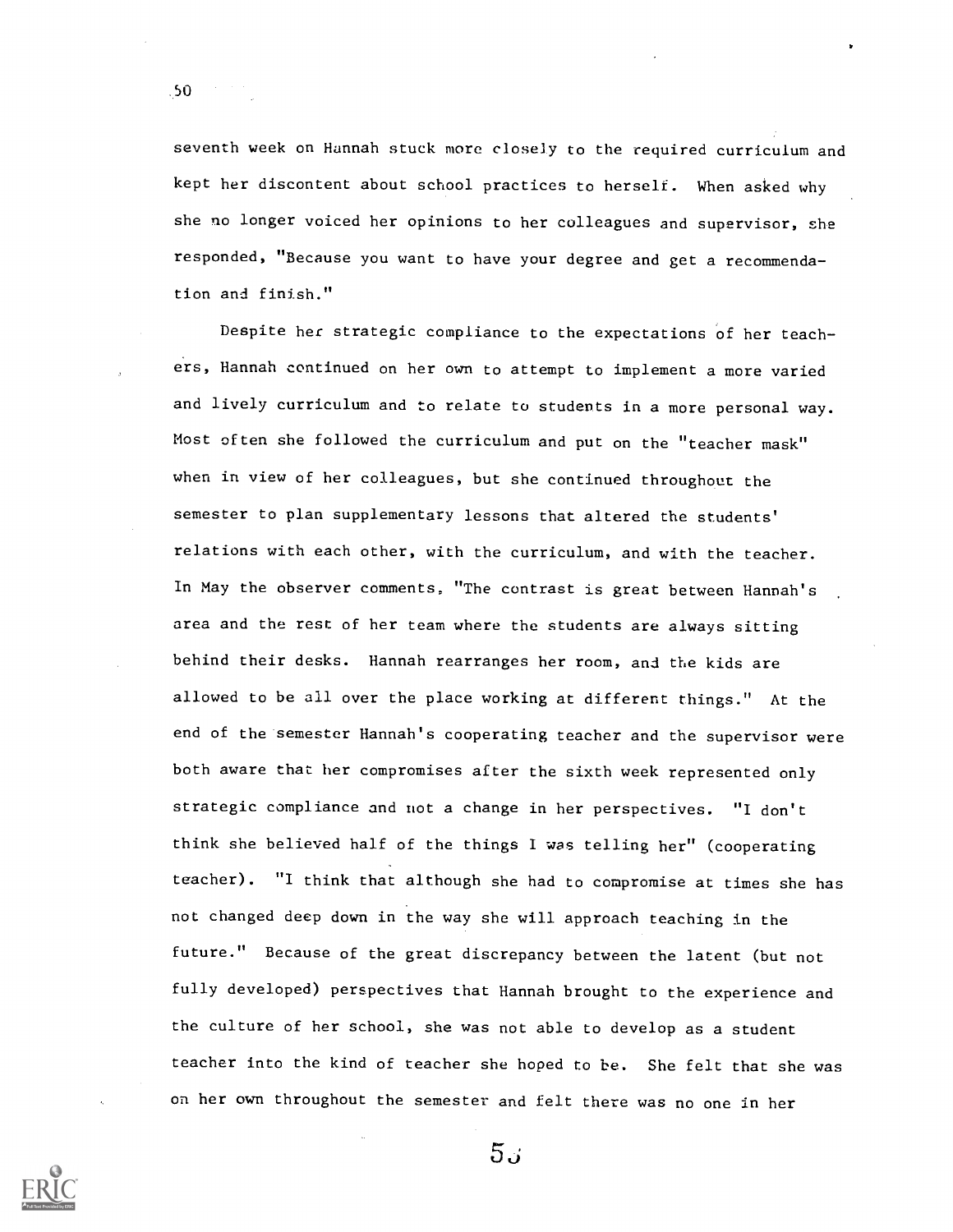school to whom she could turn as a model or who could teach the skills she wanted to learn. "1 learned a lot of things of what not to do." Despite the lack of support, Hannah was not able to separate her "self" from her role as teacher and at the end of the semester she still clung to her view that warm and close relationships between pupils and teachers, getting kids excited about learning and feeling good about themselves were the keys to learning. Hannah strongly believed, despite the lack of confirmation from this semester, that the "academics will come easily" after a teacher is able to open up the communication lines between herself and her pupils and establish a relationship of trust. Hannah also continued to express her views in relatively general terms about the importance of integrating pupils' personal knowledge into the curriculum and of making learning fun. Because Hannah was not able to get the guidance that she desired, she was not able to develop (as did Rachel) the skills and strategies necessary for realizing her goals. She reacted strongly against becoming the kind of teacher she saw around her but did not develop well articulated perspectives consistent with her own vision of teaching. At the end of the semester Hannah was convinced more than ever that she wanted to be a teacher and was eagerly looking forward to teaching in a classroom with four walls and toward working with one group of children. Her primary goal for her first year of teaching was to "be able to know my kids really well."

Hannah's first year in a regular teaching position was spent as the only eighh-grade teacher in a nine-classroom K-8 public school enrolling about 190 pupils. This school is located in a rural farm community a few miles outside of a city with a population of 9,000. Hannah taught all subjects except civics to her eighth-grade class and taught science



51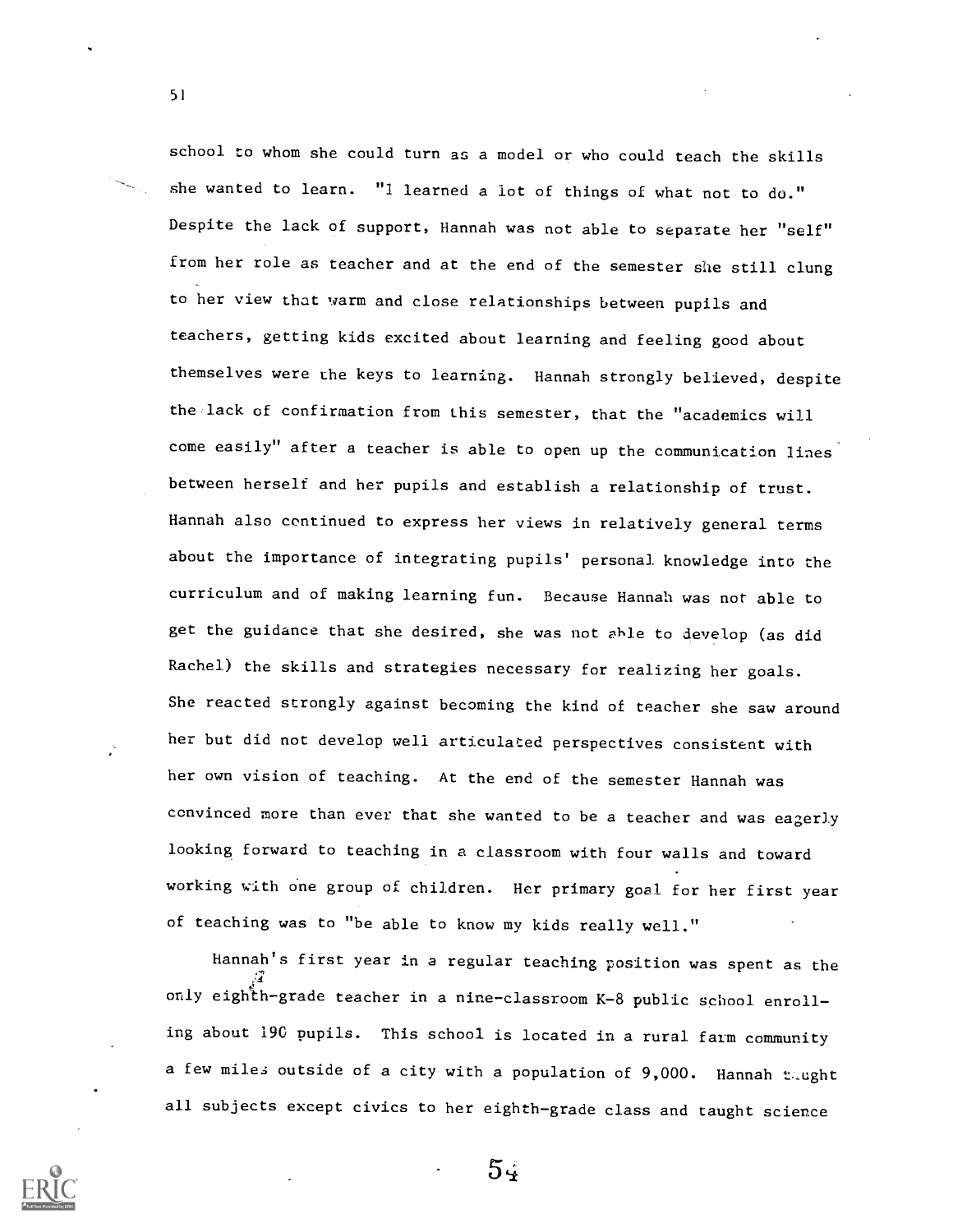to the seventh graders while her class went next door to the seventhgrade teachers for instruction in civics. The parents of the children in her class were very diverse socioeconomically, ranging from those who were farm owners and professionals to those who were farm workers. For the most part Hannah's class had been together as a group since kindergarten and would be attending the junior high school in the nearby small city the following year. All of the teachers lived in the immediate area with the exception of Hannah and one other teacher who commuted from a city 45 minutes away. Hannah was also the youngest teacher in the school and the only one who had not completed a teacher preparation program at one of the relatively small state colleges which are now part of the state university system. Finally, Hannah was the fifth new teacher that had come to work in this school in the last three years. Three of these teachers were no longer teaching in this school because of alleged problems with pupil control and with staff, and the fourth teacher has requested a transfer to another school.

The culture and tradition of this school is very complex. On the one hand there is a very strong individualistic tradition in the school that sanctions a teacher's right to do things in his or her own way and there is very little cooperation or coordination among the staff. All of the classrooms except for the seventh and eighth grades are totally self-contained, and each teacher is responsible for all of the instruction for a group of around 25 students.' Most of the teachers had been teaching in the school for many years and several had begun their careers in rural one-room school houses where the teacher had total control over the management of the classroom and curriculum. The principal of the school is also a full-time classroom teacher and does

52

 $5\omega$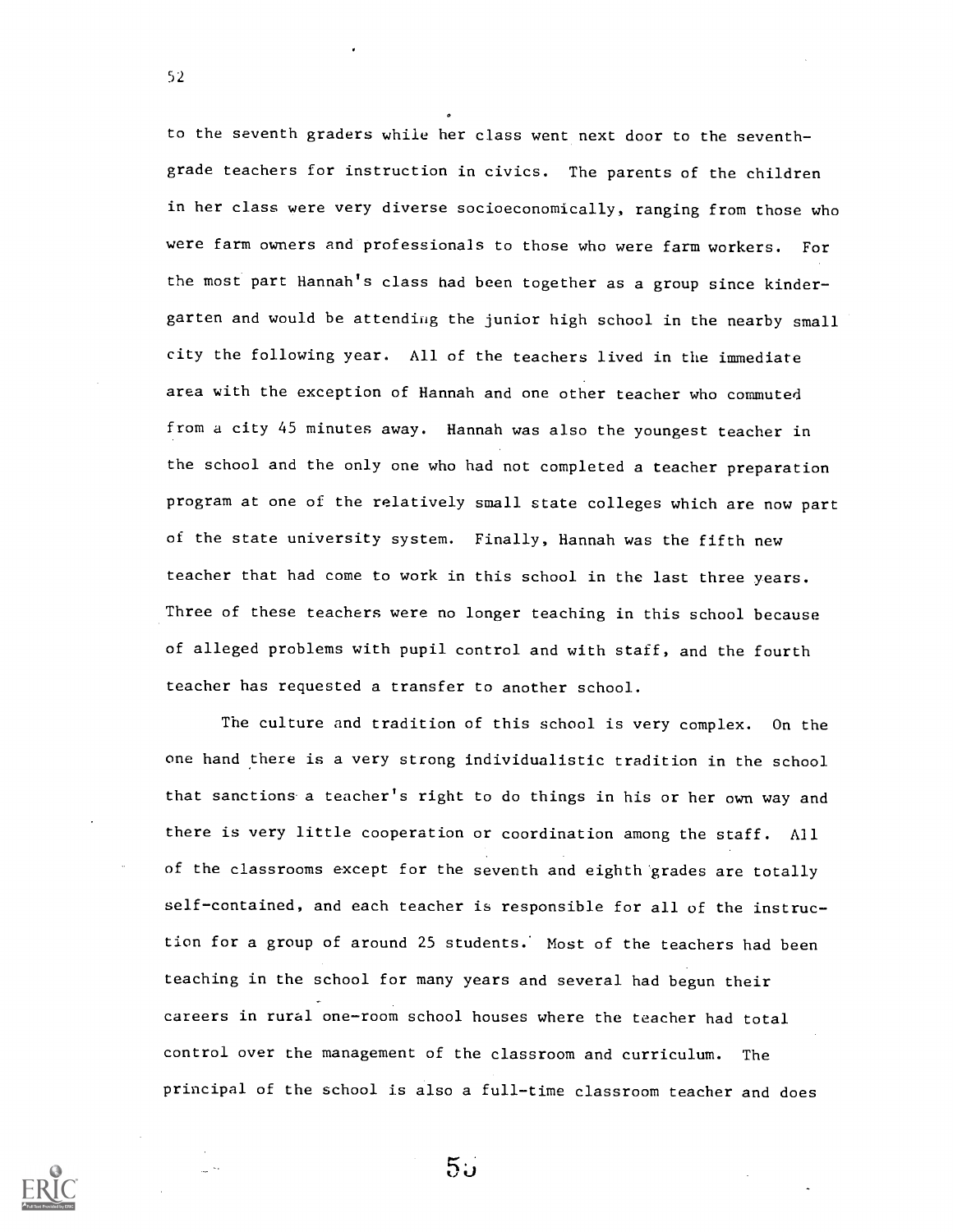not observe or confer with teachers except fcr weekly staff meetings which are held after school and occasional individual conferences with teachers.

53

Consistent with the individualistic tradition of this school there were relatively few overt controls exerted on teachers with respect to the planning and teaching of the curriculum. Teachers were usu given curriculum guides and textbooks for each subject area and were expected to cover the content specified in the guides in whatever  $\sqrt{x}$ rder, at whatever pace, and with whatever methods they thought were most appropriate. "Their approach to teaching would be pretty much up to how they feel they can teach the particular subjects in the best way  $\dots$ . As long as she's [Hannah] following good ethical procedure I would say the rest is up to her " (principal). Teachers were also free to supplement the texts with any other materials and to go beyond what is listed in the curriculum guides as long as the curriculum was covered by the end of the year. During this particular year the curriculum guides were being revised in the district's central office, and Hannah did not receive a copy until April. She was told by the principal to follow the textbooks to ensure that she was covering the required content, but little or no effort was made to see that she did follow them. The most significant controls that were placed on teachers' handling of the curriculum were in the areas of grading and testing. All teachers were expocted to give each child 30 "marks" during each subject per report card period and to grade students according to a standard grading scale (e.g.,  $92+ = A$ ). There was also a great deal of emphasis placedupon pupil performance on the national standardized tests given each spring. The principal, who was willing to tolerate a variety of instructional

 $56^{\circ}$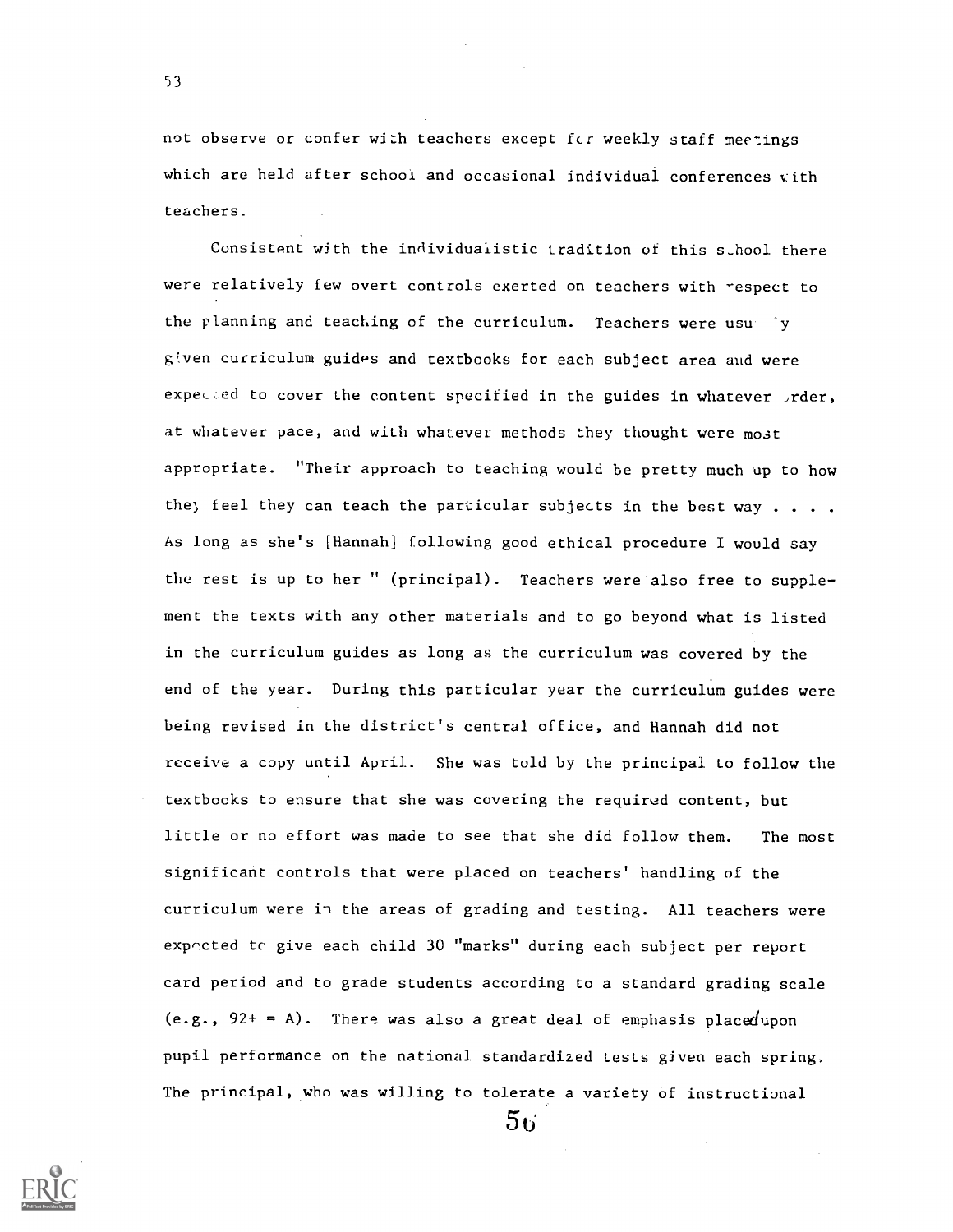approaches from his teachers, told Hannah and the seventh-grade teacher (whose approaches were clearly different from the rest), "We'll see how your techniques work when the kids are tested." Despite the relatively low controls on how the teachers taught the curriculum, all of the teachers with the exception of Hannah and her colleague in the seventh grade stuck fairly closely to the texts.

Alongside the tradition of individualism in this school, there was also a very strong and mostly unspoken agreement among all but the seventh- and eighth-grade teachers about the way in which teachers should relate to their pupils. This approach was characterized by one teacher who had taught in this school for its entire 20-year history as "the old school method . . . you can't have someone here who is too soft with the kids." Hannah became aware of this consensus on teacher-pupil relationships ("In this school it's the teacher's role to be the disciplinarian") through her observations of how other teachers acted, through her pupils' comments, and indirectly through the "grape vine" of her school. Other teachers would rarely confront Hannah directly with criticisms of her more informal style of relating to pupils beyond telling her that she was inexperienced and would eventually learn that "certain methods just won't work." On several occasions, however, teachers complained to the principal, who in turn passed the word to Hannah, that she had violated the preferred formality and distance between pupils and teachers. Hannah was criticized for such things as trusting kids too ruch, hugging them too much, and for playing her stereo too loud and too often. All of the other classrooms with the exception of the seventh and eighth grades were kept under tight control by the teachers (e.g., kids sitting in rows and quiet). Despite the



54

 $5/$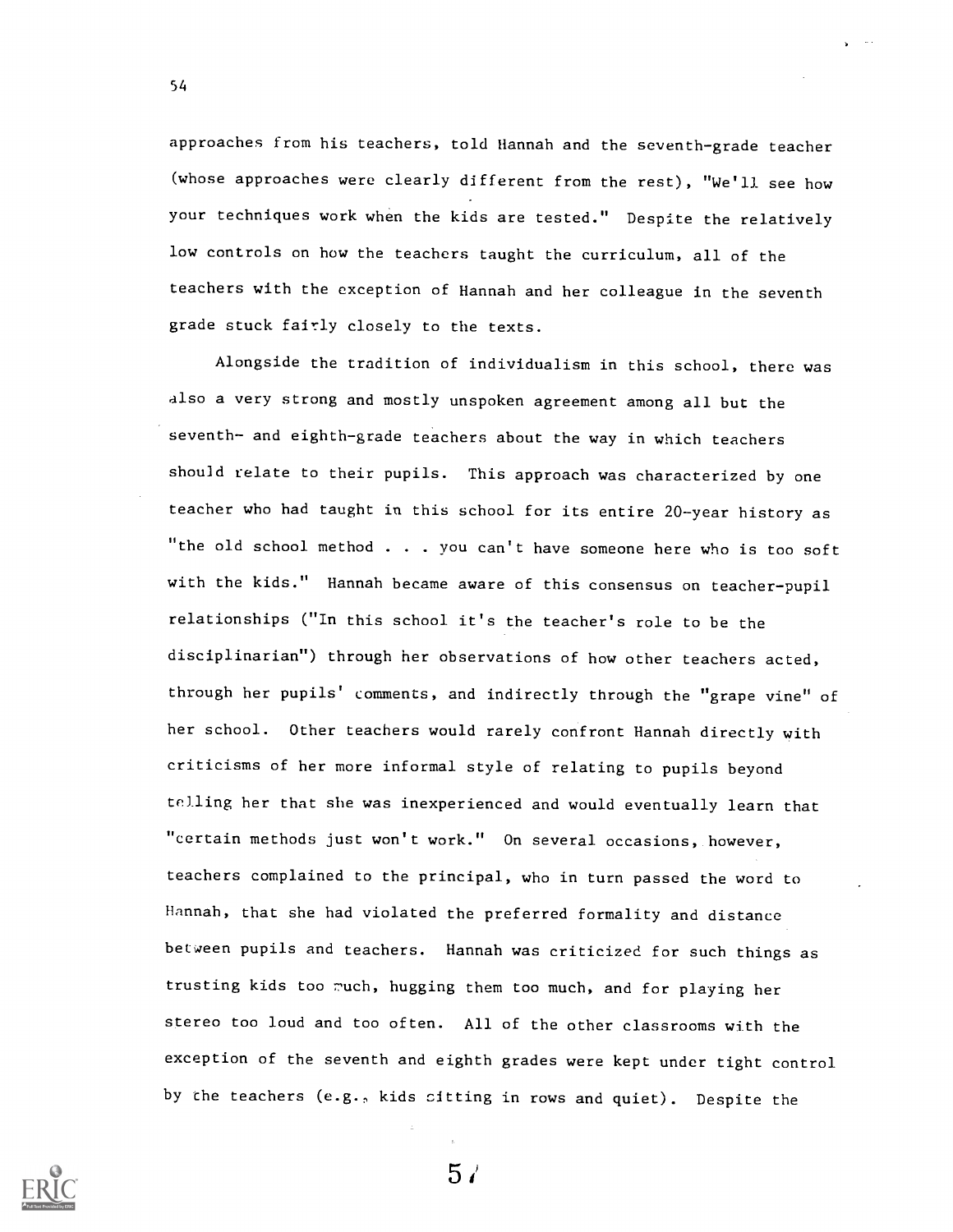relative autonomy which existed for teachers at school, there was a strong informal agreement among staff which initially made Hannah feel isolated and alone.

You begin to try new things; everything is not out of the textbooks or worksheet oriented. They look down on that. But they don't constrain you and say you can't do things. They would never say you can't do something. They'll do it in a roundabout way . . . when it comes back to you, you feel that everyone else is against you.

The community was characterized by Hannah and the two teachers interviewed as eytremely conservative and suspicious of new ideas. A:cording to the seventh-grade teacher, "They want a strong emphasis on the three R's and see the rest of the curriculum as extra." A teacher who had taught in this school for its entire 20-year history felt that most of the patents approved of the "old school" methods and expected teachers to maintain tight control over pupils. She stated that many of the parents know what to expect from the teachers because they had attended this school as children. Hannah initially felt more pressure from the parents than from her colleagues to conform to the unspoken tradition regarding the teacher's role and was initially reluctant to act on her instincts because she felt she was perceived as an outsider.

At the beginning of the year, despite the lack of close supervision, Hannah relied heavily on the textbooks in planning the curriculum; however, she also made efforts from the very first day to establish warm and close relationships with her pupils in violation of the school tradition. Hannah continued to describe her basic orientation to teaching as "humanistic" and tried to emphasize the affective and interpersonal dimensions of her work. She felt strongly that e positive self-concept is the key to learning and wanted to find ways to make school enjoyable for both herself and her pupils. Hannah went out of

 $5c$ 

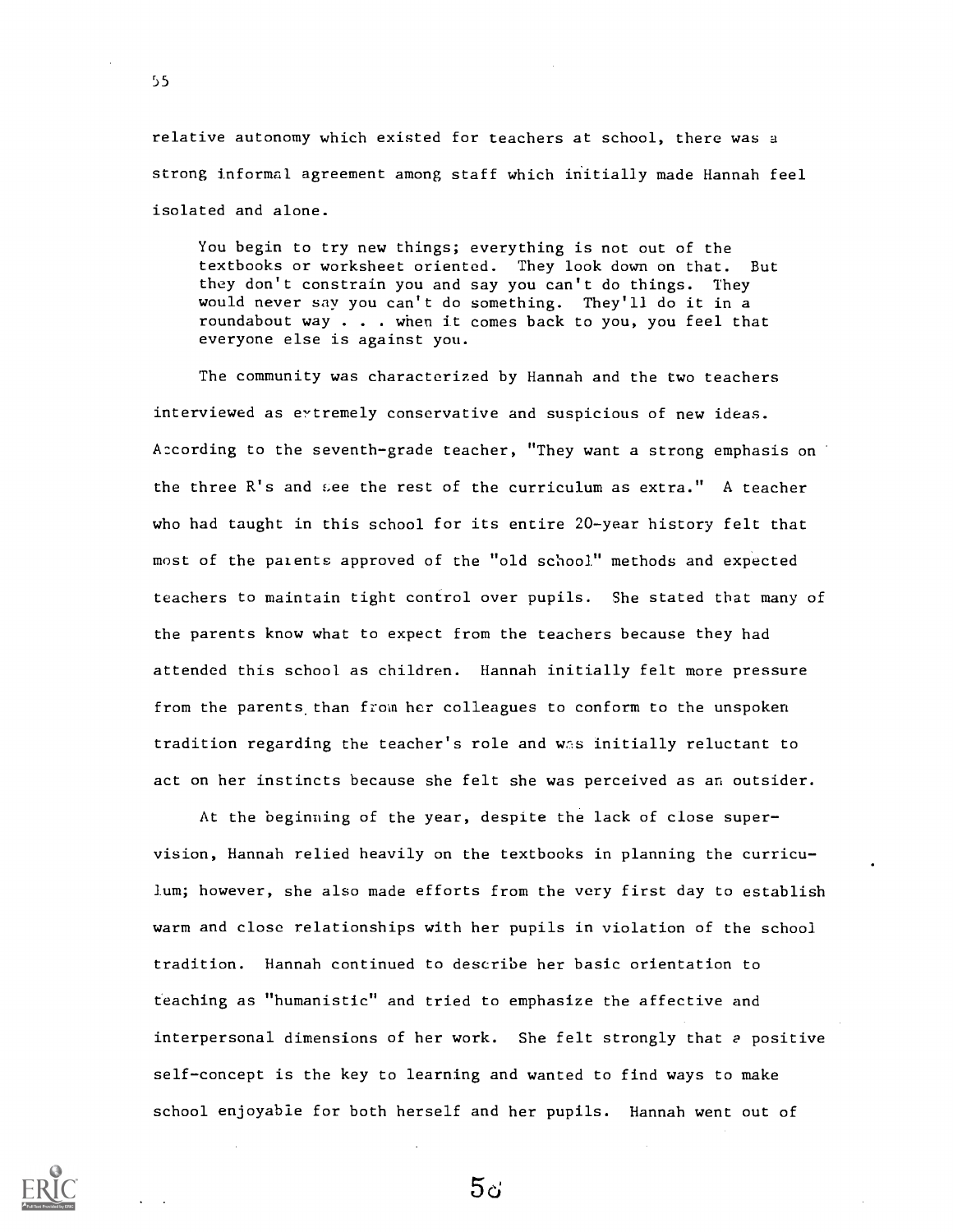her way to present herself to her pupils as a "human being" by openly admitting her mistakes and ignorance with regard to curricular content and by freely sharing aspects of her personal life with her pupils. She also made many efforts to get to know each child in her class very closely and to gain her pupils' trust and confidence. For example, early in the year Hannah began the practice of having pupils keep iournals which she responded to on a regular basis, took pupils on several weekend field trips, and arranged weekend pajama parties with the girls in her class.

As a result of these and other efforts, Hannah was able to gain access to information regarding many aspects of her pupils' personal lives such as their feelings about their parents and about dating habits. Initially her pupils were very suspicious of Hannah's efforts to break down the conventional barriers between teacher and students and there was a lack of support from her colleagues. Hannah became confused and uncertain in the fall about the direction she should take, and she established several classroom practices and rules which violated her own vision of "humanistic teaching." For example, student grades in math and spelling were read aloud each day, and several arbitrary rules were put in place to monitor pupil behavior (e.g., zeros were given for talking during the reading of grades). Despite these isolated instances where Hannah flirted with more conventional methods of controlling her pupils, for the most part she exerted little direct control over pupil behaviors as pupils gradually began to respond to her efforts, and by November there appeared to be little difference in the pupils' behavior whether Hannah was in or out of the room. The pupils generally stayed

 $5.7$ 

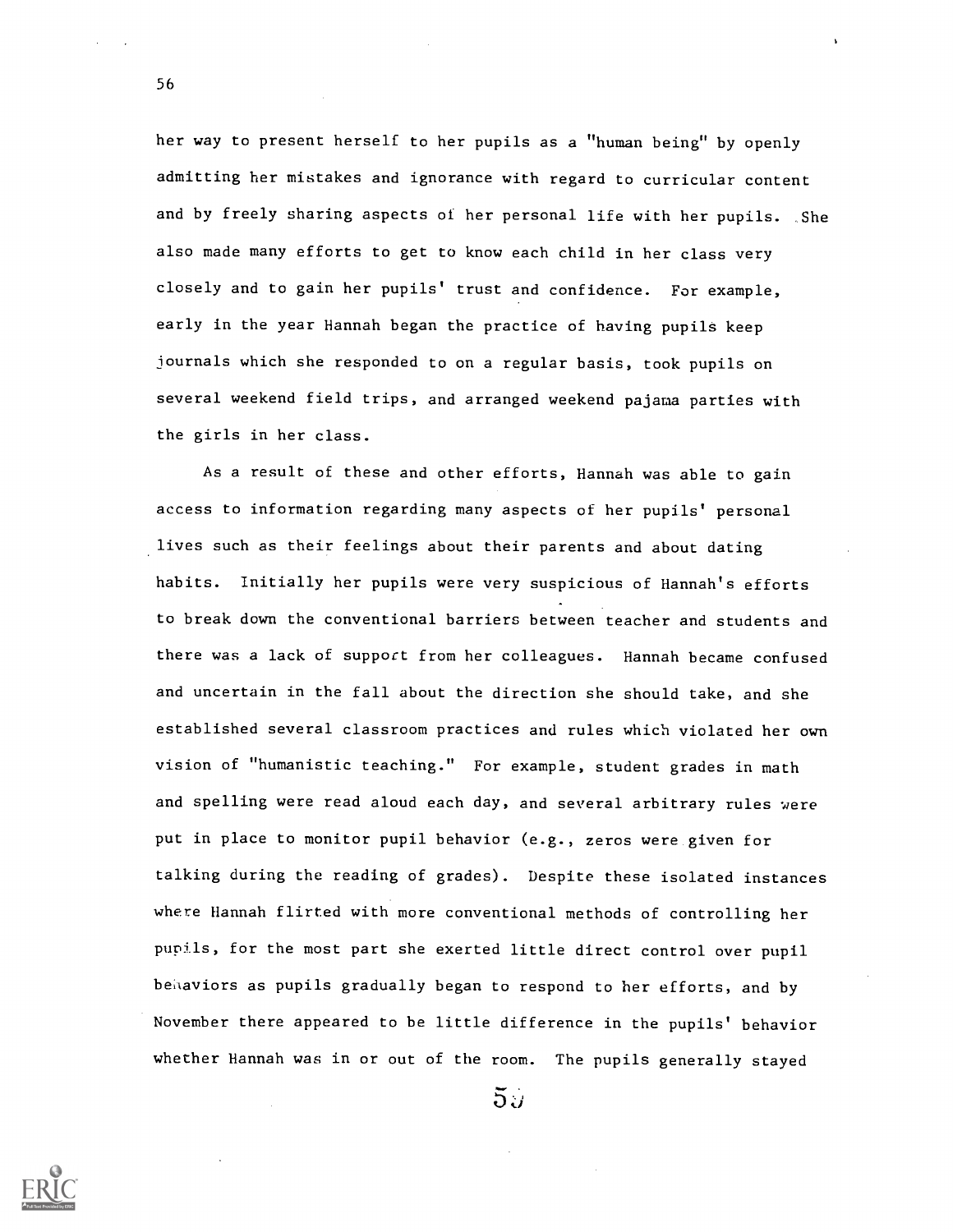on task with little direction and there were very few instances where Hannah was observed disciplining pupils for misbehavior.

Despite her efforts to establish warm and personal relationships with her pupils which were gradually becoming more and more successful, Hannah was<sup>2</sup> frustrated with her heavy reliance on the textbooks in the curriculum and with her failure to establish a more varied and lively instructional program. While she was very sure of herself in dealing with children in interpersonal matters (e.g., she spoke with children about how to make friends and about dating), she felt that she did not have a clear idea of how to implement her preference for a more integrated curriculum which incorporated children's personal experiences, which gave pupils concrete experiences to relate to ideas, and which elicited their enthusiam and excitement about solving problems in relation to the world around them. "I just feel like  $I<sup>'</sup>m$  spoon feeding them and opening their heads and pushing the knowledge in."

Knowing that her pupils had been taught "right out of the textbooks" in the past and that they would be taught so in the future, and not confident that she was able to explain to others how particular methods were meeting specific academic goals, Hannah worried a lot about handicapping her students and about not giving them what they were "supposed to learn." She stated that not only were her ideals new to the school, but that they were also new to her. By December Hannah had given up any hopes of meeting her curricular goals and was so frustrated that she considered quitting teaching and accepting another job. After she informed her pupils of a job offer she had received in another state, the pupils got together and tried to convince her to stay and presented her with a certificate praising her fine work. Hannah decided



57

 $6y$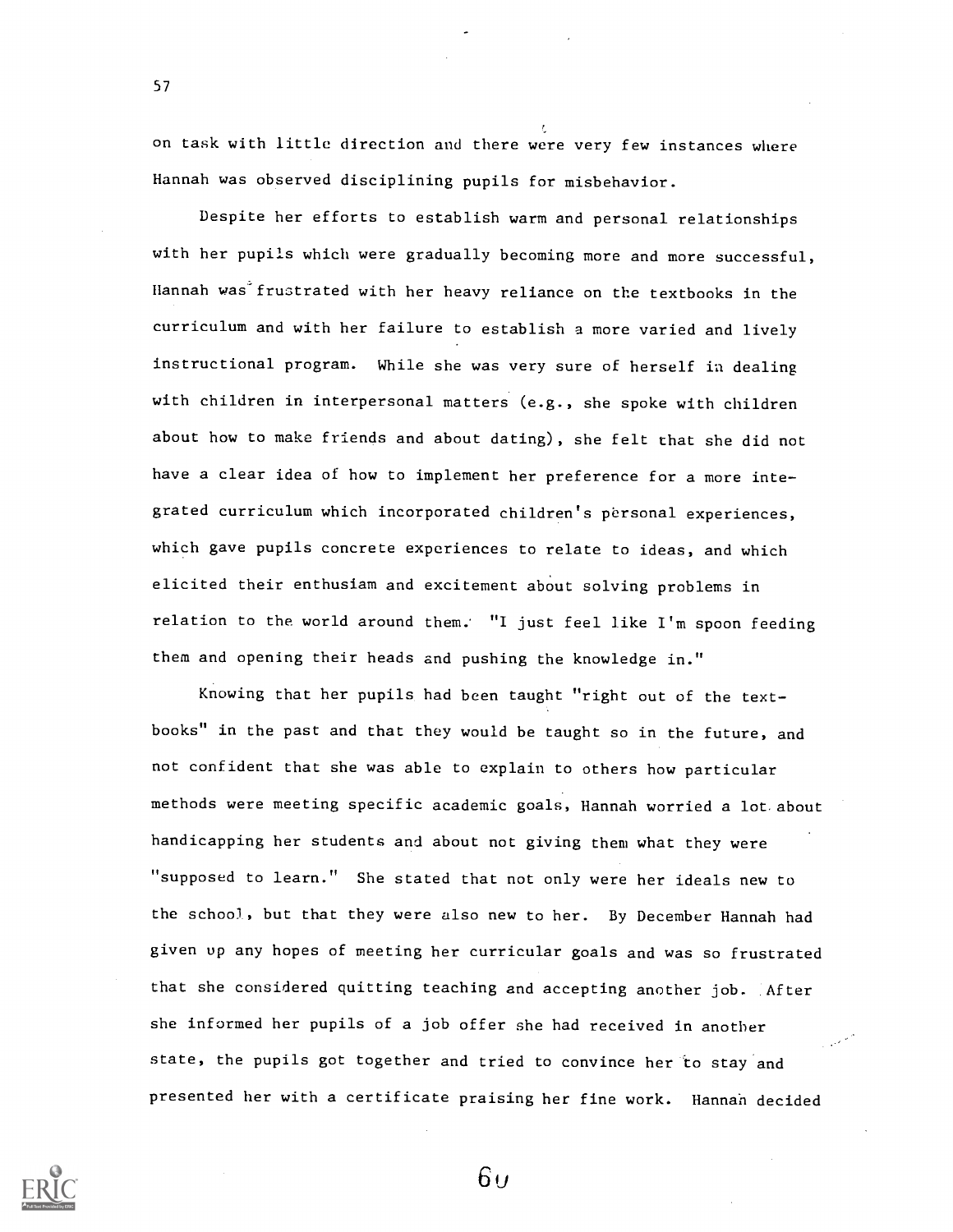to stay in her present job largely due to the reactions of her pupils and continued to search for ways to realize her curricular goals.

58

Another reason why Hannah decided to stay in her job was because of the reactions of the parents of her children. From the beginning of the year Hannah made many efforts to win the trust and confidence of the parents and to learn more about the ways and mores of the community. For example, she visited farms and learned how to milk cows, went bowling regularly with parents, and saw them on a social basis. After an initial distrust of this "outsider" who was attempting to relate to pupils in a way very different than the other teachers, Hannah felt that the parents began to support her ("they were 110 percent helpful") when they noticed that their kids were more involved and enthusiastic about school, were asking different types of questions, and were experimenting more in relation to the world around them. Hannah's ability to mobilize parental support was a significant factor in her ability to violate the school culture and to gradually succeed in running a classroom more consistent with her ideals.

As the year progressed, Hannah became more and more satisfied with her approach to the curriculum. She continued to rely mainly on the texts in planning her lessons (particularly in math), but she gradually made more and more independent decisions that resulted in a greater emphasis on providing concrete experiences for children and on incorporating their personal lives into the curriculum. For example, in the spring Hannah took her class to the state capitol (four hours away) in connection with a unit on state government, initiated a drive to collect one million bottle caps to help kids understand the concept of a million, and had her pupils do aerobic exercises in connection with the



 $6i$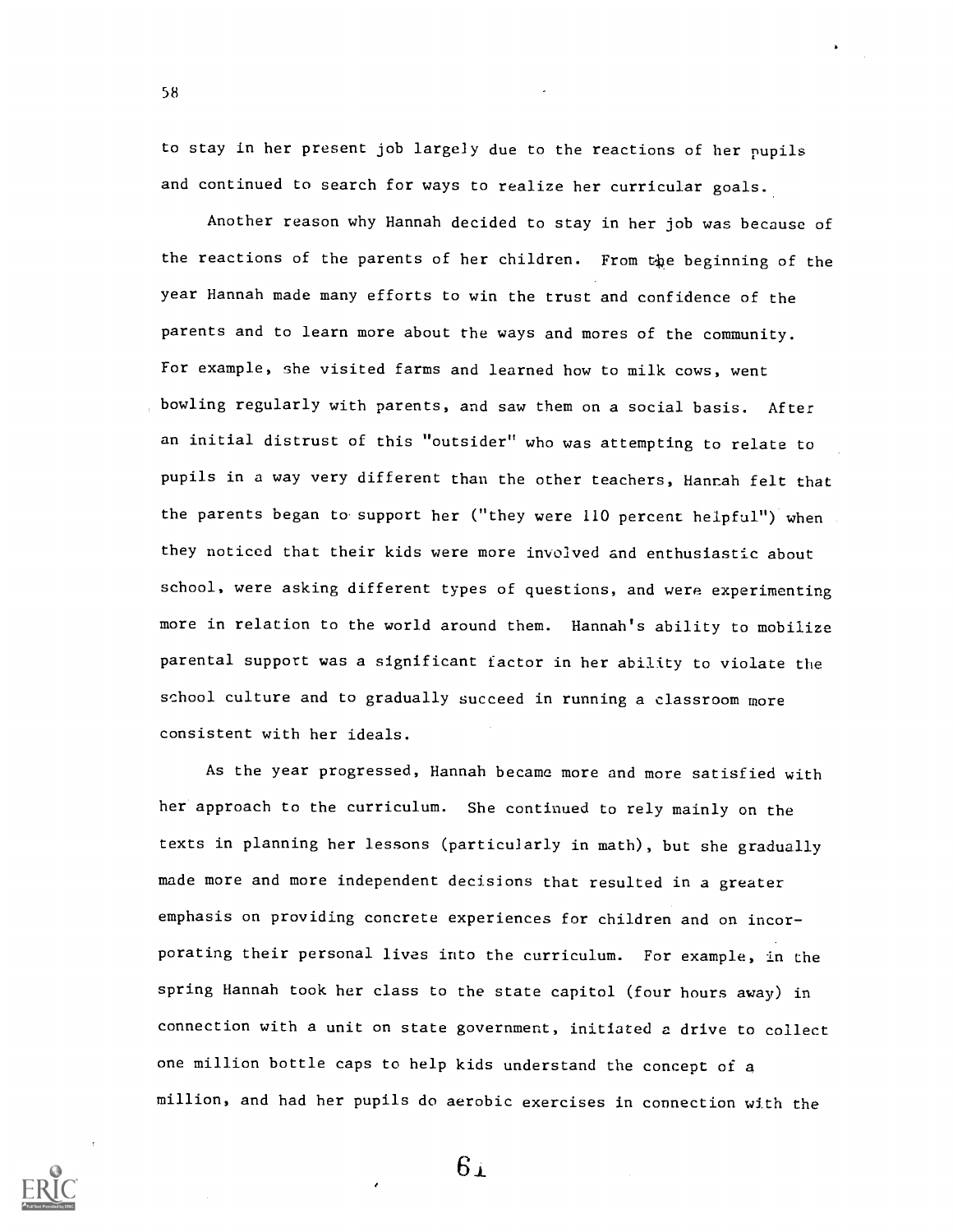study of respiration rate. To some extent Hannah had been doing these kinds of things all along (e.g., setting up a frog hospital for an entire day in December where the kids dissected animals), but the degree to which she moved away from the texts increased over the course of the year. By April Hannah felt confident enough to drop the basal readers and have her pupils read novels, and to let two pupils teach a unit on engines to the class which drew on their experiences in repairing farm vehicles. Throughout the year Hannah continued to expose all kids to the same curricular content and to stay fairly close to the text in some subjects (e.g., math), but her work in language, reading, and science reflected more and more of the active pupil involvement and problematic approach to knowledge that she had hoped to create since the beginning of her student teaching. By the end of the year Hannah felt that she had come close to her ideal where pupils are thinking critically and constantly and where they are always asking questions and trying to apply their in-class learnings to everyday life.

One of the significant reasons why Hannah was able to move from a point in December where she considered quitting, to a feeling of satisfied accomplishment at the end of the year was the support she received from the seventh-grade teacher. Although this teacher did not model the kind of pedagogy that Hannah hoped to create, he was generally sympathetic to her ideals and supported her efforts to relate to and teach pupils in her preferred way. Hannah and the seventh-grade teacher were able essentially to create a school within a school where they teamed for science and civics instruction (the first teaming in the school's 20-year history), started a student council and school paper, and coached volley ball and track together. The seventh- and



59

 $6\epsilon$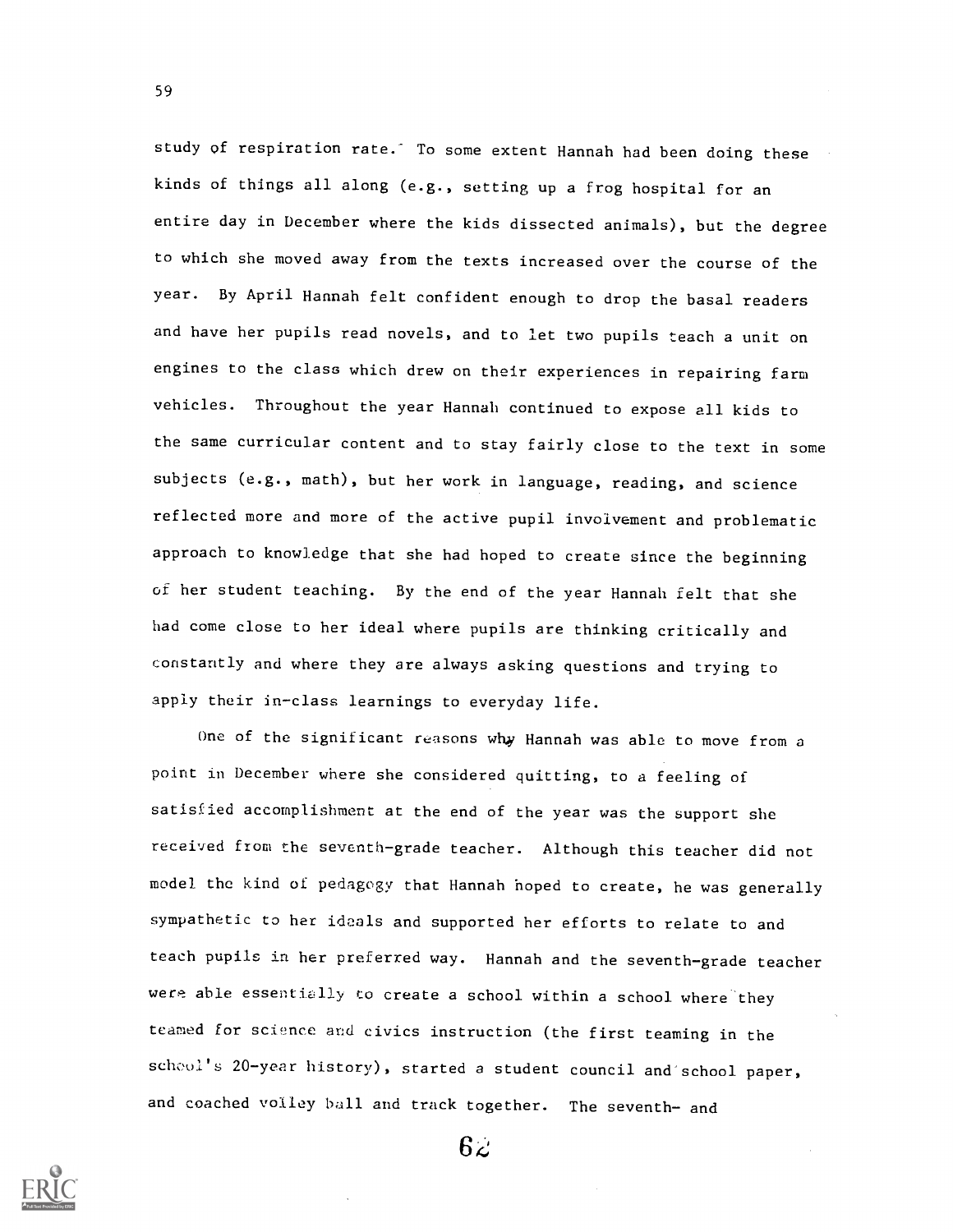eighth-grade classes frequently did things together that did not include the rest of the school (e.g., play softball games), and the two teachers together were able to withstand the evident displeasure of their colleagues. Ou'r interviews with the eighth-grade pupils without exception confirmed that life in these two classrooms was very different from that in grades 1 to 6. By the end of the year Hannah's pupils unanimously expressed their appreciation for the year that Hannah was able to provide for them. Several of the girls looked to Hannah as a "big sister" rather than as a teacher.

Because of this support from the pupils, parents, and the seventhgrade teacher, and because of Hannah's own skills in dealing with people and her sensitivity to the political nature of schools, she was able to significantly redefine many aspects of school in relation to her own class. She openly questioned many school rules and regulations, such as the rule which required students to sit in assigned seats in the lunchroom, and openly took "effort" into account in the grading of her pupils in violation of school district practice. Significantly, Hannah's class scored the highest of all of the eighth grades in the district on the standardized tests given in the spring. Hannah felt she was able to demonstrate that you can relate to pupils in a humane way and still accomplish academic goals. She was disappointed, however, that she was unable to influence the practices of the other teachers and create a more humane environment throughout the school.

At the end of the year Hannah was looking forward to being rehired the following school year despite receiving a lay-off notice which was justified in terms of declining enrollments. The parents of her children were so satisfied and enthused about the job that Hannah had



 $60^{\circ}$ 

 $6.5$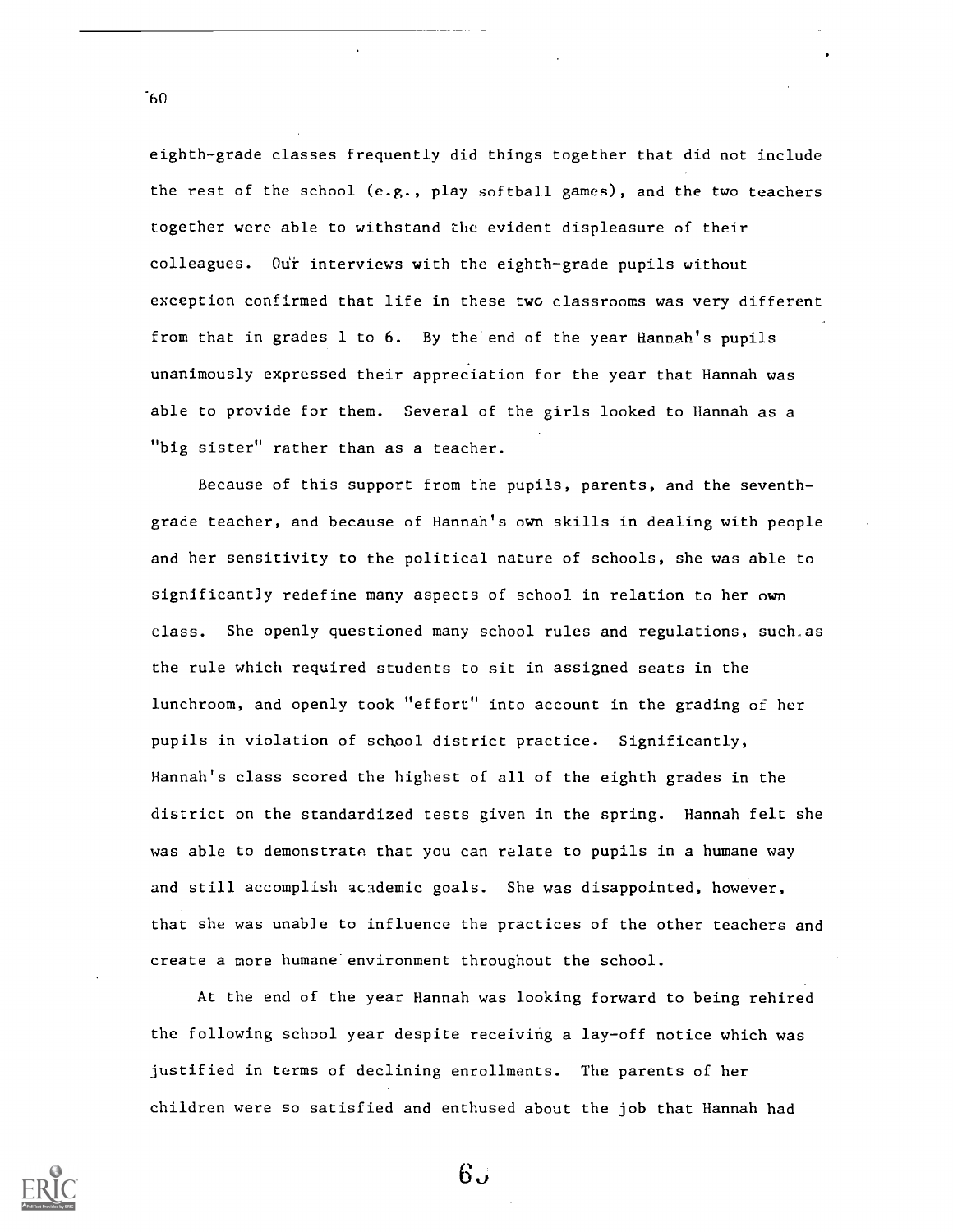done this year that they petitioned the school board to rehire her despite the added costs. Despite being rehired for the 1982-83 school year, Hannah saw herself eventually getting certification as a school guidance counselor so she could work exclusively in the interpersonal domain. Although she felt she had succeeded during this year, she felt that in the long run that there were too many obstacles in the way for her to feel satisfied with a career in teaching.

## Development of Perspectives

For three of the four teachers--Beth, Rachel, Sarah--perspectives toward teaching seemed to come into focus by the end of the student teaching semester. Each had a perspective in which a teacher was to exercise considerable control over the style and content of instruction in order to offer pupils an experience of active learning, in which they tested and used their own experience to give deeper meanings to concepts. Beth was the most tentative of the three in holding to such <sup>a</sup> perspective, but she joined the others in expecting a teacher to interact in a warm and humane way with students. Rachel seemed to have the most difficulty in being close to children, though she stated her belief in the value of this kind of teacher-pupil relationship. Beth differed from the others in being less accepting of pupils as individuals, expecting groups of children to exhibit actions characteristic of some group to which they belonged (e.g., coming from low income homes).

Hannah's perspective toward teaching was more problematic at the end of her student teaching semester. She stated beliefs that would

 $64$ 

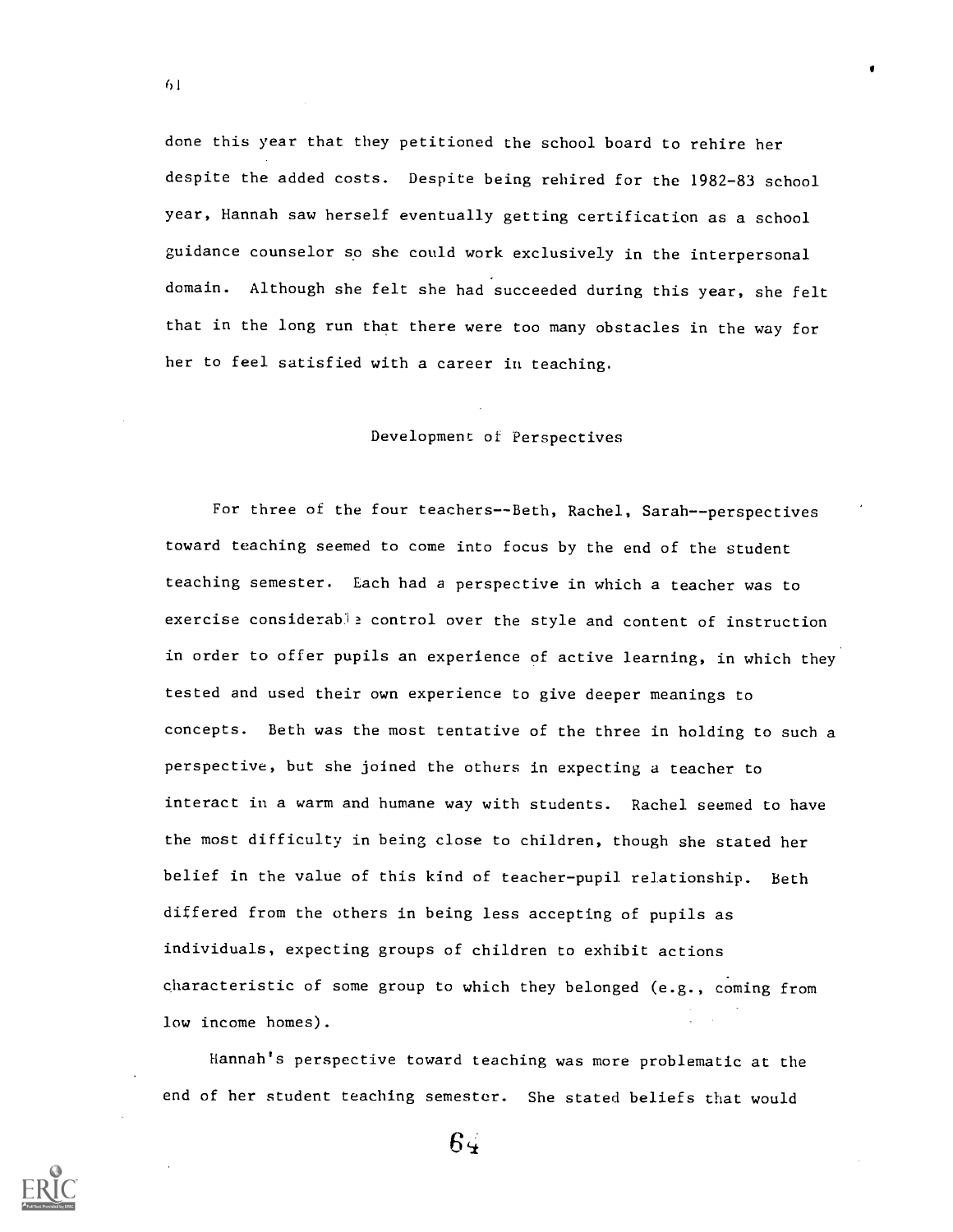suggest similar perspectives toward teaching to those of Rachel and Sarah. These statements were definite and unequivocal. The powerful institutional constraints of her school during student teaching and her response of strategic compliance made it unclear whether she would do what she said she wanted to once she was "teacher" rather than "student teacher."

Although there was individual variation, the four teachers were relatively alike in their apparent perspectives toward teaching when they took up their first teaching positions. They went into quite different school settings, but the four schools were alike in certain general ways. Within each school there was a collection of related institutional elements that projected a formal school culture. These included: explicit school regulations (e.g., teachers must stay at school until 4:00 p.m.; pupils are not to be in classrooms unless supervised by a teacher); official time tables (e.g., a specific time when pupils change classes for reading; time when last school bus leaves); curriculum guides and curriculum materials (Performance Based Objectives, textbooks, elaborately complete worksheets or a ban on using worksheets); formal status relations of principal, specialist teachers, teachers, and pupils.

At the same time, each school was characterized by an informal school culture, one that was often tacit rather than explicit. Even when explicit, the informal culture was less visible than the formal culture, being expressed in private conversations between teachers, casual remarks not intended for wide distribution, interpretations of the publicly acknowledged formal culture expressed in teacher, principal, pupil actions. There was usually one formal school culture, 65

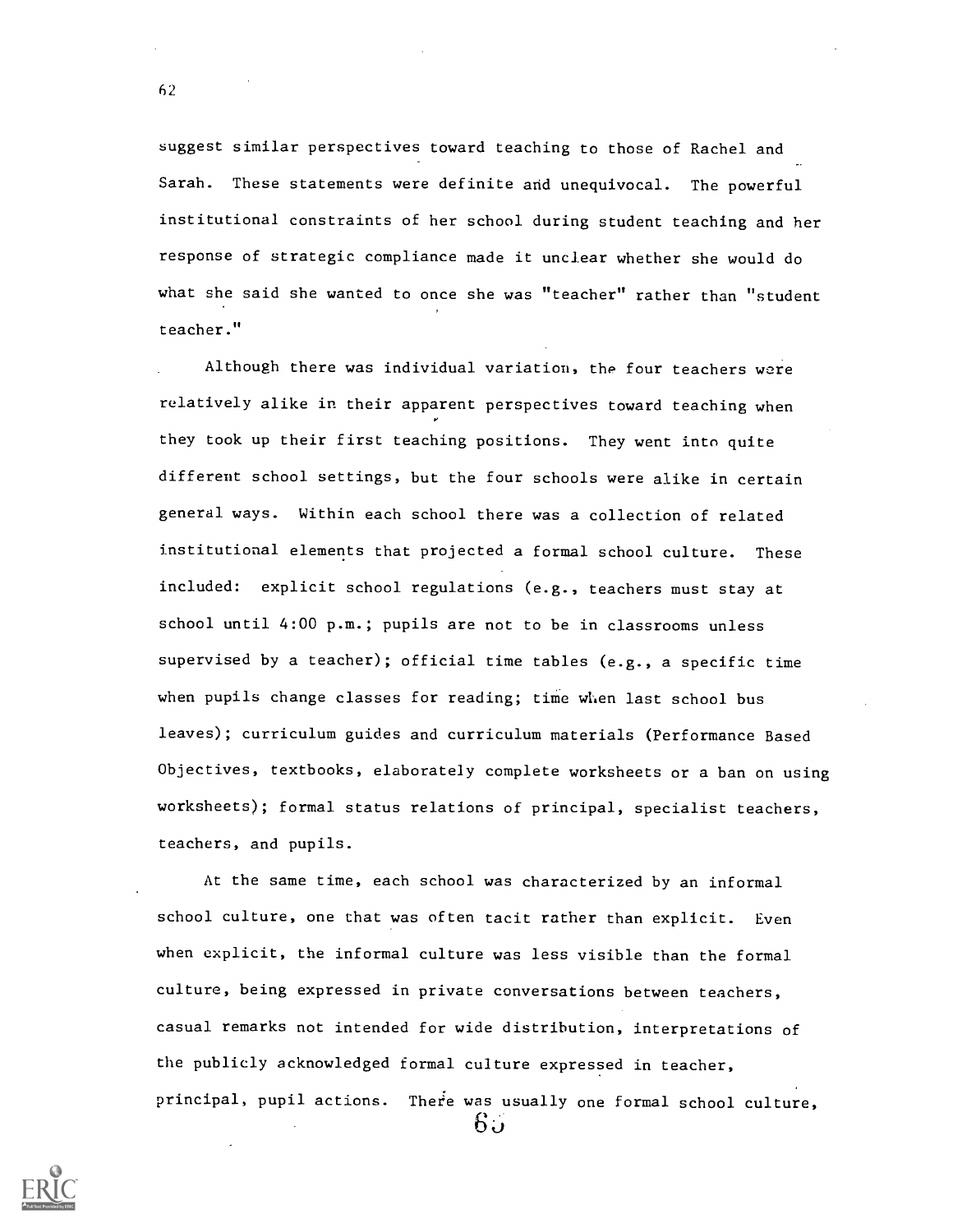but there were several different and often conflicting versions of the Informal school culture within a single schcol.

Three of the four teachers -Sarah, Rachel, and Hannah--maintained the perspectives toward teaching which they brought with them to their first year of teaching. Sarah and Hannah used the experience of the first year to strengthen and refine their perspectives. Rachel's was maintained even though she had few instances of successful teaching to sustain her.

For Sarah, extending her perspective was not a struggle. Both the formal and informal school cultures encouraged her to continue to express her perspective, although in a restrained and cautious form. The most constraining element of the formal culture in her school was the control exerted by daily time schedules, the rush to "cover" all the material scheduled for the year, the requirement that she stay with her pupils as long as they were in school. The curriculum itself demanded attention to predetermined topics, but left considerable opportunity for Sarah to breeze by some and dig deeply into other topics. The informal school culture acted as a countervailing force to the formal culture in her school. Her colleagues in the other fourth-grade classrooms used the freedom they had to express unique teaching styles, to introduce interesting and varied activities in order to keep pupil interest and effort high. Other teachers in the school casually praised Sarah's evident success (as guessed from student essays and murals displayed in the hall) in eliciting thoughtful and creative products from her pupils. Despite being worn out at the end of the day, Sarah picked up the underlying enjoyment of teaching and of being able to circumvent



63

 $6<sub>1</sub>$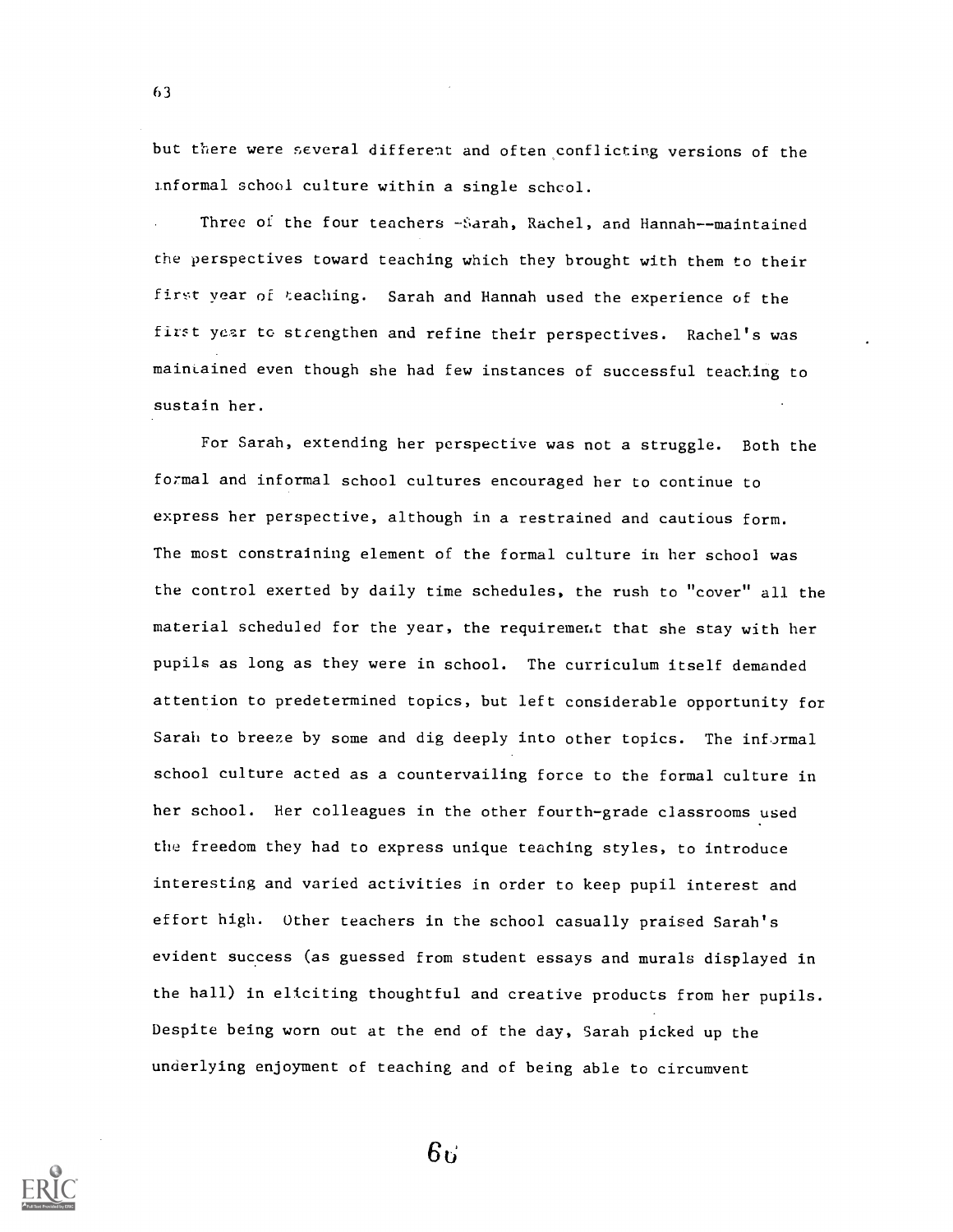unwanted constraints, that was part of the informal culture of her school..

64

Rachel and Hannah encountered considerable pressure to change to a perspective that was impersonal, permitting pupils almost no deviation from teacher-set requirements and encouraging little pupil initiative or creativity in building concepts or in analyzing generalizations about the social or natural world.

Rachel was alone in her school in challenging this perspective. There was some constraint imposed by the formal school culture as the principal monitored the noise and movement levels in her classroom (the standard was to have little on either). Neither the curriculum nor other formal school regulations were very constraining. Unfortunately, Rachel was unable to keep her pupils quiet or focused for very long at a timme. She found her efforts to encourage pupil initiative rejected or abused by students who had been socialized to expect teacher demands and close control in a social context in which adults and children were "natural" enemies. This was part of the ethos of the informal teacher culture as well. From her colleagues Rachel had the scant consolation that previous teachers too had found her class difficult to manage. Rachel did not have the skill to overcome the pupils' long period of induction into patterns of response other than the self-motivated learning she hoped to encourage. Her doubts about asserting her authority and her inclination to avoid too close relationships with her pupils made it difficult for her to get their attention. Her interest in mobilizing parent support and cooperation was thwarted. by lack of knowledge of the cultural content of her pupils' homes and her inability to talk to people who did not feel confident speaking English. Her fear



 $6/$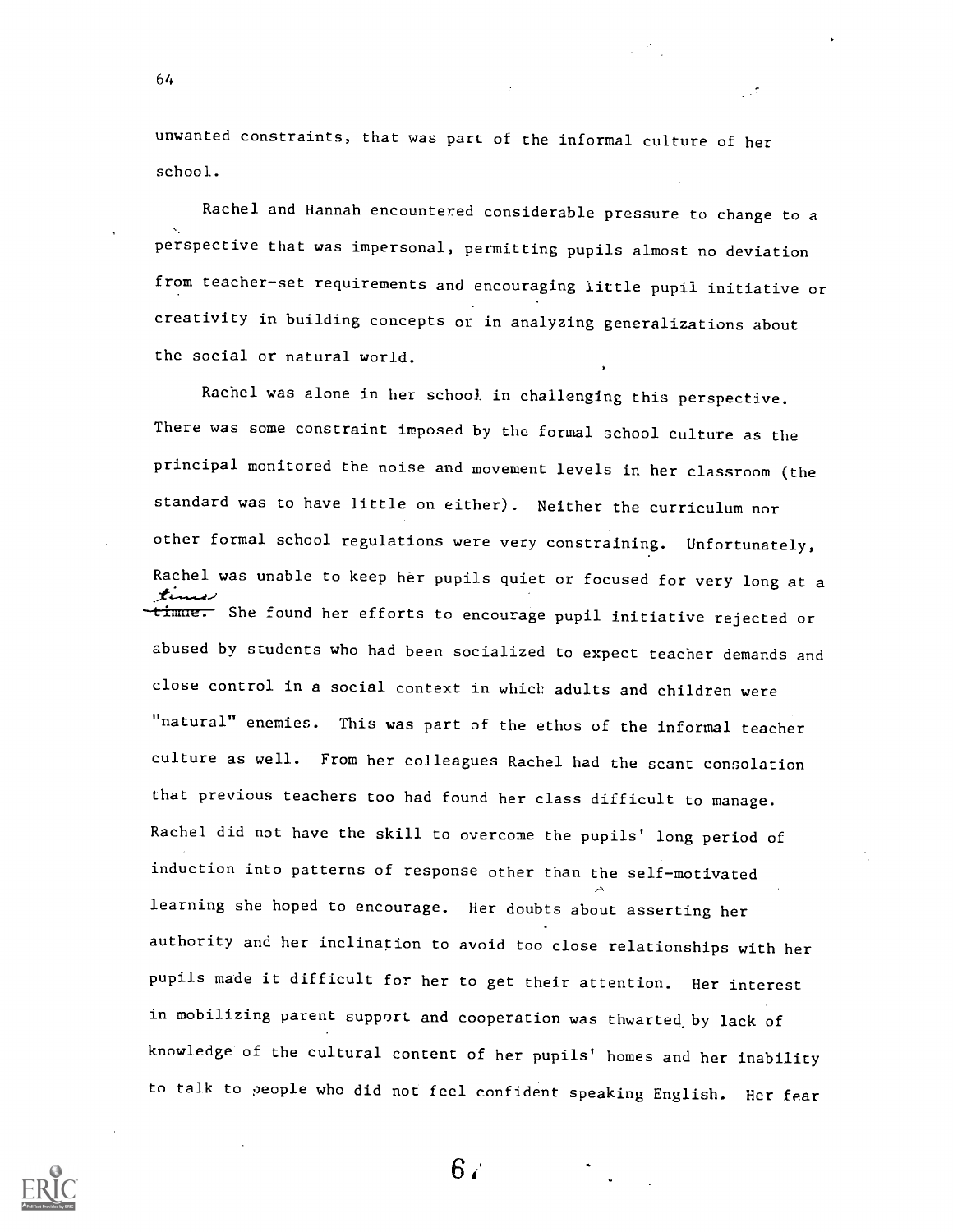of her principal's disapproval led her to early attempts to act the  $l$ authoritarian teacher that she believed her principal wanted her to be. Her inability to get her pupils to behave when she tried to be strict and demanding helped her to reaffirm her earlier perspective. Despite her lack of support from colleagues, the rejecting and often disruptive responses of her pupils, and her own feelings of despair, Rachel was sustained by a few successes and continued to act as she thought a teacher should, trying again and again to justify her faith that if she could make the work interesting enough, involve students in active learning, they would be intrinsically motivated to learn and even become better behaved.

The pressure for Hannah to change her perspective was more subtle but no less pervasive. There was almost no direct supervision of her . work by her principal since he was responsible for teaching one of the grades on a regular, full-time basis. Minimal control came through other elements of the formal culture; curriculum guides, for example, were not even available to her until near the end of the school year. The pressure was largely of an informal kind. Teachers shook their heads in disapproval of her warm and close personal interaction with her pupils. They warned "it won't work" to trust eighth graders to monitor their own behavior, make decision. about where and with whom to work in the classroom, tc let pupils see the teacher as a person as well as a professional or, conversely, to try to learn too much about the nonschocl lives of children and their families. Hannah chose to try to know the community and her pupils' parents in order to understand her pupils better, in order to help her convince parents that her "different" school program was justifiable. At the same time, she chose



65

 $6\sigma$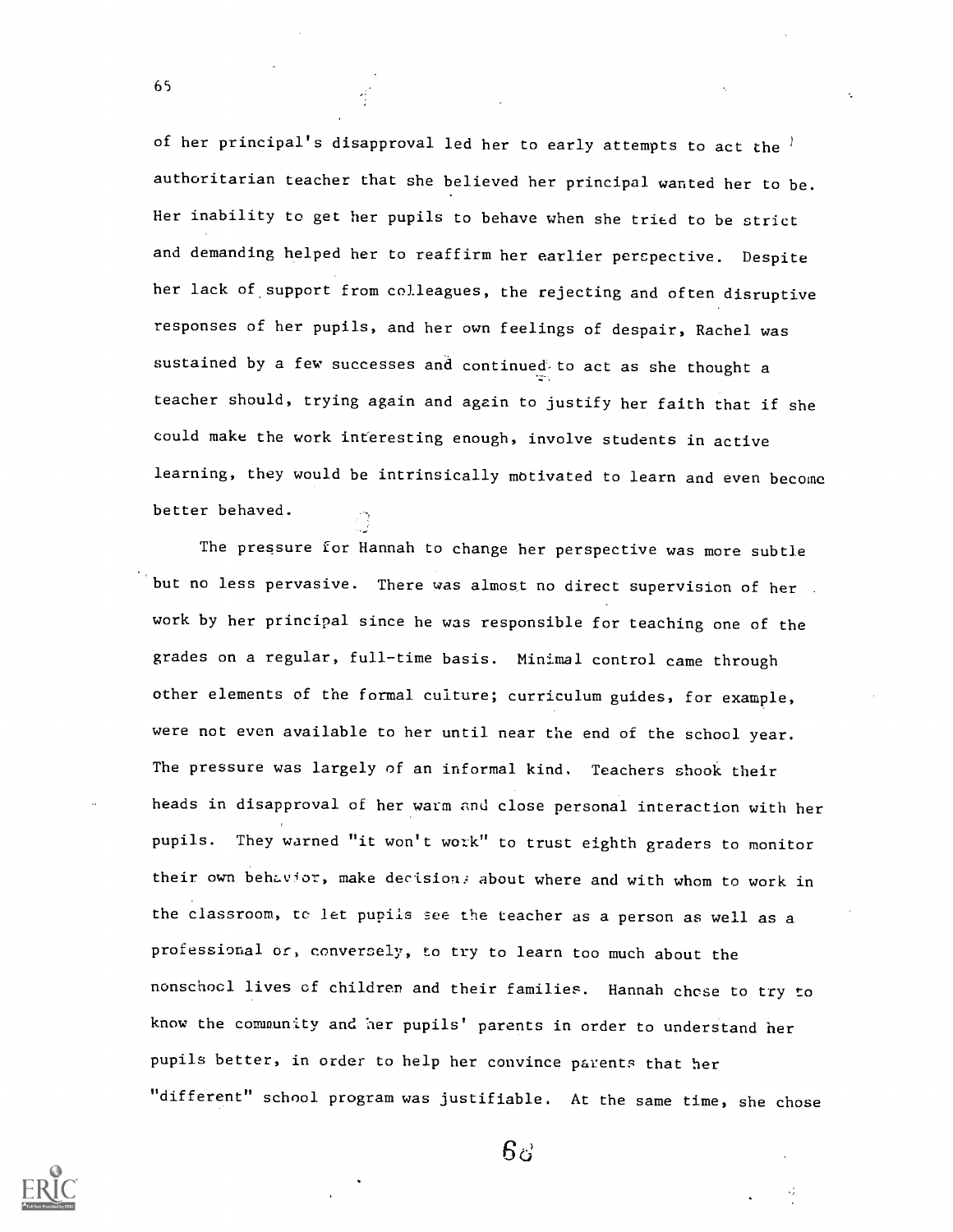to exploit the openings in the weakly formed net of teaching constrcints in order to develop and implement a more varied program that relied more on pupil participation and pupil judgment than was typical of the school. Although her pupils, like Rachel's, had had seven years of training in a different sytem of curriculum and of teacher-pupil relations, Hannah's social and political skill, the pupils' traditions of mutual peer support, and their warm acceptance of Hannah as "teacher-friend" overcame any pupil resistance to learning new ways to be pupils in school. In addition, there were obvious rewards to pupils in having the school day become more enjoyable, less ego-destructive, more productive of interesing things to do.

In contrast to the other three teachers in our study, Beth appeared to shift away from her earlier perspective during her first year of teaching toward one that was more bureaucratic in terms of teacher role and more impersonal and controlling in terms of teacher-pupil relationships. This was consistent with a schoolwide emphasis upon teaching knowledge as certain, through a curriculum organized to stress the transmission of information and routine skills of language and math rather than the examination of issues or the exploration of ambiguities. Such a curriculum helped control pupil behavior by narrowing the range of acceptable pupil response. It can support a, view of student diversity in which all pupils are expected to achieve the same results although very likely at different rates. Beth had little patience, with pupil behavior or ideas that challenged or were different from the official view.

This shift in perspective was encouraged by the direct control by the principal, who wandered through the school looking and listening for



66

 $6J$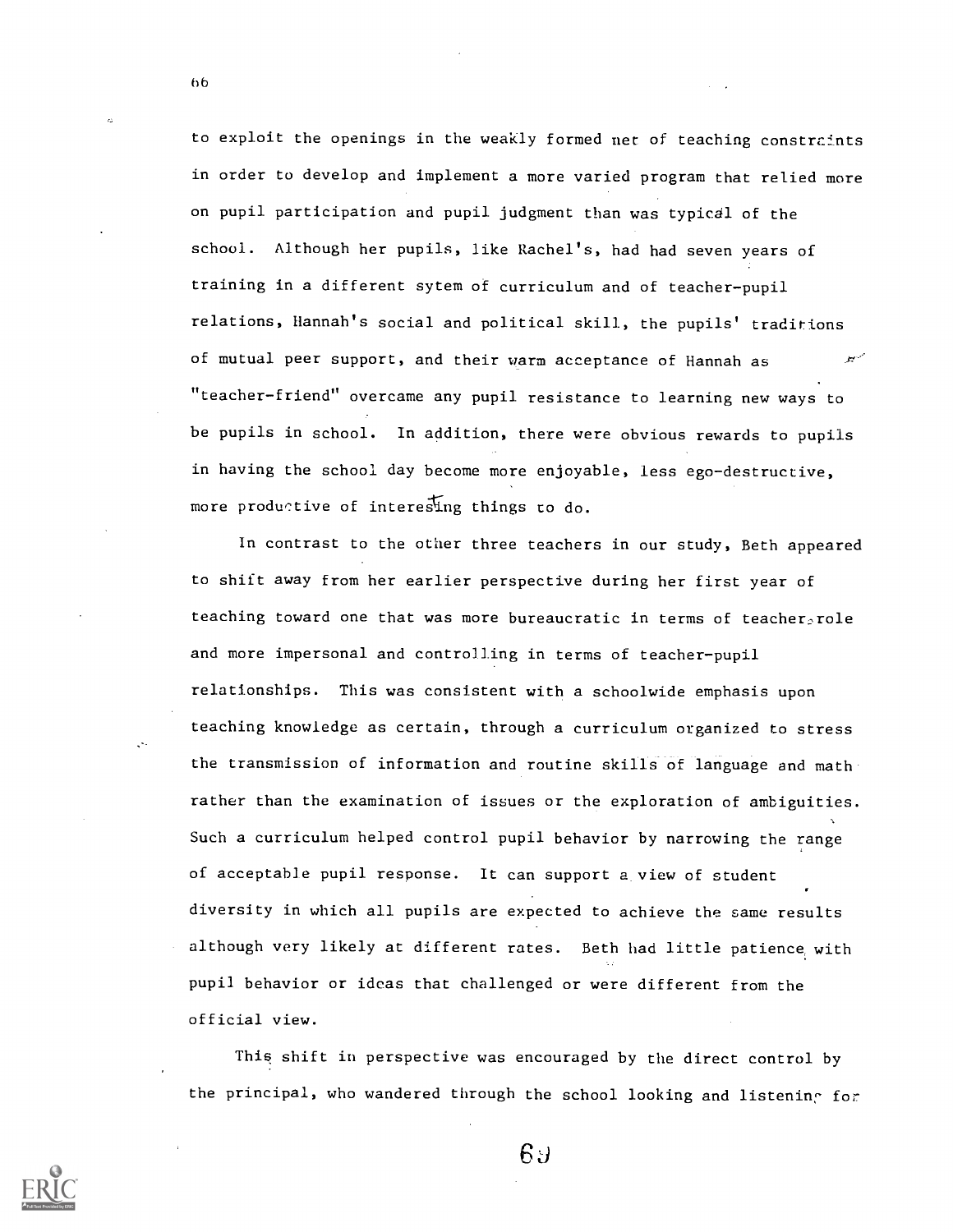signs of conformity to the officially approved curriculum patterns and maintenance of quiet, busy looking students. He was reinforced by the bureaucratic organization of school into teaching teams.' Alt ough there was no intermediate level of administration (e.g., teachers who were "team leaders"), the teachers monitored one another since deviation from the agreed-upon schedule or distribution of pupils affected the other members in the team. Supervision of teacher behavior was facilitated by the open architectural plan of the school which made large areas of the school visible from any one vantage point. The "leakage" of sound and the potentially disturbing effects this could have on other pupils and teachers was a strong incentive to enforcing strict compliance to rules of quiet work in order to avoid annoying one's colleagues. The curriculum pattern itself, and the close interoependert timing of pupil tasks, extended another form of control, constraining teachers to move on to the next task whenever minitel achievement goals had been met and discouraging teacher or pupil initiatives that took "too ling" (longer than planned) or aimed toward side roads of know ledge not part  $\mathcal{A}$  the preplanned (and post tested) curriculum.

o.

## Who and What Influences the development of Perspectives

All institutions, and schools are no exception, employ mechanisms of control to exact greater productivity from workers and to try to ensure that organizational members follow accepted procedures within an organization. Richard Edwards (1979) identifies three different forms of organizational control in his analysis of the struggles of management and labor to exert control within the workplace.



 $\tilde{I}$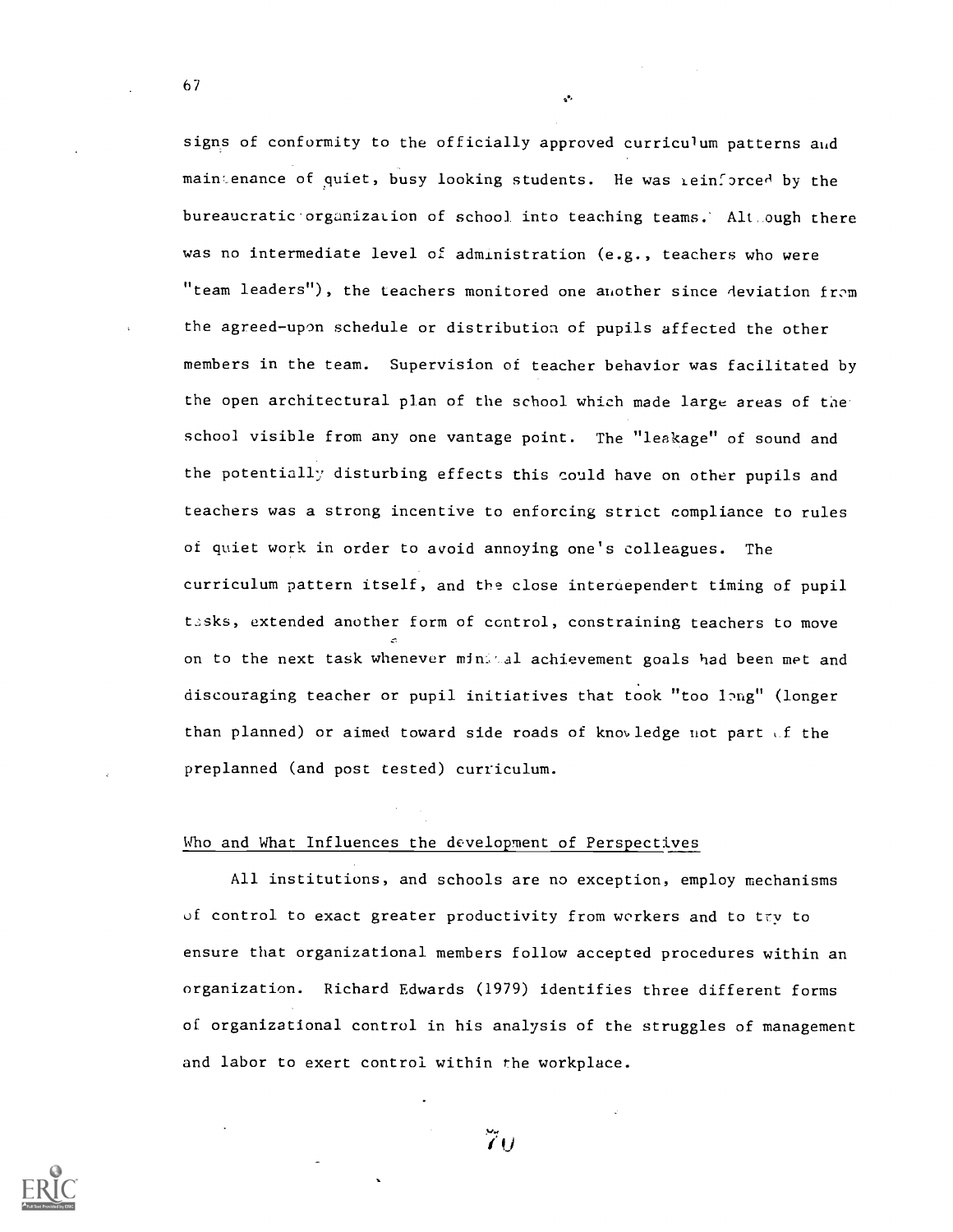First, with personal or direct control, superordinates (which in the case of the school would be the principal) personally supervise the activities of workers and through close monitoring of workers' actions ensure that workers comply with organizational norms. Secondly, with bureaucratic control, control is embedded into the social structure of the workplace and is enforced through impersonal bureaucratic rules 2nd hierarchical social relations. Sanctions and rewards under bureaucratic control are dictated by officially approved policies to which workers, in particular rule groups, are held responsible. Finally, with technical control, an organization's control over its members (direction of work tasks, evaluation of work done, and rewarding an disciplining of workers) is embedded into the physical structure of the labor process, and jobs are designed in such a way as to minimize the need for personal supervision by administrators and to minimize the need to rely on workers' compliance with impersonal bureaucratic rules.

This framework for examining various forms of organizational control was very helpful to us for understanding how the first-year teachers learned what was expected of them, how desired behaviors were reinforced, and how organizational sanctions were applied. Generally, we lound that there was very little direct and close supervision of the first -y'ar teachers by their principals. Although all of the principals had very clear expectations for what the teachers were supposed to teach and for how they should manage their classrooms, there was very little effort on the part of principals (with the exception of Beth's principal) to attempt personally to ensure teachers' compliance.

On the other hand, as one would expect, there were numerous bureaucratic rules in each case which attempted to dictate to the



68

 $7:$ 

 $\dot{\xi}$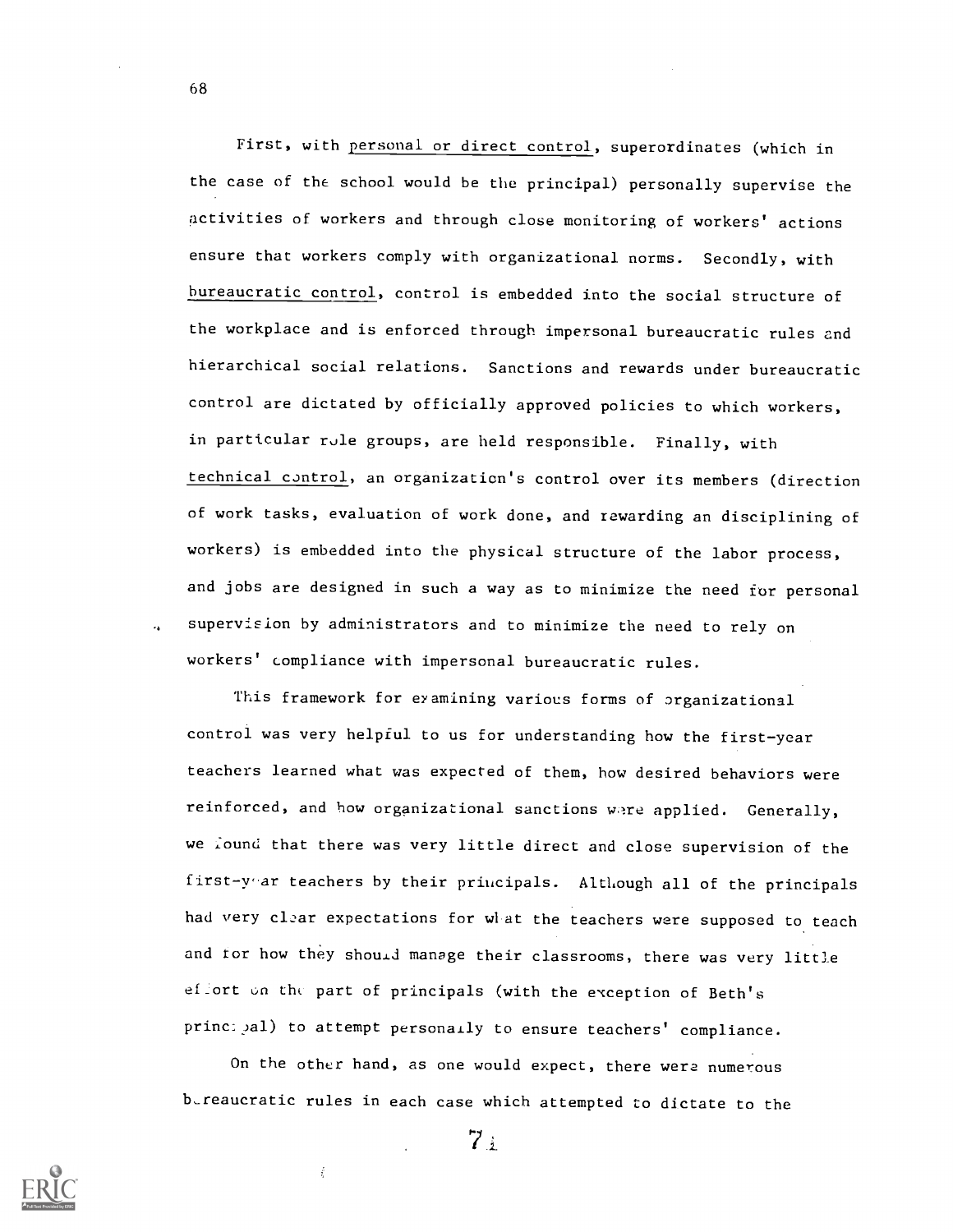teachers how and what to teach, procedures for managing pupil behavior in and out of the classroom, and the general activities of teachers and pupils (e.g., rules for when teachers could leave at the end of the day).

We found that bureaucratic rules and regulations  $(e.g., in$ curriculum guides, teacher handbooks) gave the beginning teachers varying degrees of information about what was expected of them and of the limits beyond which organizational sanctions would be applied. We also found, consistent with Weick's (1976) notion of schools as "loosely coupled systems, that the first-year teachers were frequently able to ignore or even to openly violate bureaucratic rules when they wished to do so. For example, despite a policy in her school that required teachers to grade pupils according to a standardized grading scale, Hannah raised the scores of her pupils when she thought they had put their best effort into their work. Sarah violated school rules and procedures more subtly; so subtly, in fact, that it would be very hard to know what she was doing unless one spent an extended period of time in her classroom. Only Beth willingly complied with school rules and regulations on a regular basis and adopted a "bureaucratic perspective" toward her work. Despite the fact that bureaucratic control was able to penetrate the classrooms of the four teachers, in three of the four cases teachers were able to employ independent judgment and personal discretion which had the effect of minimizing the impact of bureaucratic rules.

One of the most interesting aspects of our findings is the significance that technical control played in all the schools, but particularly in Beth's experience. Technical control was embedded into

 $7<sub>\epsilon</sub>$ 



 $\hat{f}$ 

b9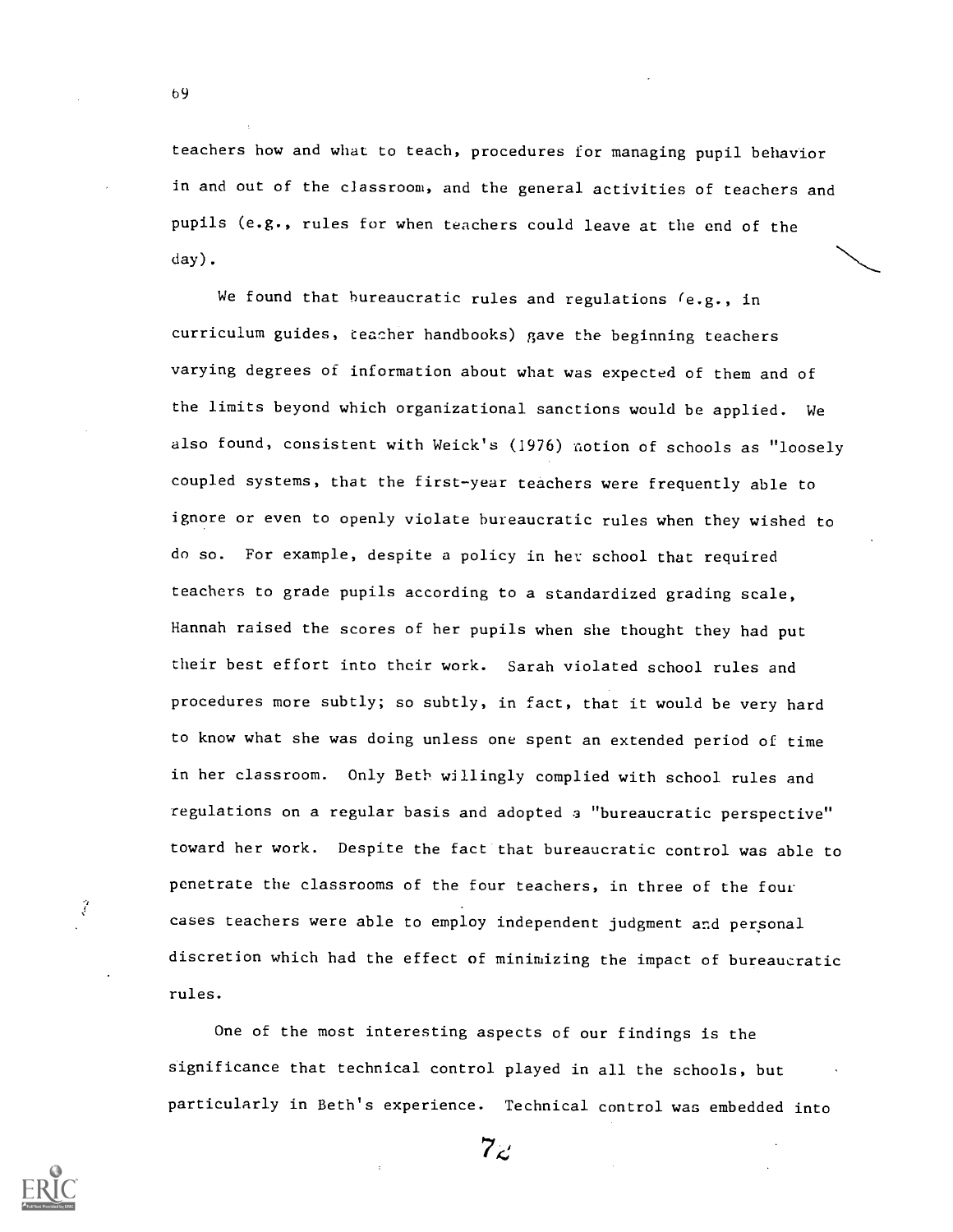the form of the school curriculum and had a great deal to do with explaining how Beth learned what was expected of her (e.g., how and what to teach), and with understanding how her work was monitored and evaluated. In her school, curricular objectives, content, materials, and tests were largely predetermined before she came into the setting. The expectations for Beth were relatively certain in comparison with the other teachers we studied. Her activities were heavily influenced by the performance based curriculum which she was expected to follow closely. The form of contro) in this situation was very different from the three other situations, where teachers were given broad curricular goals, access to a variety of materials and where there were more opportunities for teachers to exercise independent judgment and initiative in their work. In these ocher situations, there was less certainty with regard to institutional expectations, although the teachers reacted to this uncertainty in different ways.

Apple (1983), Gitlin (1983), and Wise (1979) have recently argued, and have provided some empirical support for, the view that technical control is a significant aspect of the way in which teachers are socialized into their work and of how institutional norms are maintained over time. Our research confirms their more general position that teenherr schools exert varying types of organizational controls over tacherawork and that it is important to consider how different forms of organizational control contribute to communicating institutional expectations to teachers, and provide various mechanisms fcr monitoring and evaluating teachers' activities.

There are some general statements that our data suggest and that may be applicable to other contexts than the ones we studied.



 $7.5$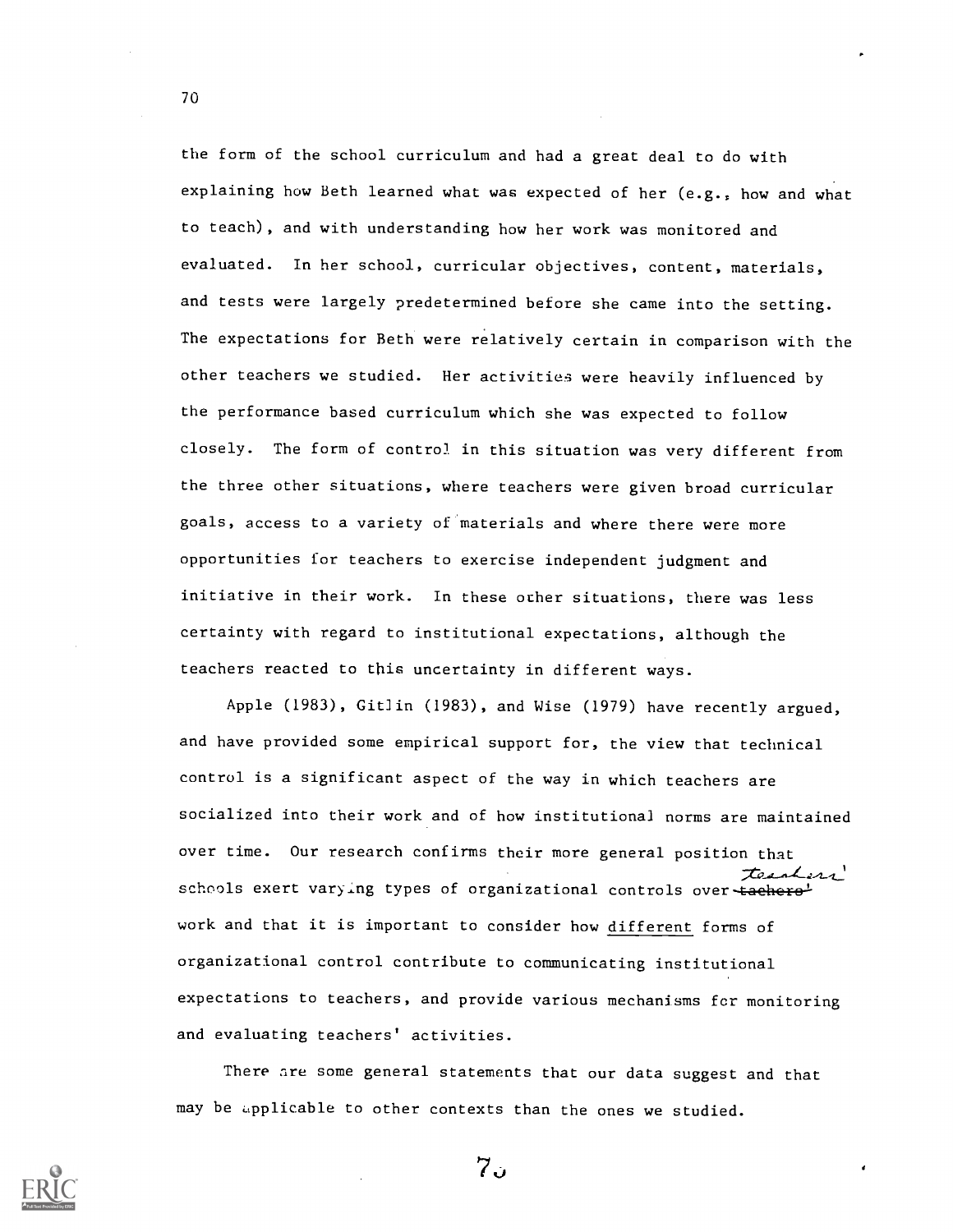(1) As studies by Carew and Lightfoot (1979) and Metz (]978) have suggested, it is at least sometimes the case that various and often conflicting teacher subcultures and teaching styles exist within a single school. The view expressed by Hoy (1968), that there is a single and homogeneous teacher culture into which neophytes are socialized, is not always correct. We found that this view of a consensus schoo] culture was not descriptive of three of our four schools. We had to attempt to identify the various teacher subcultures within a school, as well as formal and informal school cultures, and. the often conflicting attempts to influence beginners on the part of experienced colleagues.

(2) It cannot always be assumed when looking for the socializing influence of experienced colleagues that there is an initial discrepancy between beginners and veterans in terms of teaching perspectives as has often been assumed. The "loss of idealism" (or "curve of disenchantment") that is frequently referred to in the literature was not a significant factor in two of our four cases (i.e., Beth and Sarah). In one case, there was a very strong initial agreement between the beginner and her colleagues, and there was not a loss of idealism because the idealism was never there to begin with. In the other case, there was initially a strong overlap between the perspectives of particular experienced teachers and the beginner which the first year teacher later transcended in subtle ways.

(3) Direct and personal control, exerted by the principal, was net a powerful factor in three of the four schepls. Principals articulated general guidelines to practice and for curriculum but did not monitor compliance. None of the teachers looked to the priecipals for assistance. Similarly, the self-contained organization of three of the

74



 $\lambda_i$ 71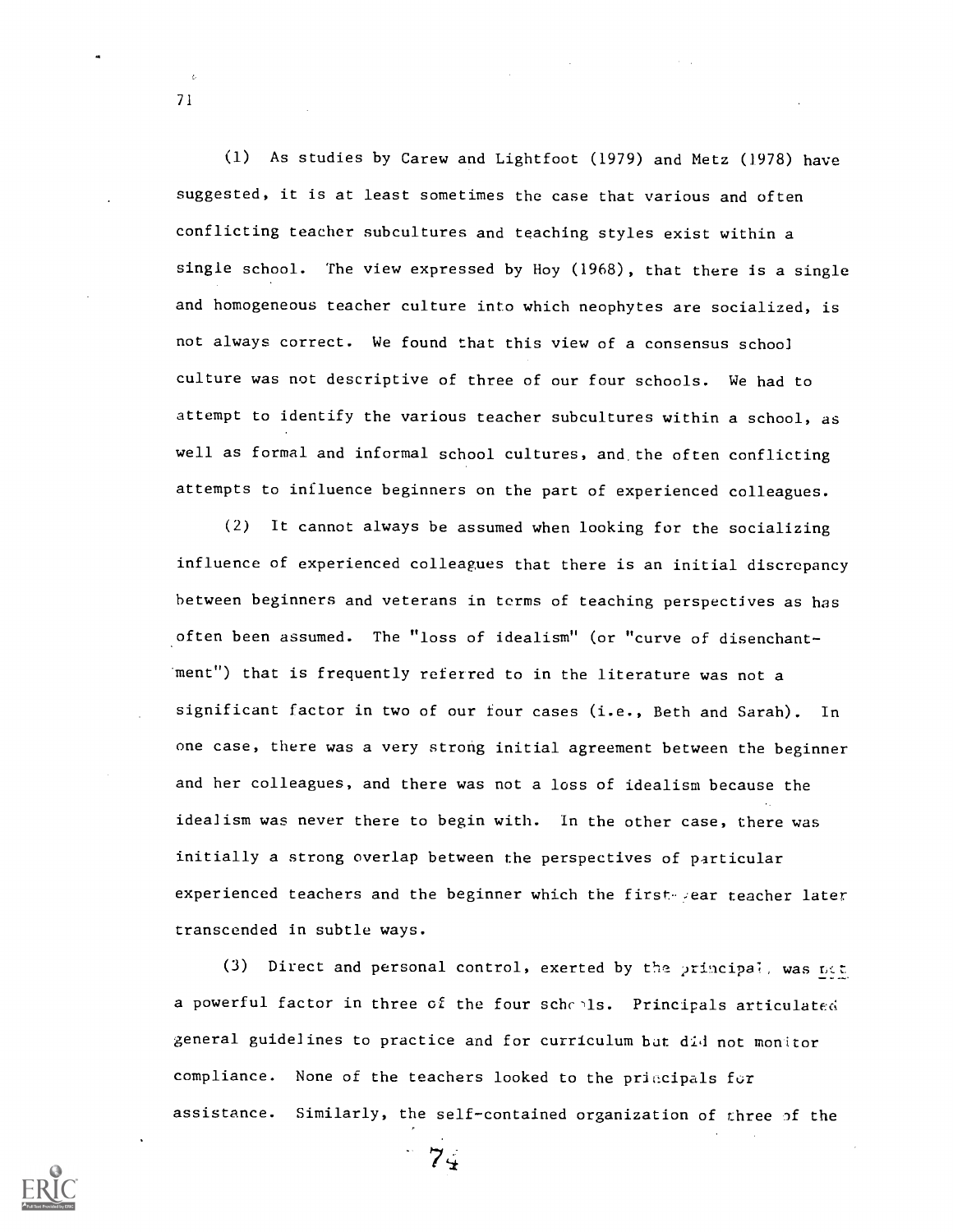schools minimized the controlling effects of a bureaucratic organization. In Beth's school,there was considerable pressure on all teachers to conform to a perspective preferred by the administration and the majority of teachers. This pressure took the form of the principal's more frequent supervision, though it was often casual and indirect; the bureaucratic organization into teaching teams, each team of teachers planning for and teaching 80 to 100 or more pupils; pupil and teacher success judged through pre-set tests. There was some "slippage" even here, and some teachers resisted these constraints to some extent, though Beth did not.

The most pervasive and powerful factor in determining the level of institutional constraints in all the schools was teannical control ex, rted chrough the timing of instruction, the carriculum and curriculum aterials, the architecture of the school. Technical control reached  $\Delta$ hrough the walls inte every teacher's classroom. It was most powerful  $\mathbb{R}$ r Beth, where the pace and form of instruction, the open architectural plan, the precise , ime scheduled, etc., all made deviation from the preferred pattens of teaching difficult. While present as a factor in all the other sthoods technical and trial was less complete, was not reinforced by other forms of control (direct supervision or strong bureaucratic structures), and was more easily manipulated or ignored by the teachers.

(4) Possibly the most intriguing result of our study is the discovery that perspectives toward teaching were not situationally specific, as Becker and his colleagues (1961) discovered was the case with perspectives toward the practice of medicipe among medical students. On the contrary, perspectives were generalized by three of

 $70-$ 

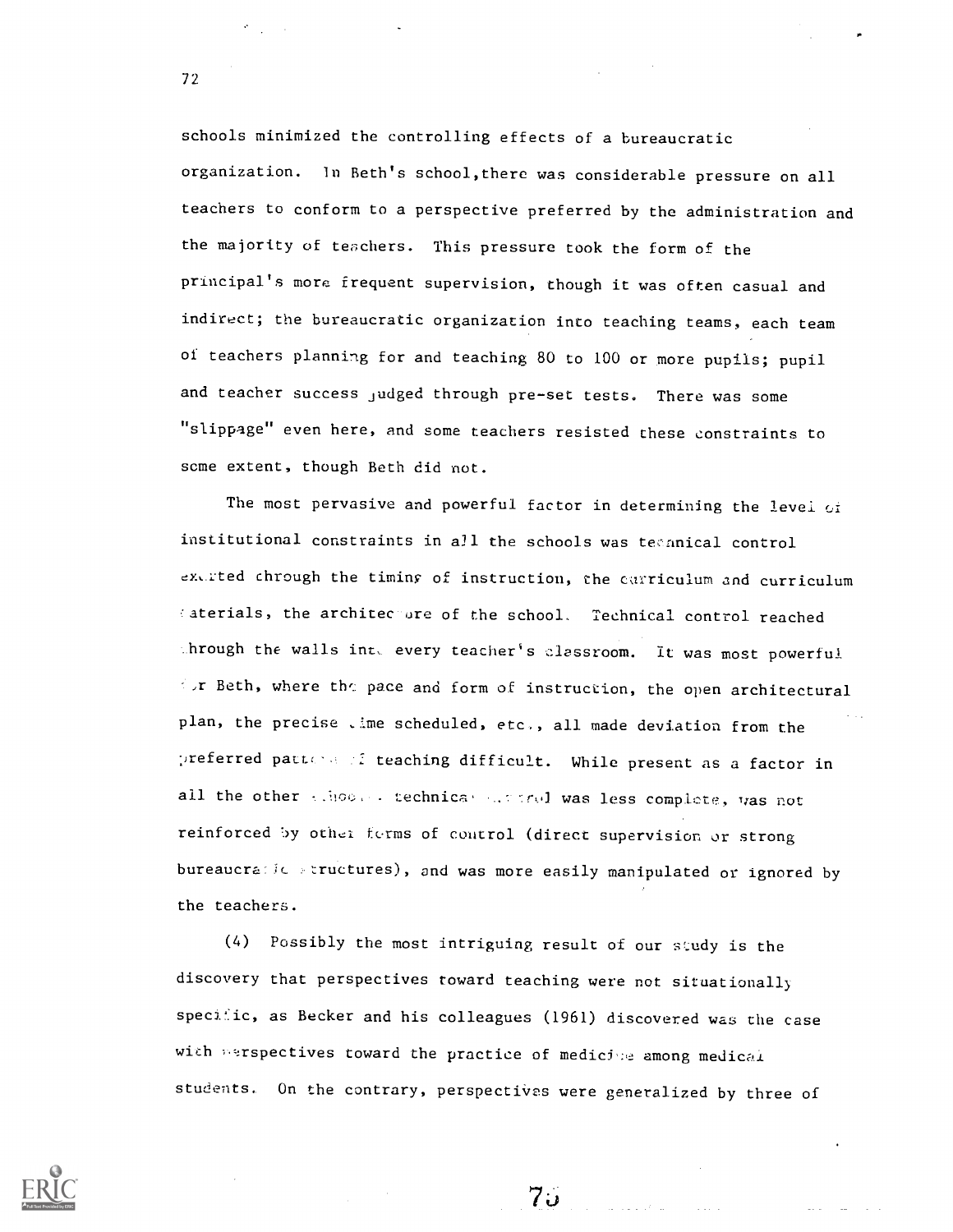$\ddot{\phantom{a}}$ 

the teachers to situations which were very markedly different from those during student teaching in which the perspectives took shape. This generalized perspective persisted for two of the teachers even in the face of strong institutional pressures to change.

Ń.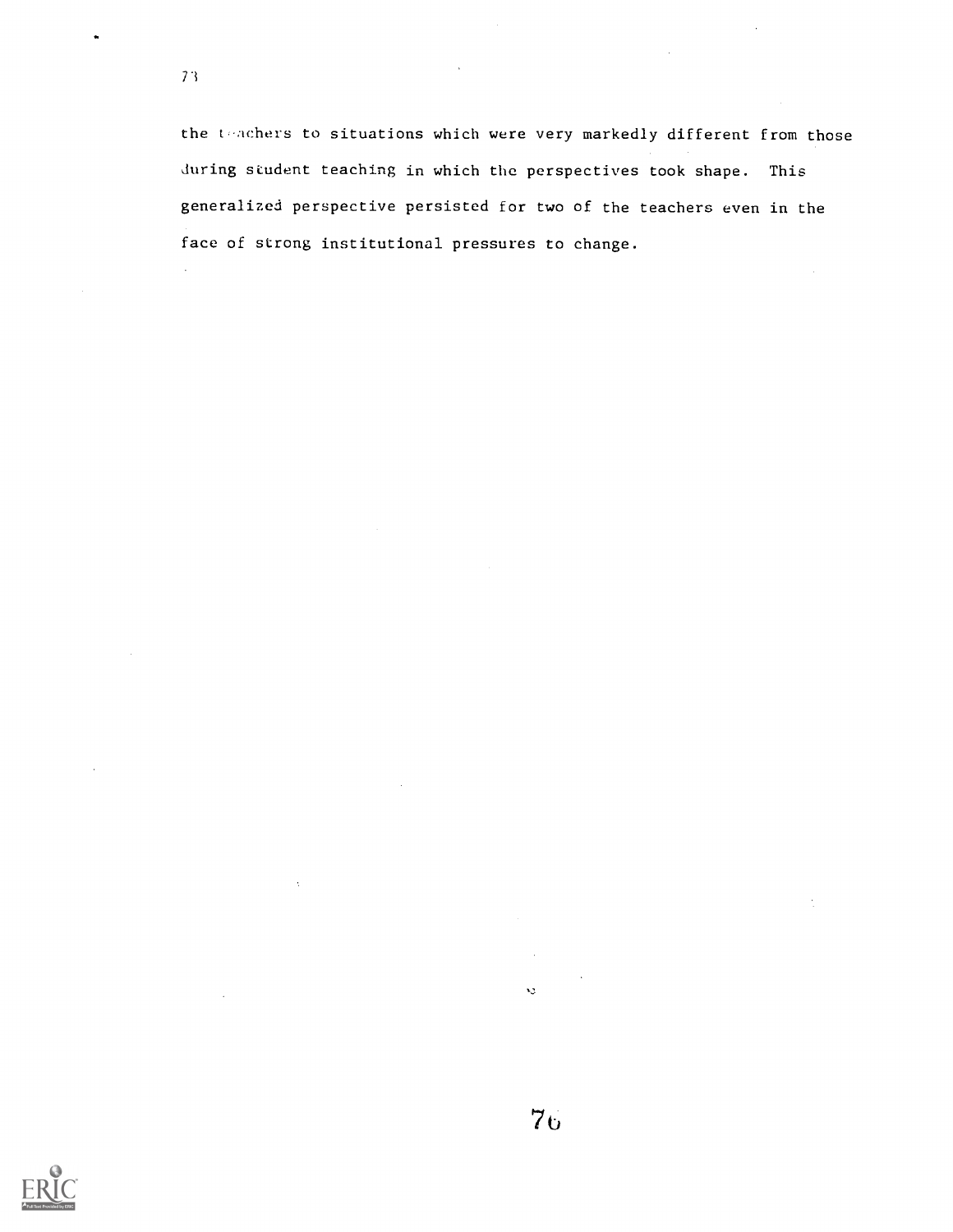Notes

See Berlak and Berlak (1981) for a discussion of the concept of dilemmas of teaching.

 $^2$  Lacey (1977, pp. 67-68) defines a social strategy as the purposeful selection of ideas and actions by prospective teachers and the working out of their interrelationships in specific situations. He then identifies three distinct strategies that he claims are employed by prospective teachers in the face of institutional constraints. First, internalized adjustment refers to a response where individuals comply with the authority figure's definition of a situation and believe these constraints to be for the best. This strategy indicates those situations where an individual willingly develops into the kind of person the situation demands and socialization entails both behavioral conformity and value commitment.

On the other hand, strategic compliance refers to those instances where individuals comply with the constraints posed by a situation, but retain private reservations about doing so. This strategy implies that individuals do not act in ways consistent with their underlying beliefs, and conformity is essentially an adaptive response without the corresponding value basis on which the behavior presumably rests. Finally, the strategy of strategic redefiniton refers to those situations where attempts to change are made by individuals who do not possess the formal power to do so. These individuals attempt to widen the range of acceptable behaviors in a situation and to introduce new and creative elements into a social setting.



 $7/$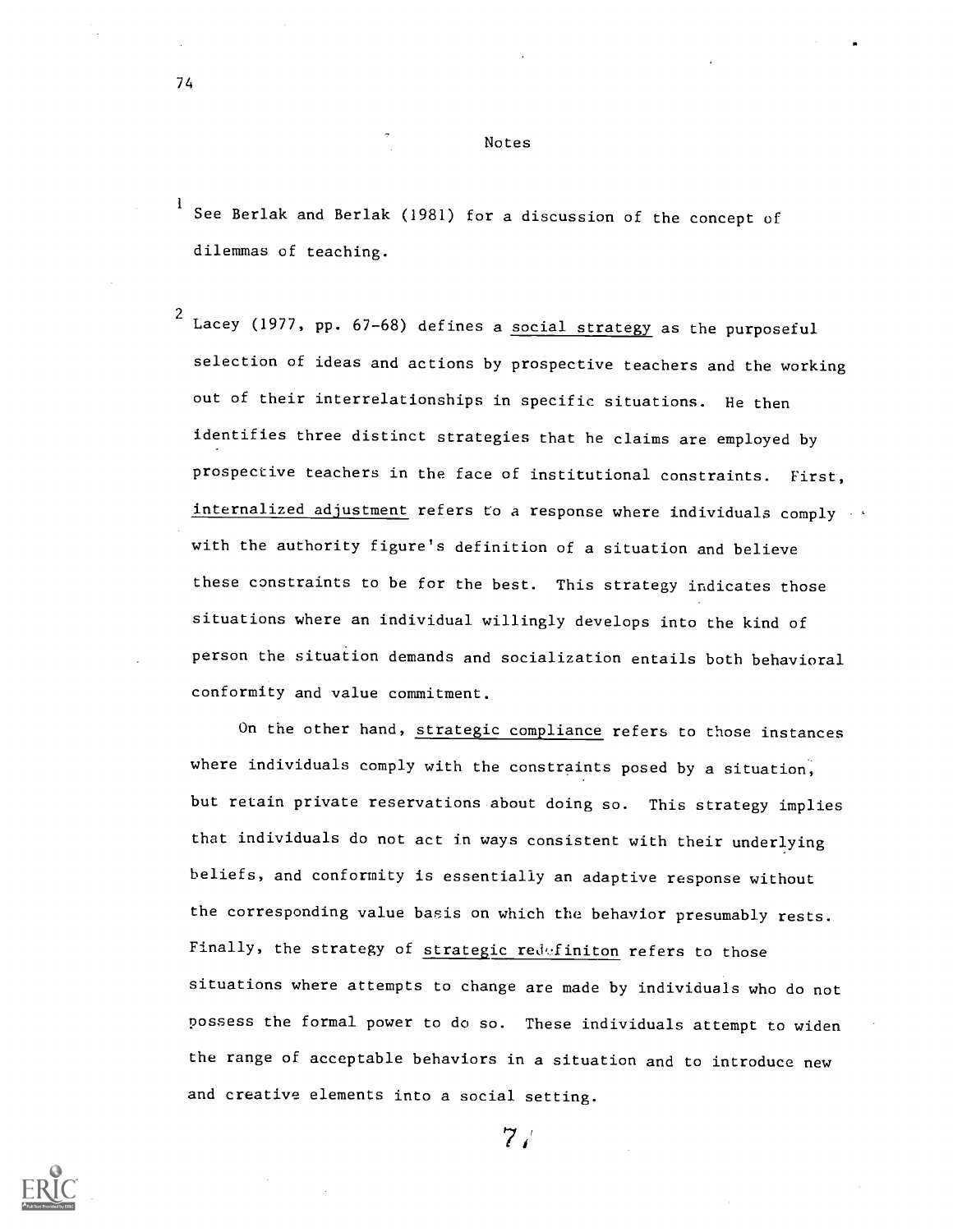Despite the lack of significant shifts in the substance of teacher perspectives during student teaching, there were several kinds of changes that did occur for most students. The shift to full-time status in a school which occurred with the onset of student teaching helped students gain more realistic perceptions of the work of teaching and of the teacher's role. Also, most students grew increasingly confident in their abilities to manage a classroom and to teach in their preferred styles and became less fearful of the potential threat posed by observations and evaluations of their teaching. See Tabachnick, Zeichner et al. (1982) for a more detailed discussion of these findings.

Two observers were present in each classroom for one or two days during each observation period.

 $5$  One of these teachers was identified as "mentor," by the teacher being studied (i.e., someone looked to for suggestions and advice). The second teacher was identified by the principal as a teacher who knows the school well and is aware of its history and culture.

 $\pmb{\ell}$ 



75

 $7<sub>o</sub>$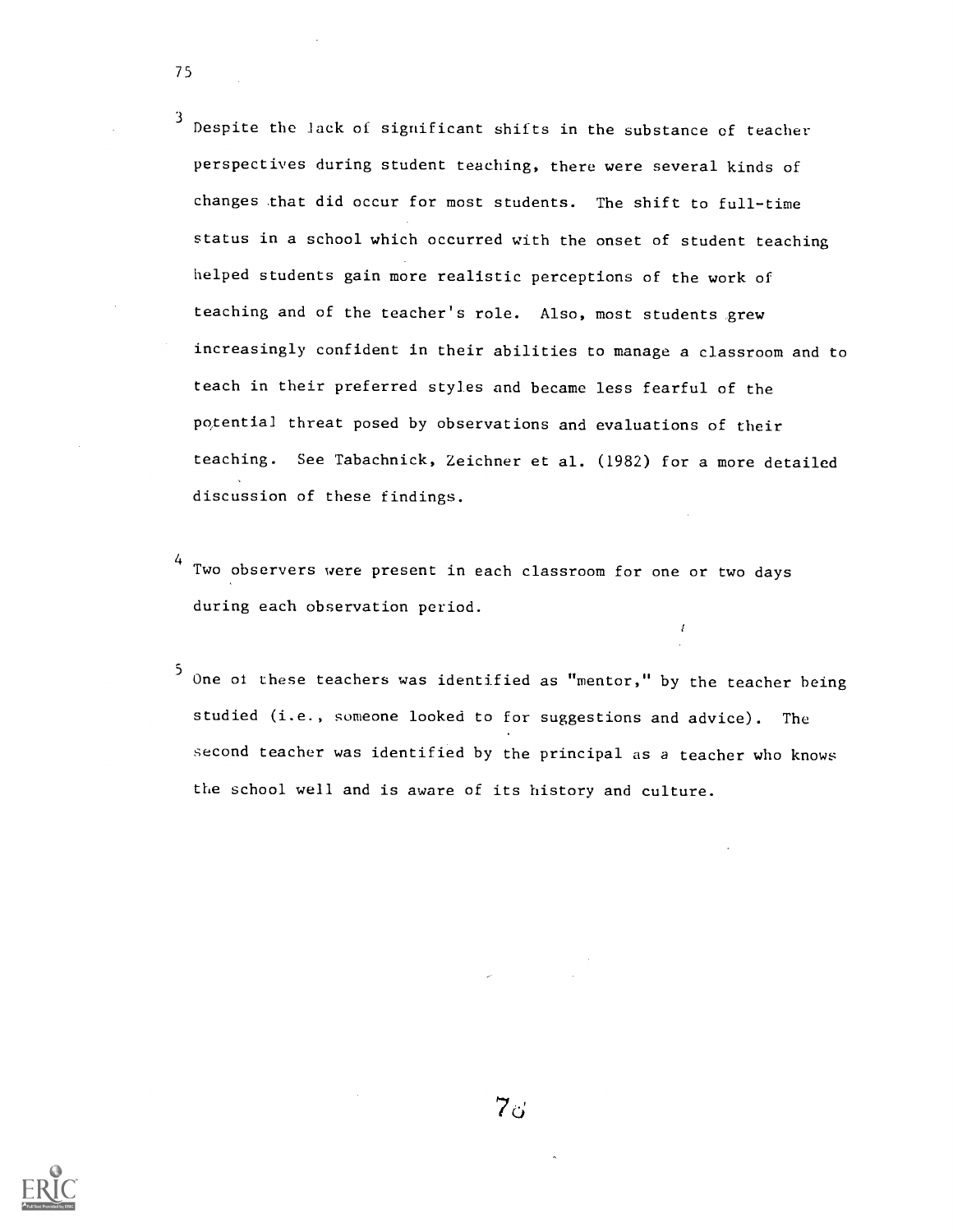### References

- Apple, M. Curricular form and the logic of technical control: The building of the possessive individual. In M. Apple & L. Weis (Eds.), Ideology and practice in education. Philadelphia: Temple Unive.sity Press, 1983.
- Becker, H., Geer, B., Hughes, E., & Strauss, A. Boys in white. Chicago: University of Chicago Press, 1961.
- Berlak A., & Berlak, H. Dilemmas of schooling: Teaching and social change. London: Methuen, 1981.
- Carew, J., & Lightfoot, S. L. Beyond bias: Perspectives on classrooms. Cambridge, Massachusetts: Harvard University Press, 1979.
- Dale,, R. Implications of the rediscovery of the hidden curriculum for the sociology of teaching. In D. Gleason (Ed.), Identity and structure: Issues in the sociology of education. Driffield, England: Nafferton Books, 1977.
- Day, H. Attitude changes of beginning teachers after initial teaching experience. Journal of Teacher Education, 1959, 10, 326-328.
- Doyle, W. Classroom effects. Theory into practice, 1979, 18, 138-144.
- Dreeben, R. The nature of teaching: Schools and the work of teachers. Glenview, Illinois: Scott Foresman, 1970.
- Eddy, E. Becoming a teacher. New York: Teachers College Press, 1969.
- Edgar D., & Warren, R. Power and autonomy in teacher socialization. Sociology of Education, 1969, 42, 386-399.
- Edwards, R. Contested terrain; The transformation of the workplace in the 20th century. New York: Basic Books, 1979.
- Gaede 0. Reality shock: A problem among first-year teachers. Clearinghouse, 1978, 51, 405-409,
- Gibson, R. The effects of school practice: The development of student perspectives. British Journal of Teacher Education, 1976, 2, 241-50.
- Gitlin, A. School structure and teachers' work. In M. Apple & L. Weis (Eds.), Ideology and practice in education. Philadelphia: Temple University Press, 1983.
- Goodlad, J. Let's get on with the reconstruction. Kappan, 1982, 63, 19-20.

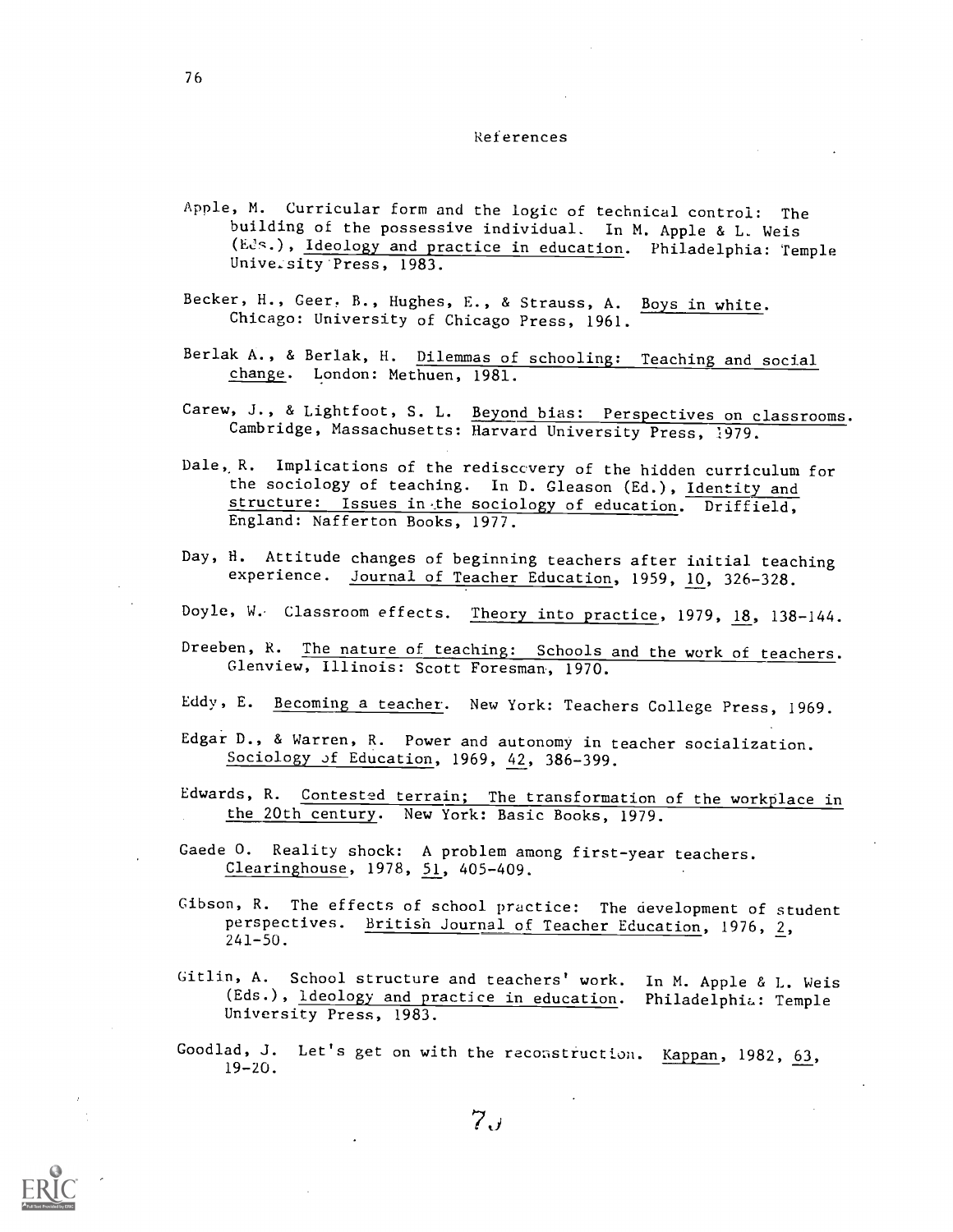- Hammersley, M. Teacher perspectives. Milton Keynes, England: The Open University Press, 1977.
- Hanson D., & Herrington, M. From college to classroom: The probationary year. London: Routledge & Kegan Paul, 1976.
- Hoy, W. The influence of experience on the beginning teacher. Journal of Educational Research, 1972, 66, 89-93.
- Hoy, W., & Rees, W. The bureaucratic socialization of student teachers. Journal of Teacher Education, 1977, 28, 23-26.
- Isaacson, N. A description of the nature and extent of support systems as perceived by beginning secondary teachers. Doctoral dissertation, University of Oregon, 1981.
- Janesick, V. An ethnographic study of a teacher's classroom perspective. East Lansing, Michigan: Institute for Research on Teaching, Researh Series No. 33, 1978.
- Johnston J., & Ryan, K. Research on the beginning teacher. In K. Howey & W. Gardner (Eds.), The education of teachers: A look ahead. New York: Longman, 1983.
- Kuhlman, E., & Hoy, W. The socialization of professionals into bureaucratics. Journal of Educational Administration, 1974, 12, 15-27.
- Lacey, C. The socialization of teachers. London: Methuen, 1977.
- Ligana, J. What happens to the attitudes of beginning teachers? Danville, Illinois: Institute Printers, 1970.
- Lortie, D. Teacher socialization: The Robinson Crusoe model. In The real world of the beginning teacher. Washington, D.C.: NEA, 1966.
- Lortie, D. Observations on teaching as work. In R. Travers (Ed.), Second handbook of research on teaching. Chicago: Rand McNally, 1973.
- Lortie, D. Schoolteacher: A sociological study. Chicago: University of Chicago Press, 1975.
- Mardle G., & Walker, M. Strategies and structure: Critical notes on teacher socialization. In P. Woods (Ed.), Teacher strategies: Explorations in the sociology of the school. London: Croom Helm, 198C.

 $80$ 

McArthur, J. What does teaching do to teachers? Educational Administration Quarterly, 1978, 14, 89-103.

 $\overline{I}$ 

 $\mathcal{A}_\mathbf{r}$ 

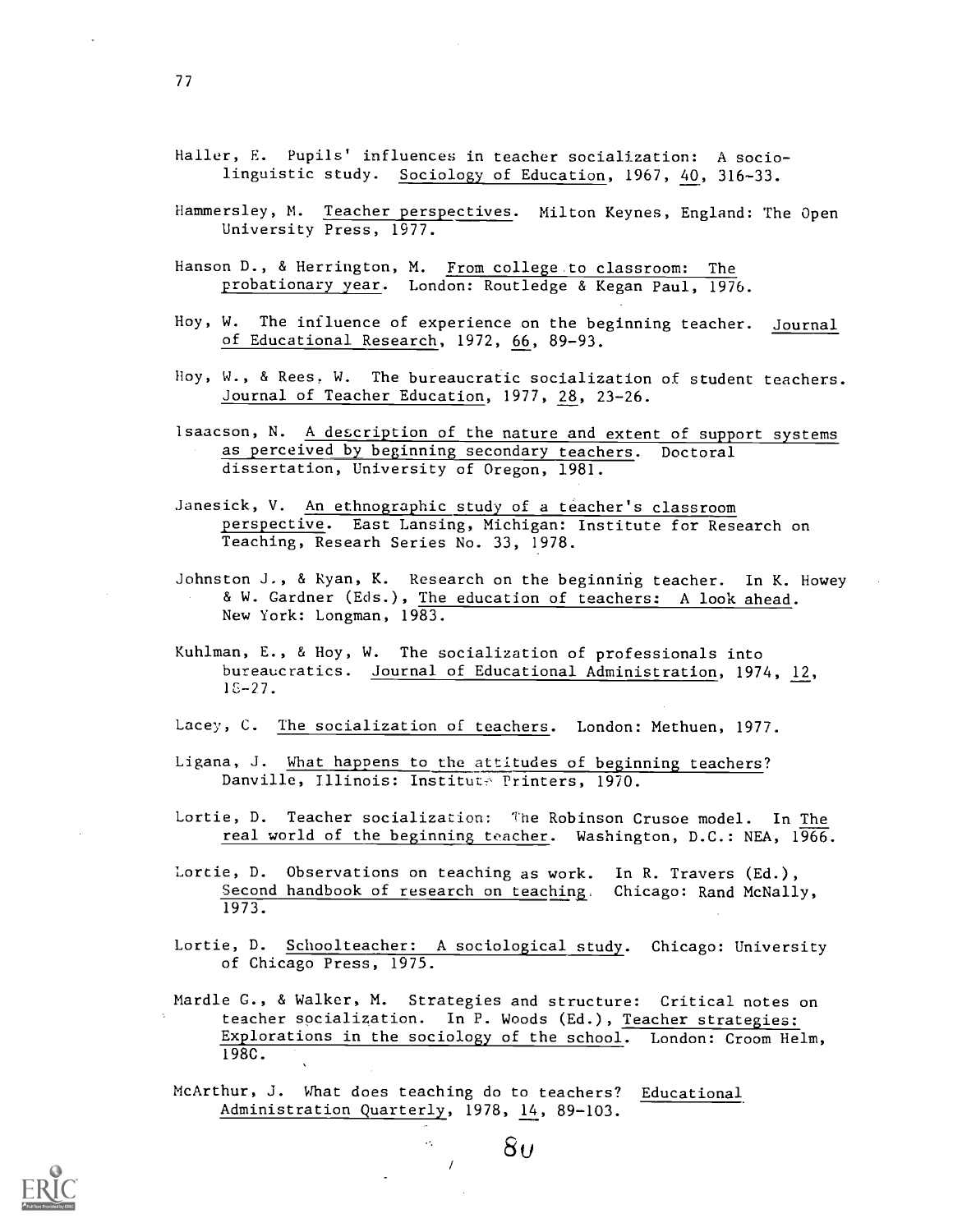- Mead, G. H. The philosophy of the act. Chicago: University of Chicago Press, 1938.
- Metz, M. Classrooms and corridors. Berkeley, California: University of California Press, 1978.
- Newberry, J. The first year of experience: Influences on beginning teachers. A paper presented at the annual meeting of American Educational Research Association, New York, April, 1977. ERIC Document No. ED 137 299.
- Petty, M., & Hogben, D. Explorations of semantic space with beginning teachers: A study of socialization into teaching. British Journal of Teacher Education, 1980, 6, 51-61.
- Power, P. Aspects of the transition from education student to beginning teacher. Australian Journal of Education, 1981, 25, 288-96.
- Ryan, K. Don't smile until Christmas: Accounts of the first year of teaching. Chicago: University of Chicago Press, 1970.
- Sharp, R., & Green, A. Education and social control. London: Routledge and Kegan Paul, 1975.
- Spradbery, J. Conservative pupils? In G. Whitty & M. Young (Eds.), Explorations in the politics of school knowledge. Driffield, England: Nafferton Books, 1976.
- Stephens, J. The processes of schooling. New York: Holt, Rinehart & Winston, 1967.
- Tabachnick, B. R., Popkewitz, T., Zeichner, K. Teacher education and the professional perspectives of student teachers. Interchange,  $1979 - 80$ ,  $10$ ,  $12 - 29$ .
- Tabachnick, B. R., Zeichner, K., Densmore, K., Adler, S., Egan, K. The impat: of the student teaching experience on the development of teacher perspectives. A paper presented at the annual meeting of the American Educational Research Association, New York City, March, 1982.
- Tisher, R. Teacher induction: An international perspective on research and programs. A paper presented at the annual meeting of the American Educational Research Association, New York City, March, 1982.
- Waller, W. The socylingy of teaching. New York: Wiley, 1932.
- Weick, K. Educational organizations as loosly coupled systems. Administrative Science Quarterly, 1976, 21, 1-19.



 $\Delta$ 

 $8<sub>i</sub>$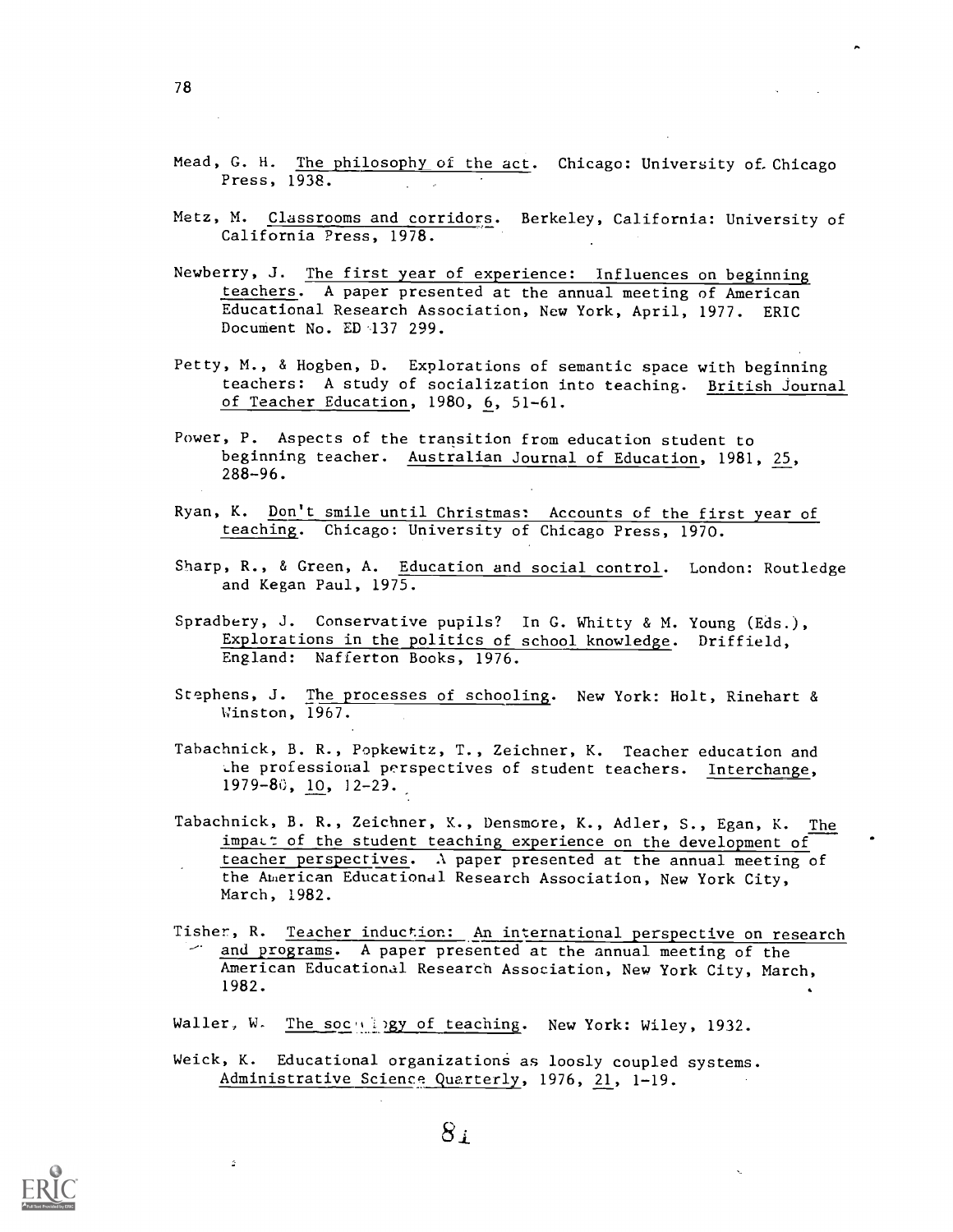- Wise, A. Legislated learning: The bureaucratization of the American classroom. Berkeley, California: University of California Press, 1979.
- Wright, B., & Tuska, S. From dream to life in the psychology of becoming a teacher. School Review, 1968, 26, 183-93.

 $\sim$   $\sim$ 

- Zeichner, K. Myths and realities: Field-based experiences in preservice teacher education. Journal of Teacher Education Journal of Teacher Education, 1980, 31, 45-55.
- Zeichner, K., & Tabachnick, B. R. Are the effects of university teacher education washed out by school experience? Journal of Teacher Education, 1981, 32, 7-11.

79

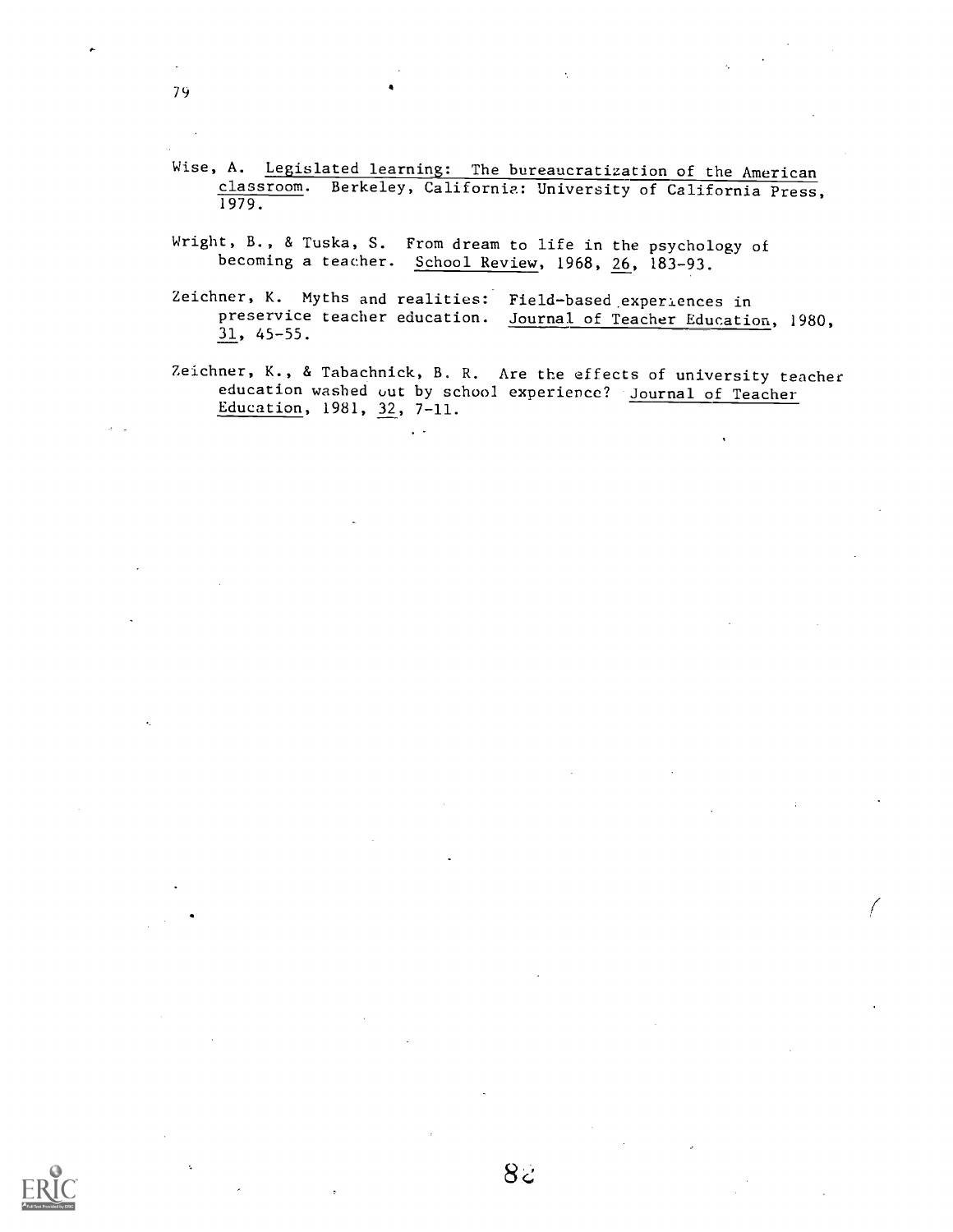### APPENDIX A

### Dilemmas of Teaching

Following are the definitions for-each of the 17 dilemmas that were used to define teacher perspectives in this study. These dilemmas represent a refinement of our initial orienting framework and emerged \ from our study of 13 student teachers. If a dilemma was also utilized \ by Berlak and Berlak (1981) and/or by Hammersley (1977) this fact is noted in parenthesis at the  $\cdots$  is the description of the dilemma.

#### Knowledge\_ and Curriculum

### 1. Public Knowledge--Personal Knowledge

On the one hand, an emphasis on public knowledge indicates a view that school knowledge consists primarily of accumulated bodies of information, skills, facts, etc. which exist external to and independent of the learner. On the other hand, an emphasis on personal knowledge indicates a view that the value of school knowledge is established primarily through its relationship to the learner. Implicit in this position is the view that school knowledge is useful and significant only insofar as it enables persons to make sense of their experience.

What is at issue here is the clarity of the distinction that the teacher makes between public knowledge on the one hand and pupils' everyday knowledge on the other. To what degree is students' personal knowledge ruled out as irrelevant in the teacher's definition of the school curriculum? To what degree does the teacher allow or even encourage children's interests, background experiences, etc. to contribute to the school curriculum? (Berlak & Berlak; Hammersley)

### 2. Knowledge is Product--Knowledge is Process

An emphasis on knowledge as product indicates a view of school knowledge as organized bodies of information, facts, theories, etc., and the evaluation of pupil learning is seen as a question of conformity to or deviance from specifications laid down by the teacher (2.g., the "correct" answer). The process by which the answer is reached is regarded rs relatively unproblematic. Here there is a concern for the reproduction of an answer by whatever means. On the other hand, a knowledge as process emphasis indicates a concern with the thinking and reasoning underlying the production of a product and this thinking process is viewed as a way of establishing the truth or validity of a body of content. The central issue here is whether mastery of content or substance takes priority over the mastery of skills of thinking and reason ing. (Berlak & Berlak; Hammersley)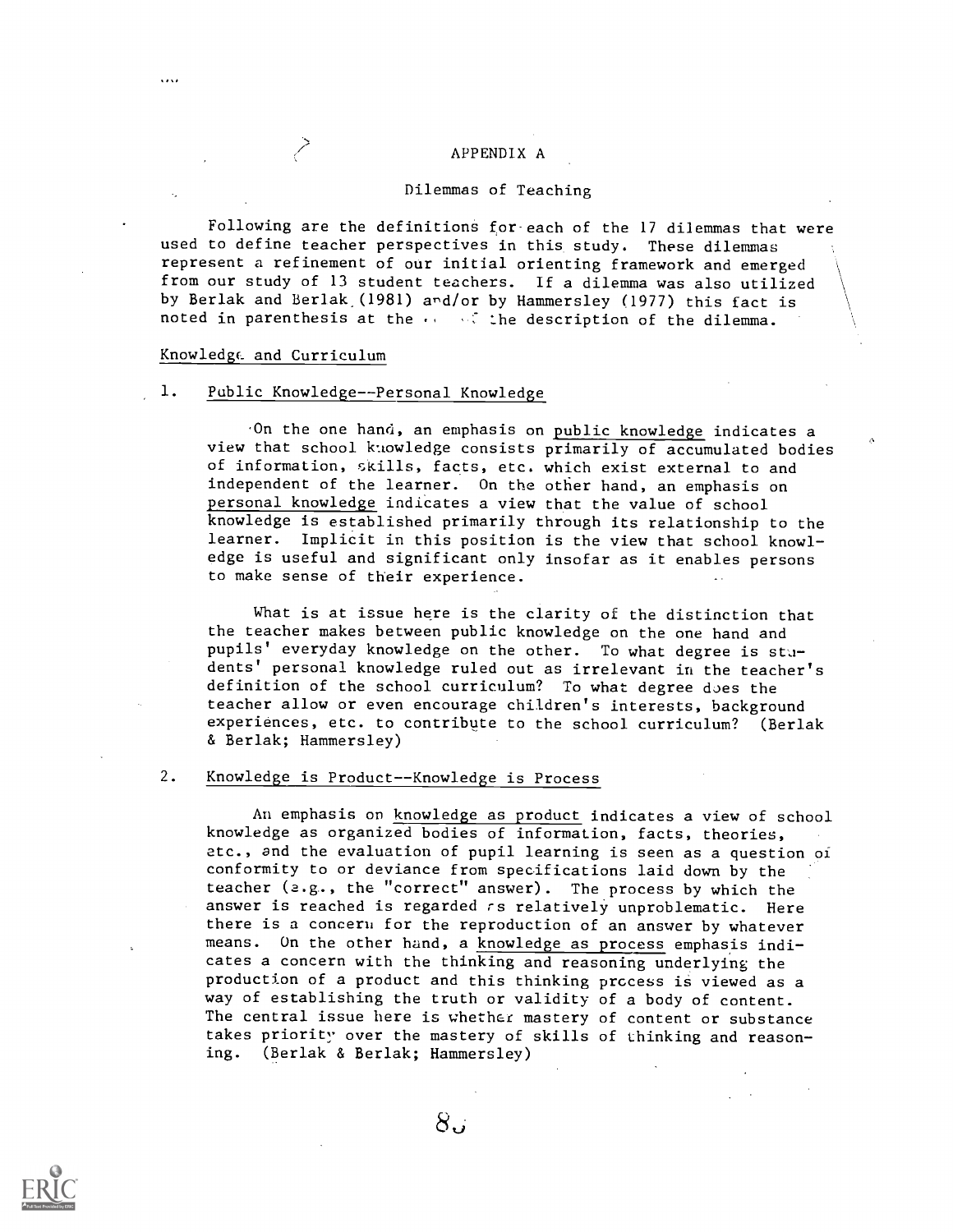### 3. Knowledge is Certain--Knowledge is Problematic

 $O<sub>1</sub>$ 

An emphasis on know edge as certain indicates an approach to school knowledge as truth "out there" to be uncritically accepted by children. On the other hand, where the emphasis is on knowledge as problematic, school knowledge is treated as constructed, tentative, and subject to social, political, and cultural influences. Here there is a concern with developing children's creative and critical abilities. (Berlak & Berlak)

## 4. Learning is Fragmented--Learning is Holistic

An emphasis on learning is fragmented indicates a view that learning is the accumule ion of discrete parts or pieces; when one nas ma, ered the pieces, one "knows" the whole. There is little concern that the parts be seen in relationship to the whole either before, during, or after the learning experience. From the learning is holistic perspective, the understanding of a whole is sought and is seen as a process that is something more than the learning\_of a series of parts. Learning is seen as the active conrtructioh of reaning by persons, and opportunities are provided for pupils to mentally act upon the material and to relate it to something already known. (Berlak & Berlak)

# 5. Learning is Unrelated--Learning is Integrated

This element is concerned with the degree to which teachers view school knowledge as compartmentalized within specific disciplines or content areas (unrelated) or the degree to which the boundaries between content areas are blurred (integrated), An integrated curricular emphasis would indicate that the teacher has made efforts to subordinate previously insulated subject areas to some relational idea or theme. (Limmersley)

### 6. Learning is Collective -- Individual Activity

From the perspective of learning is an individual activity, learning proceeds best as an individual encounter between the child and material or between the child and teacher. Learning is seen as a function of each individual child's particular capabilities and/or motivation. On the other hand, an emphasis on learning as a collective activity indicates a view that learning proceeds best when ideas are exchanged in a cooperative and supportive setting where one person can test out his/her ideas against those of others. There is thought to be a construction of meaning by the community of learners that goes beyond what can be gained by individual encounters with materials and with teachers. (Berlak & Berlak; Hammersley)

### 7. Teacher-Pupil Control over Pupil Learning; High--Low

The question here is the degree of control that the teacher versus pupils exert over such aspects of learning as when pupils are to begin an activity,' how long they are to work at a particular

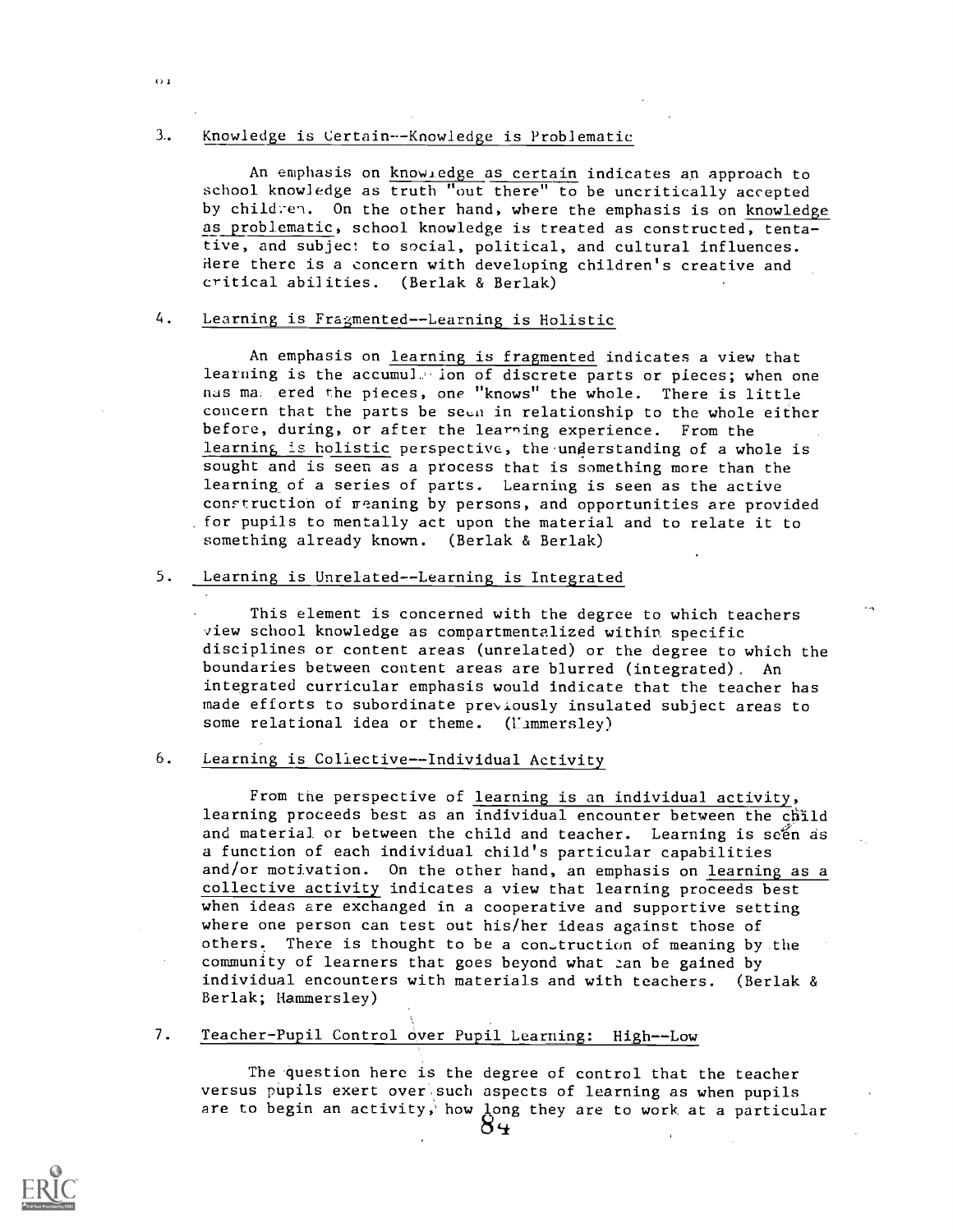task, how pupils are to perform the tasks, and criteria by which student work is evaluated. (Berlak & Berlak; Hammersley)

### Teacher-Pupil Relationships

# 8. Distant--Personal Teacher-Pupil Relationships

A distant orientation to teacher-pupil relationships indicates a desire to maintain relatively detached and formal relationships with children, to maintain "a guarded professional face.' On the other hand, a personal orientation to teacher-pupil relationships indicates a desire to establish close, informal, and honest relationships with children. Here the teacher is observed interacting with pupils about matters other than schoolwork, and "participates" with pupils rather than remaining detached. (Berlak & Berlak)

# 9. Teacher vs. Pupil Control over Pupil Behavior: High--Low

On the one hand, high control over pupil behavior indicates that the teacher makes many explicit rules for governing a wide range of pupil behavior. On the other hand, low control over pupil behavior indicates that children are asked to assume a great deal of responsibility for their behavior. There are not many explicit rules, and those that do exist are relatively ambiguous and/or narrow in scope. (Hammersley)

The Teacher's Role

## 10. The Teacher's Role: What to Teach. Bureaucratic--Functional--Independent

This element addresses the teacher's conception of his/her role regarding what to teach in relation to institutional requirements of schools and/or school districts. On the one hand, a bureaucratic response indicates that the teacher generally follows with little question the school curriculum that is prescribed by a school or school district. Here the teacher feels that it is inappropriate to alter that content which is prescribed from above, and the teacher recognizes the legitimate cole of the institution to dictate practically all of the content  $\sigma$  i the school curriculum. On the other hand, a functional response  $i$  dicates that there is evidence that the teacher adapts and inte rets prescribed content for use in their particular situation. Finally, an independent response indicates that a teacher shows evidence of actively constructing curricular content independent of institutional directives. Here teachers may even ignore institutional directives and substitute content that they and/or the children have decided to address.

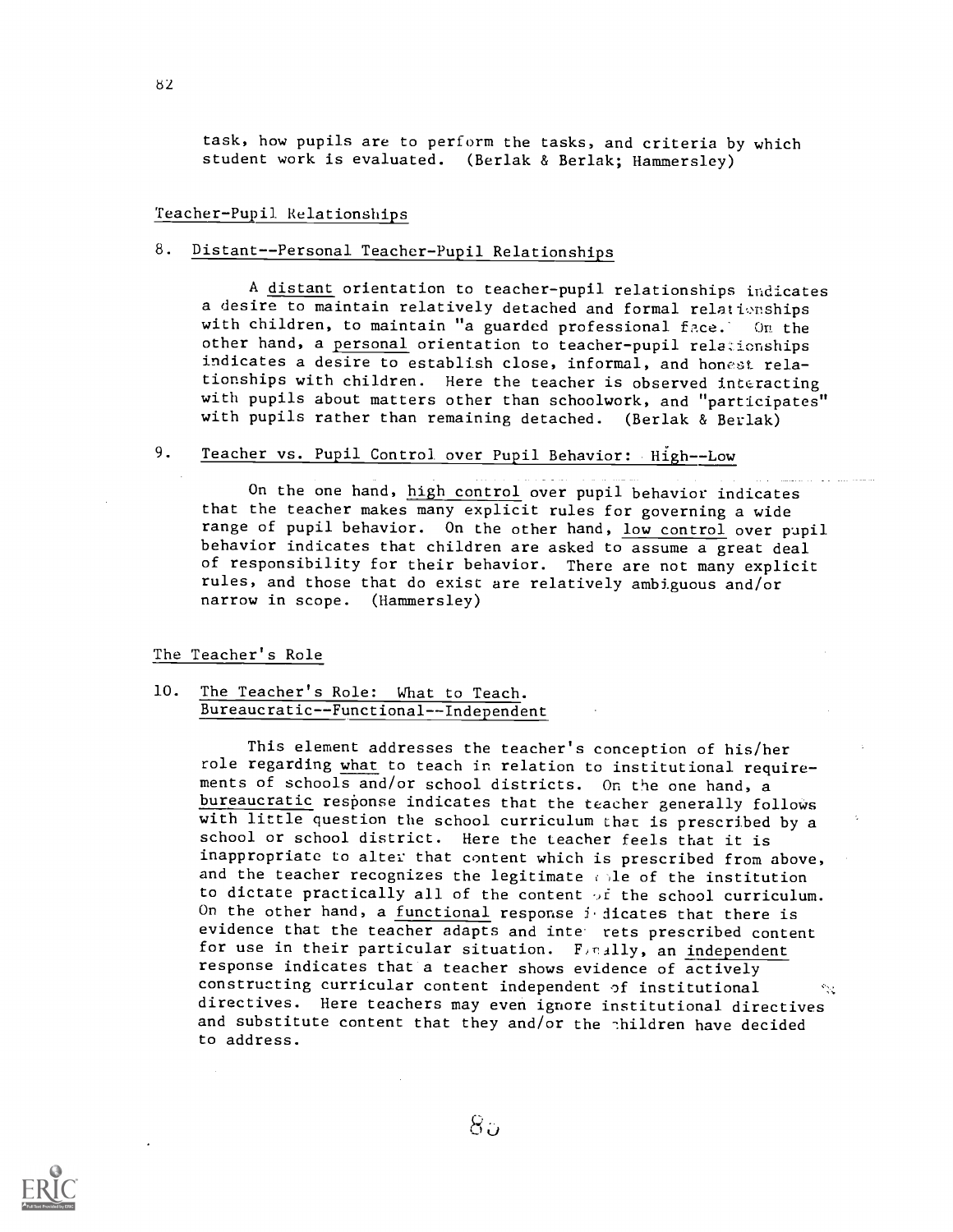# 11. The Teacher's Role: How to Teach. Bureaucratic--Functional--Independent

This element addresses the teacher's conception of his/her role regarding methods of instruction and is concerned with the degree of personal discretion utilized by teachers in determining the processes of their lessons. Bureaucratic, functional, and independent responses are defined as in the preceding dilemma.

## 12. The Teacher's Role: School Rules and Regulations. Bureaucratic -- Functional -- Independent

This element addresses the teacher's conception of his/her role in relation to school rules and regulations. A bureaucratic, functional, and independent response are defined as above.

Student Diversity

### 13. Children as Unique--Children as Members of a Category

This dimension focuses on the degree to which teachers think about children as alike (a focus on shared characteristics) or in terms of a unique mix of many dimensions. How many and what kinds of categories does the teacher use to draw distinctions among children and how differentiated are the various categories? (Berlak & Berlak)

# 14. Universalism--Particularism: School Curriculum

A universalistic position would indicate a belief that all children should be exposed to the same curriculum either at the same time or at a different pace. On the other hand, a particularistic response indicates that a teacher feels and acts in a way that indicates a concern that there are some elements of the curriculum that should be offered only to certain individuals or groups of children. (Hammersley)

# 15. Universalism--Particularism: Student Behavior

A universalistic position indicates a situation where the same rules for behavior are applied to all students (e.g., uniform sanctions for the same transgressions). A particularistic position indicates a situation where rules for behavior are applied somewhat differentially. Here when the teacher applies rules for behavior he/she takes into account individual student characteristics such as age, ability, home background, etc. (Berlak & Berlak; Hammersley)

#### 16. Allocation of School/Teacher Resources: Equal--Differential

On the one hand, some teachers take the position that all students deserve an equal share (in terms of both quantity and quality) of school resources such as teacher time materials, and